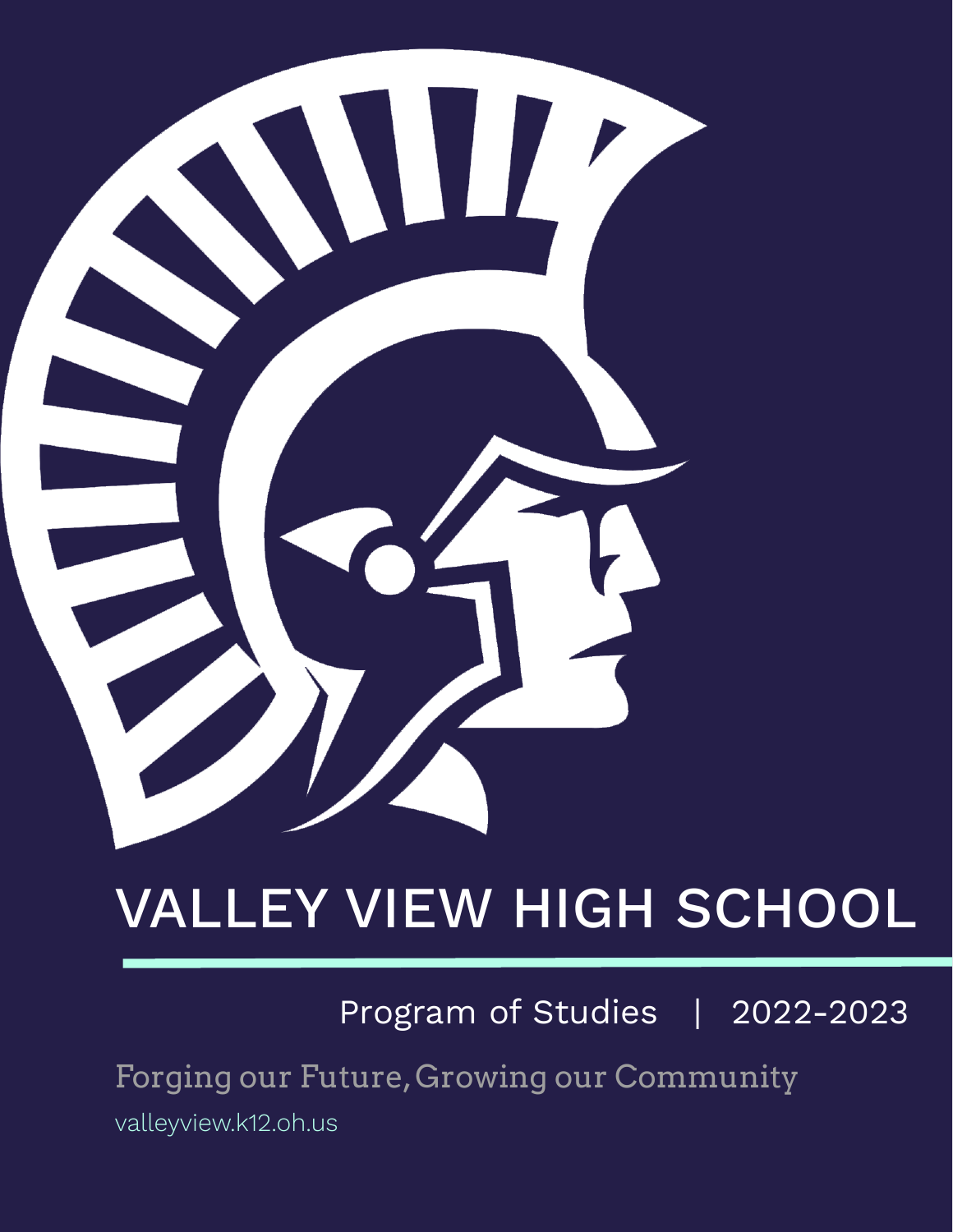# <span id="page-1-0"></span>**CONTENTS**

## **GENERAL INFORMATION**

| How To Use This Guide                            | 3  |
|--------------------------------------------------|----|
| <b>Graduation Requirements</b>                   | 4  |
| <b>Flexible Credit Options</b>                   | 5  |
| Advanced Placement/Honors                        | 5  |
| <b>Weighted Scale</b>                            | 6  |
| Elective & Alternative Courses                   | 7  |
| <b>Four-Year College Entrance Considerations</b> | 7  |
| <b>Senior Option</b>                             | 7  |
| College Credit Plus                              | 8  |
| College Credit Plus Pathways                     | 8  |
| Credit Recovery Period                           | 9  |
| Gifted Services                                  | 10 |

## **COURSE OFFERINGS**

| Agriculture                            | 12 |
|----------------------------------------|----|
| Art                                    | 15 |
| <b>Career Based Intervention</b>       | 19 |
| <b>Computer Science</b>                | 20 |
| English                                | 21 |
| <b>English Electives</b>               | 25 |
| <b>Family &amp; Consumer Sciences</b>  | 26 |
| <b>Health &amp; Physical Education</b> | 29 |
| Industrial Technology                  | 30 |
| Mathematics                            | 32 |
| Music                                  | 36 |
| Science                                | 37 |
| <b>Social Studies</b>                  | 42 |
| World Language                         | 46 |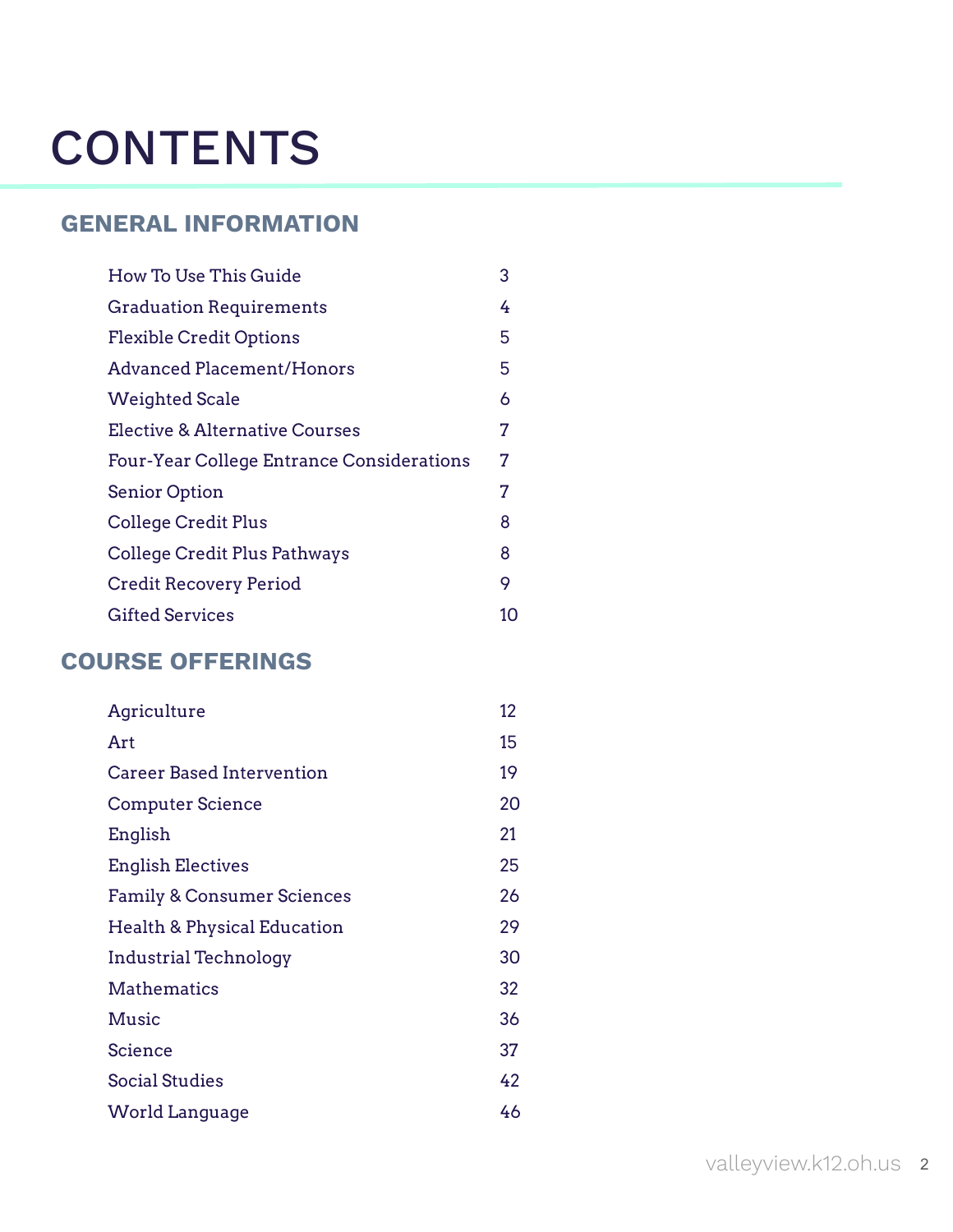## <span id="page-2-0"></span>INTRODUCTION TO VALLEY VIEW HIGH SCHOOL

Valley View High School will use a 7-period day schedule for the 2022-2023 school year. All one-credit courses will meet every day for the full year (36 weeks.) Half-credit courses will meet every day for one semester (18 weeks.)

## HOW TO USE THIS COURSE SELECTION GUIDE

Students, parents, and school personnel must work together to plan four years of high school courses. The courses selected each year have a dramatic impact on the courses that may be selected for the next year and on a student's career and educational choices after high school. Parents and students are encouraged to discuss and plan for the future.

This guide is designed to help you make the proper course selections. Courses are listed by department and each contains the following information: *title, grade level(s) for which the course is available, length, credit value, prerequisites that you must meet in order to take the course, whether there are fees, and special notes regarding the course.* 

We encourage you to use this booklet to be certain you are scheduling the courses you need in order to meet both your graduation requirements and your post-high school plans.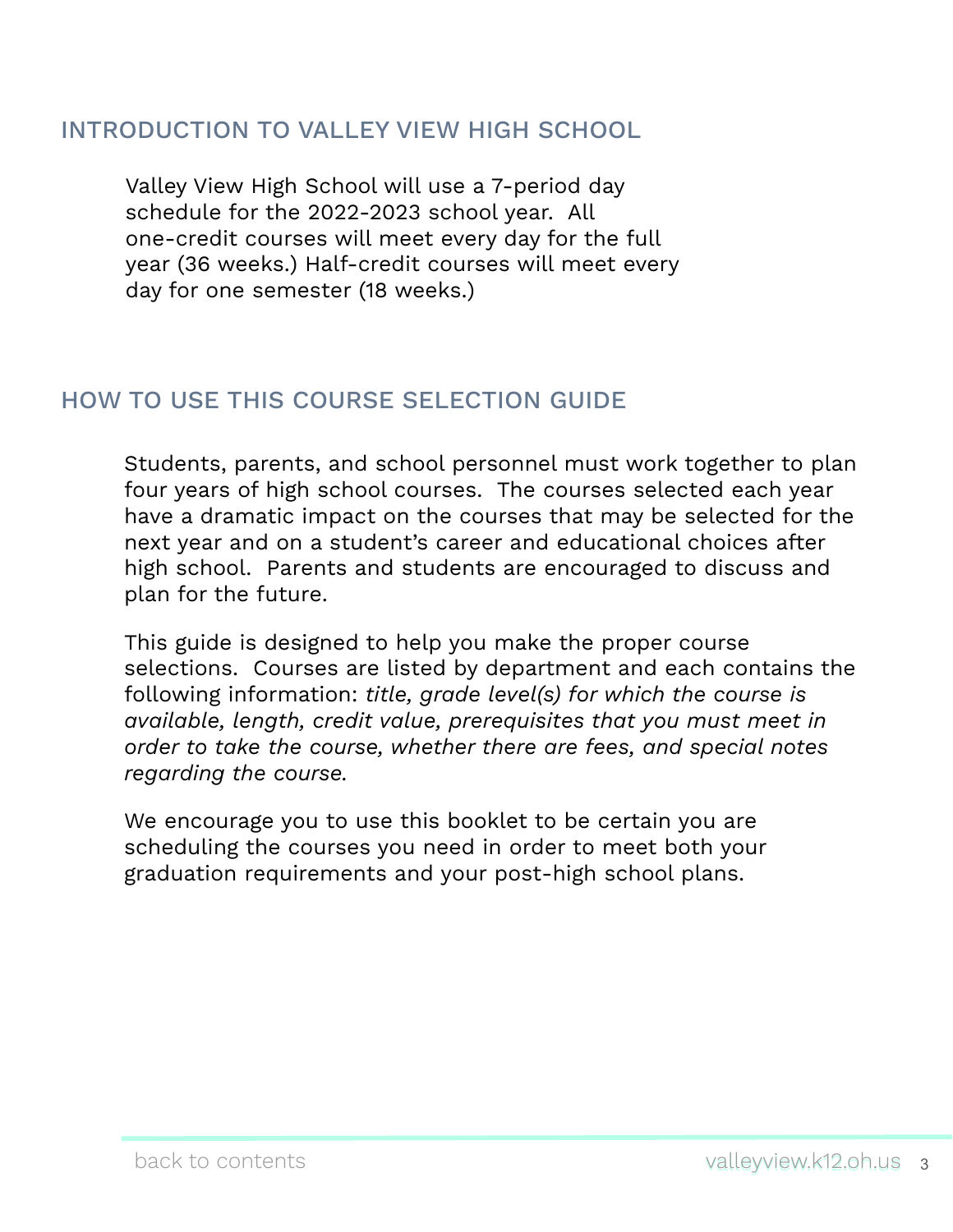## <span id="page-3-0"></span>VALLEY VIEW HIGH SCHOOL GRADUATION REQUIREMENTS

## Students must earn twenty-two (22) credits as follows:

| <b>SUBJECT</b>                                                 | CREDIT    |
|----------------------------------------------------------------|-----------|
| English                                                        | 4 credits |
| Mathematics (up to Algebra II)                                 | 4 credits |
| Science (Physical Science, Life Science, Advance Science)      | 3 credits |
| Social Studies (World History, American History, Government)   | 3 credits |
| Fine Arts (Art, Drama, Mass Media, Music)                      | 1 credit  |
| Health                                                         | .5 credit |
| Physical Education (2 semesters - each semester = .25 credits) | .5 credit |
| Elective courses                                               | 6 credits |
| TOTAL                                                          | フフ        |

**\*Beginning with the Class of 2026, students will be required to have .5 credits of Financial Literacy. This does not increase the total credits needed from 22.**

#### **Class of 2023 and Beyond**

In addition to attaining 22 credits (see above), students must earn a competency score of 684 in:

- Algebra I
- English 10

If a student does not earn a competency score of 684+ on the Algebra I and English 10 exam, they can opt for one of the following:

1. Demonstrate two career focused activities:

#### **FOUNDATIONAL**

- Proficient scores on WebXams
- 12 point industry credential
- A pre-apprenticeship or acceptance into an approved apprenticeship program

#### **SUPPORTING**

- Work-Based learning
- Earn the required score on WorkKeys
- Earn the OhioMeansJobs Readiness Seal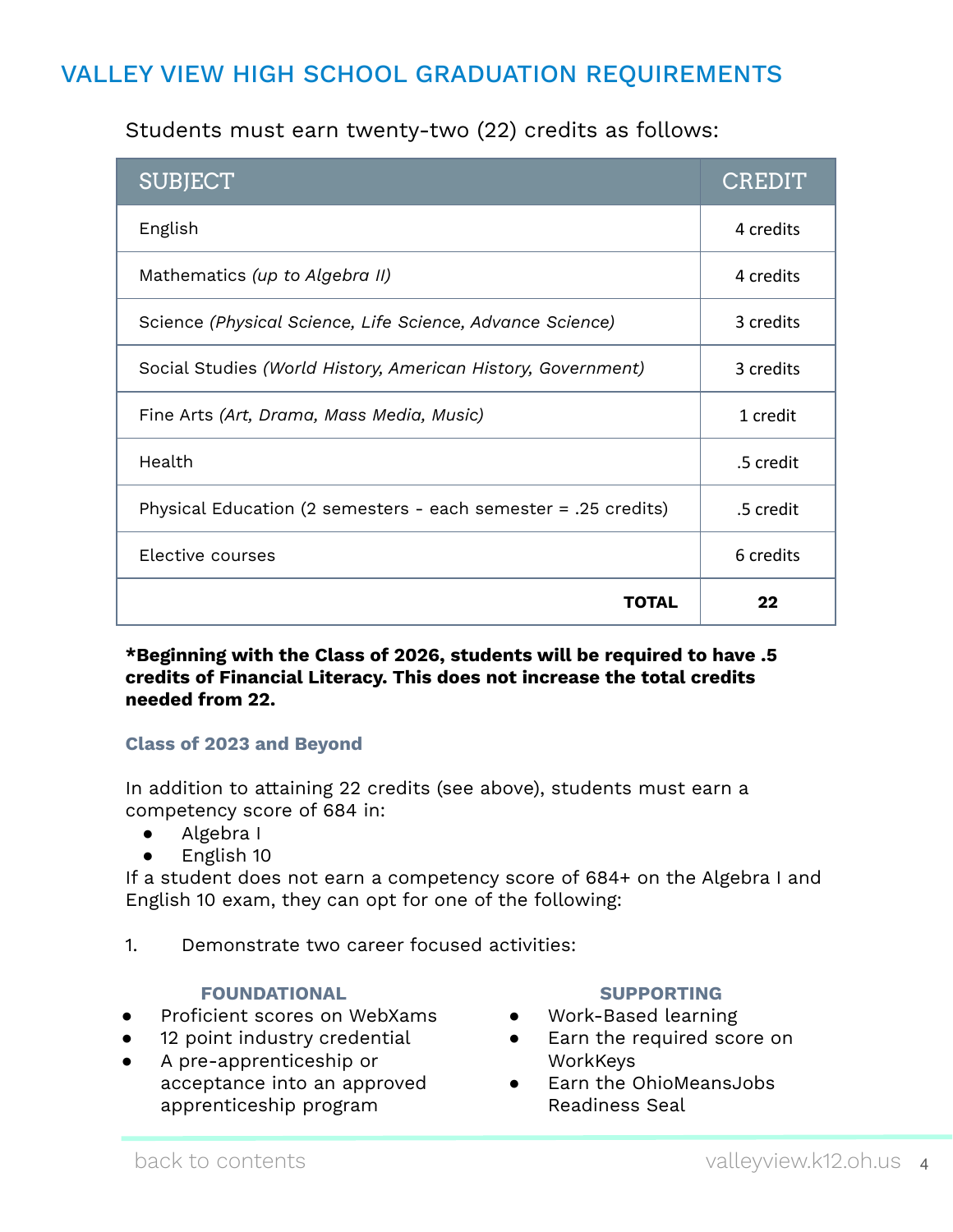<span id="page-4-0"></span>2. Enlist in the Military. Show evidence that you have signed a contract to enter a branch of the U.S. armed services upon graduation.

3. Complete College Coursework. Earn credit for one college-level math and/or college-level English course through Ohio's free College Credit Plus program.

Once a student meets the credit and competency requirements, they must attain two diploma seals. At Least one of the two needs to be an Ohio defined Seal. These Seals are listed below.

- OhioMeansJobs Readiness Seal (Ohio)
- Industry-Recognized Credential Seal (Ohio)
- College-Ready Seal (Ohio)
- Military Enlistment Seal (Ohio)
- Citizenship Seal (Ohio)
- Science Seal (Ohio)
- Honors Diploma Seal (Ohio)
- Seal of Biliteracy Seal (Ohio)
- Technology Seal (Ohio)
- Community Service Seal (Local)
- Fine Arts and Performing Arts Seal (Local)
- Student Engagement Seal (Local)

## FLEXIBLE CREDIT OPTIONS

Valley View High School offers alternative learning experiences which take place outside of the school's classrooms and allow students to earn credits through Flexible Credit Options. Students must submit a credit flexibility plan **30** days prior to the start of the semester in which the student wishes to earn flexible credit. Instructions for developing a proposal are available from the school counselors; proposals are submitted to the principal. Decisions concerning whether a proposal is approved are to be made by a Credit Flexibility Review Panel within **15** days after a proposal submission.

## COURSE CODES

**Advanced Placement (AP)** courses are designed for Juniors and Seniors who want the opportunity to earn college credit for high school courses, or who simply wish to take more challenging academic courses. Students enrolled in AP courses must accept academic challenges and independent study not present in other courses. Students will also be required to take the AP exam paid for by the Valley View District. At VVHS, AP courses are available in several different subject areas. AP and College Credit Plus courses carry additional weight in determining Valedictorian and Salutatorian status, and students may be eligible to receive credit from the college or university they attend if they achieve a certain score on the AP exam.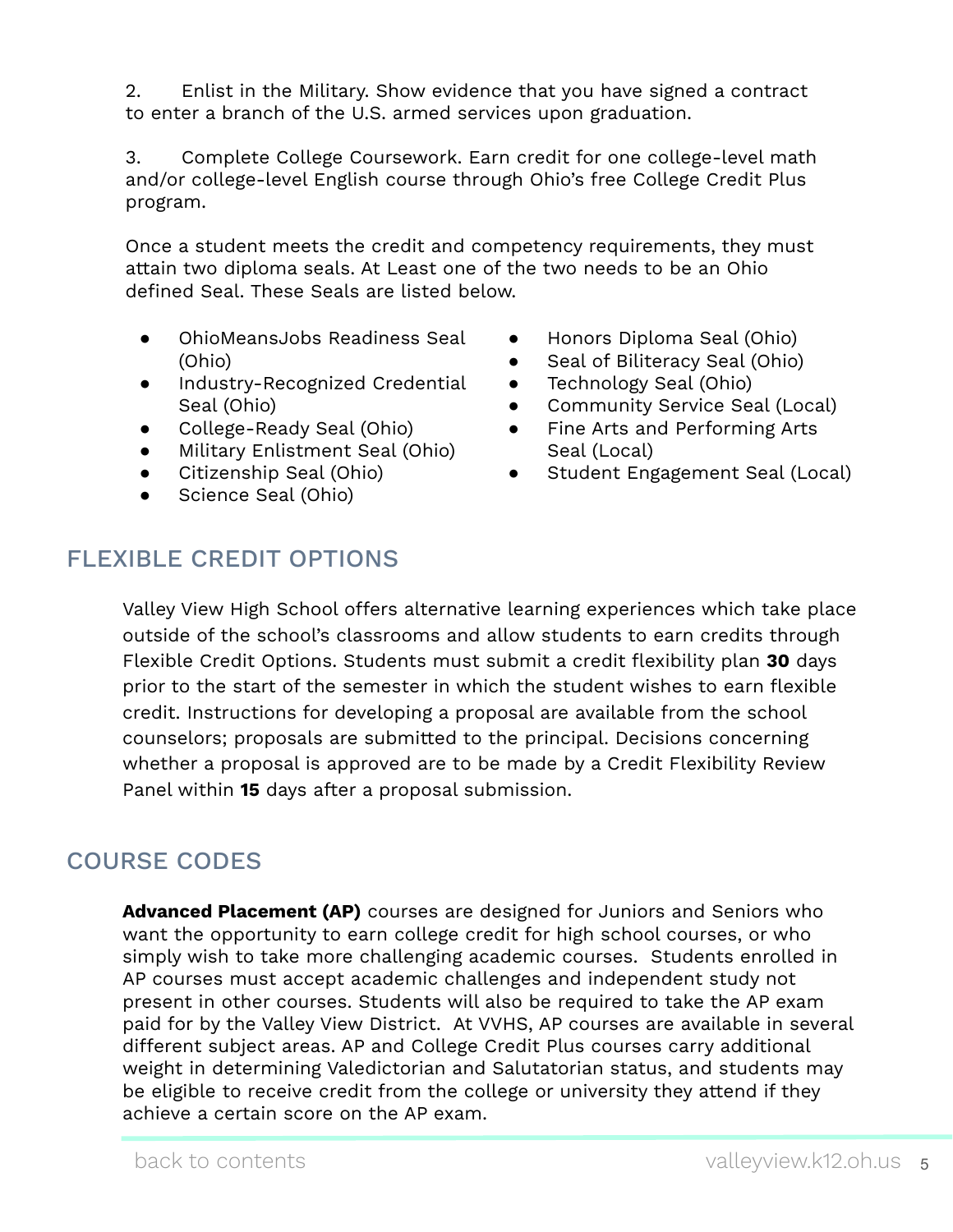<span id="page-5-0"></span>Availability of online AP classes is determined by Apex Learning. The offerings have typically included: Biology, Calculus AB, Chemistry, Politics, French, Macroeconomics, Microeconomics, English Language, English Literature, Spanish, Statistics, U.S. Government, Physics, and Psychology. Enrollment is limited in AP Courses. Students must request an AP course during the regular scheduling process and be selected to take a course based on grade point average.

Students should talk to their counselors if they are interested in taking AP courses.

**Honors (Hon)** courses are offered in various core departments. These courses offer additional academic challenges beyond other four-year degree college prep classes, and students can anticipate higher expectations for their work.

Criteria for AP and Honors Courses:

- 1. Selection will be determined by teacher recommendation, students' past performance in the particular area of study, and/or standardized testing.
- 2. Students will be required to do more in depth work than in a regular class.

## WEIGHTED SCALE

Students will receive a weighted grade for classes taken at the Honors and Advanced Placement/college credit plus level. The honors classes will be on a 4.5 scale and the Advanced Placement/College Credit Plus classes will be on a 5.0 scale. Please check with your counselor to see if your CCP course receives a weighted scale. Not all CCP will earn the weight.

| Grade | Numeric    | Reg.  | Honors | AP/CCP |
|-------|------------|-------|--------|--------|
| A     | $100 - 93$ | 4.000 | 4.500  | 5.000  |
| $A -$ | $92 - 90$  | 3.667 | 4.167  | 4.667  |
| $B+$  | 89-87      | 3.333 | 3.833  | 4.333  |
| B     | 86-83      | 3.000 | 3.500  | 4.000  |
| $B -$ | 82-80      | 2.667 | 3.167  | 3.667  |
| $C+$  | 79-77      | 2.333 |        | 3.333  |
| C     | 76-73      | 2.000 |        | 3.000  |
| $C -$ | 72-70      | 1.667 |        | 2.667  |
| D+    | 69-67      | 1.333 |        |        |
| D     | 66-63      | 1.000 |        |        |
| D-    | 62-60      | .667  |        |        |
| F     | 59 below   | .000  | .000   | .000   |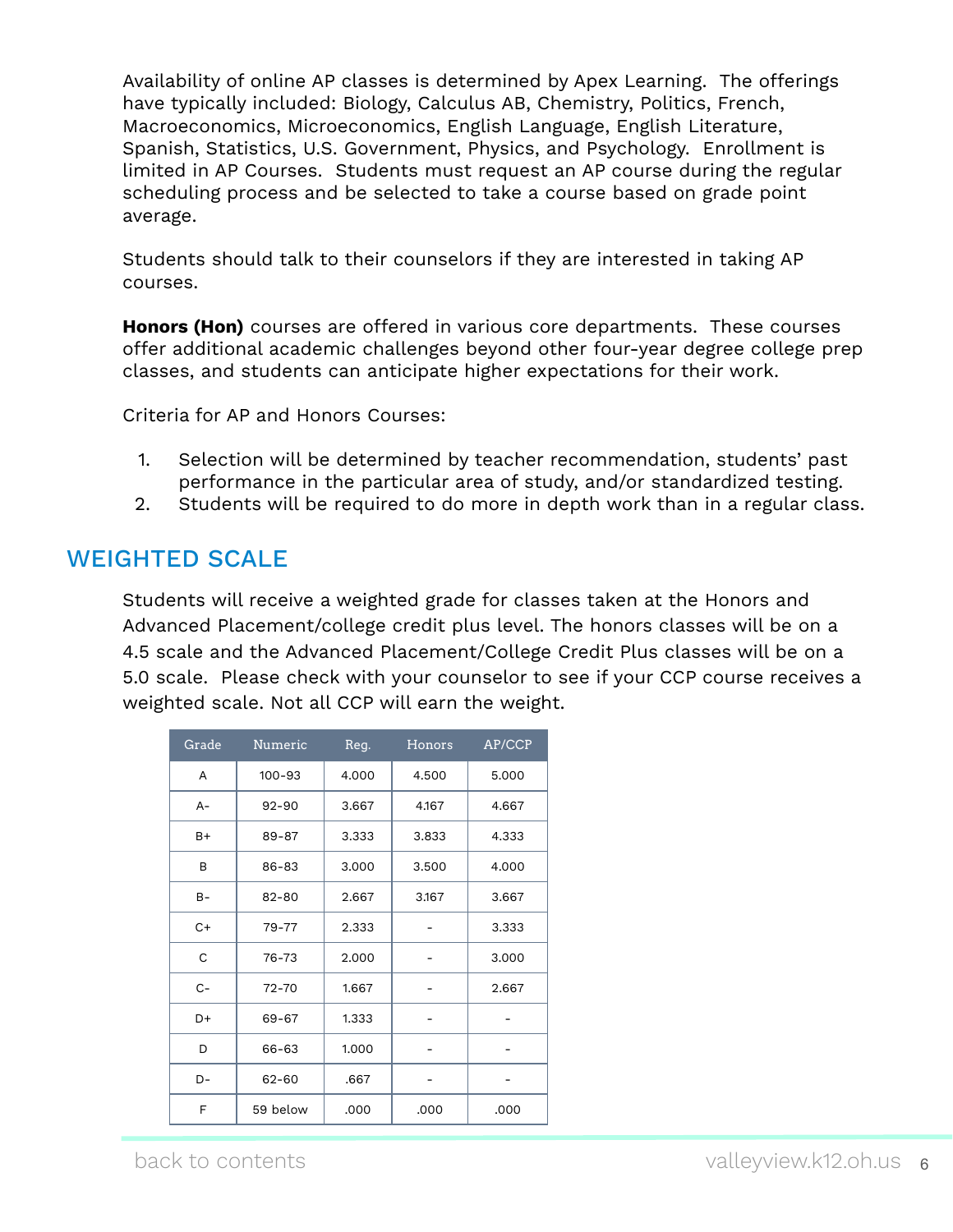## <span id="page-6-0"></span>ELECTIVE AND ALTERNATIVE OPTIONS

Electives are courses students select in order to fulfill all graduation requirements. Every attempt will be made to schedule the classes requested by students. However, due to conflicts, closed classes, lack of sign-up, or other reasons, it may not be possible for students to be scheduled into all classes of first choice. Therefore, students should schedule alternative or second choice courses for each elective. This will increase the likelihood of obtaining the best schedule possible.

## FOUR-YEAR COLLEGE ENTRANCE CONSIDERATIONS

Students who plan on attending a four-year college after high school should develop a four year program that includes, at least a *minimum* of the following: English (4 units); Social Studies (3 units); Mathematics (4 units, including Algebra I, Geometry, and Algebra II); Science (3 units, including Biology and Chemistry); World Language (2 units of the same language); and Fine Arts (1 unit of music, art, photography, and/or speech or drama).

Additional coursework in the major disciplines is always recommended and encouraged as is maintaining at least a "B" average.

Students can achieve their goals with good planning, by closely working with counselors to secure information regarding college entrance requirements, maintaining good grades, and scheduling the correct courses.

## SENIOR OPTION (EARLY DISMISSAL OR LATE ARRIVAL)

Since colleges and universities are becoming increasingly more selective, students are highly encouraged to take a challenging course of study during their years at Valley View High School. An additional course can many times prove more beneficial than early dismissal. To be eligible for the Senior Option the student must be a senior and have completed state testing requirements, have passing grades (C Averages) in all classes, be in 6 classes per semester, have no credit deficiencies and not miss more than 6 days excused or unexcused in a semester. At the time of release, students must leave the building and not loiter on school property. Students MUST sign in upon arrival and out before leaving. Early dismissal or late arrival must be approved by the administration.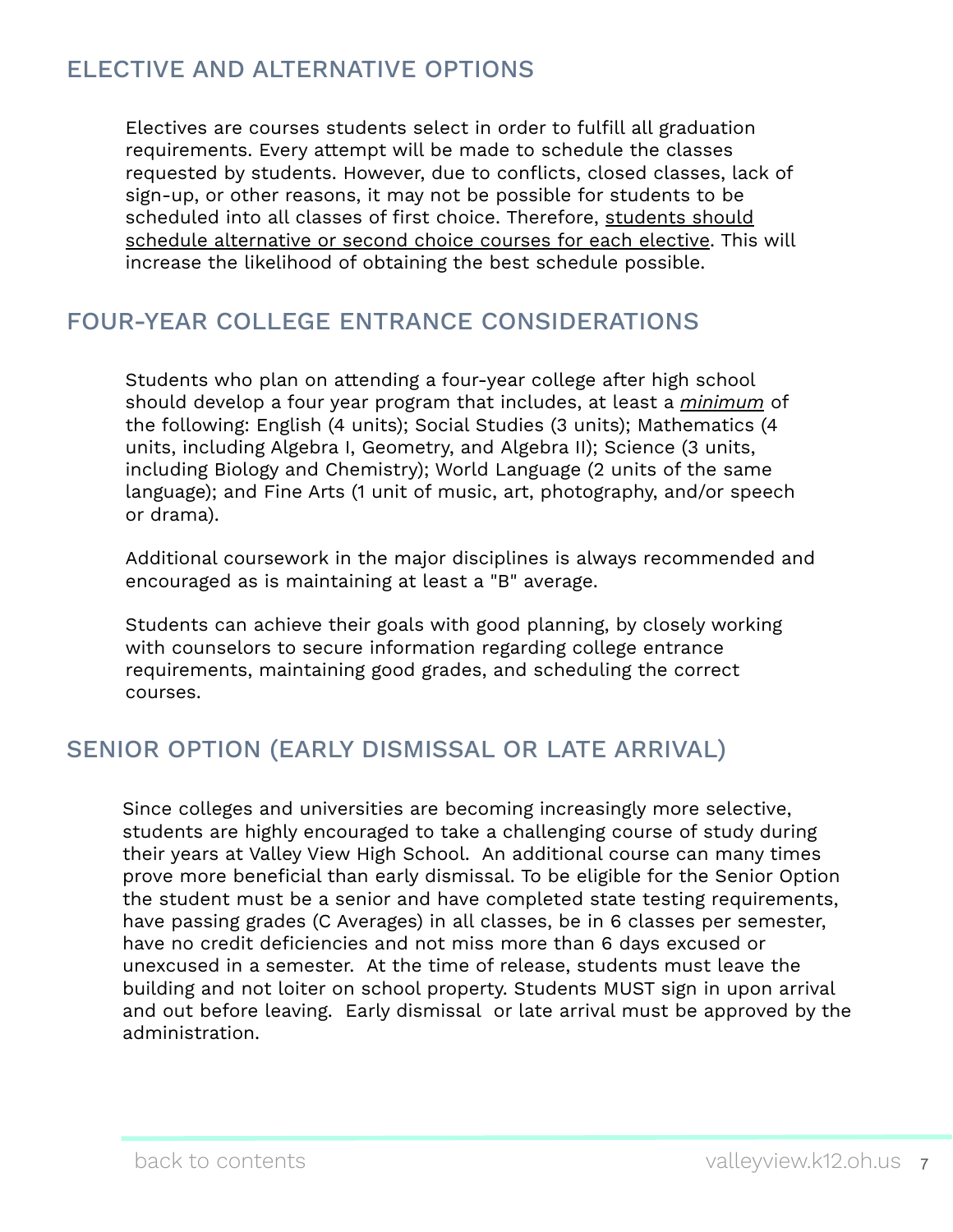## <span id="page-7-0"></span>COLLEGE CREDIT PLUS (CCP) ENROLLMENT OPTION

Ohio's College Credit Plus (CCP) can help you earn college and high school credits at the same time by taking college courses from colleges and/or universities. The purpose of this program is to promote rigorous academic pursuits and to provide a wide variety of options to college-ready students. Ninth through twelfth graders are eligible to participate in the CCP Enrollment Option program. Students must indicate intent to participate every year, and they, along with their parents, are expected to attend an informational meeting to be held in the spring of the year.

Valley View has entered into an agreement with Sinclair Community College, for more information see your counselor. The VVLSD will pay for no more than 30 college equivalent credits per school year. Students who fail a CCP course or drop a CCP course after the withdrawal date, will be charged for the cost of the class by the Valley View Local School District. Students should check with their counselor on whether the CCP course they have signed up for will receive the weighted grade.

## COLLEGE CREDIT PLUS (CCP) PATHWAYS

| <b>COURSE NUMBER</b> | <b>COURSE NAME</b> | <b>CREDIT</b> | <b>METHOD</b> |
|----------------------|--------------------|---------------|---------------|
| <b>ENG 1101</b>      | Composition        | 3             | <b>VVHS</b>   |
| <b>HIS 1101</b>      | <b>US History</b>  | 3             | Sinclair      |
| MAT 1470             | College Algebra    | 4             | Sinclair      |
| *CHE 1211            | General Chem I     | 5             | <b>VVHS</b>   |

#### **15 Credit Pathway (Semester 1)**

## **30 Credit Pathway (Semester 2)**

| <b>COURSE NUMBER</b> | <b>COURSE NAME</b>             | <b>CREDIT</b> | <b>METHOD</b> |
|----------------------|--------------------------------|---------------|---------------|
| COM 2206             | Interpersonal<br>Communication | 3             | Sinclair      |
| <b>ENG 1201</b>      | Composition                    | 3             | <b>VVHS</b>   |
| <b>HIS 1102</b>      | US History II                  | 3             | Sinclair      |
| <b>MAT 1570</b>      | Trigonometry                   | 3             | Sinclair      |
| COM 2211             | <b>Public Speaking</b>         | 3             | Sinclair      |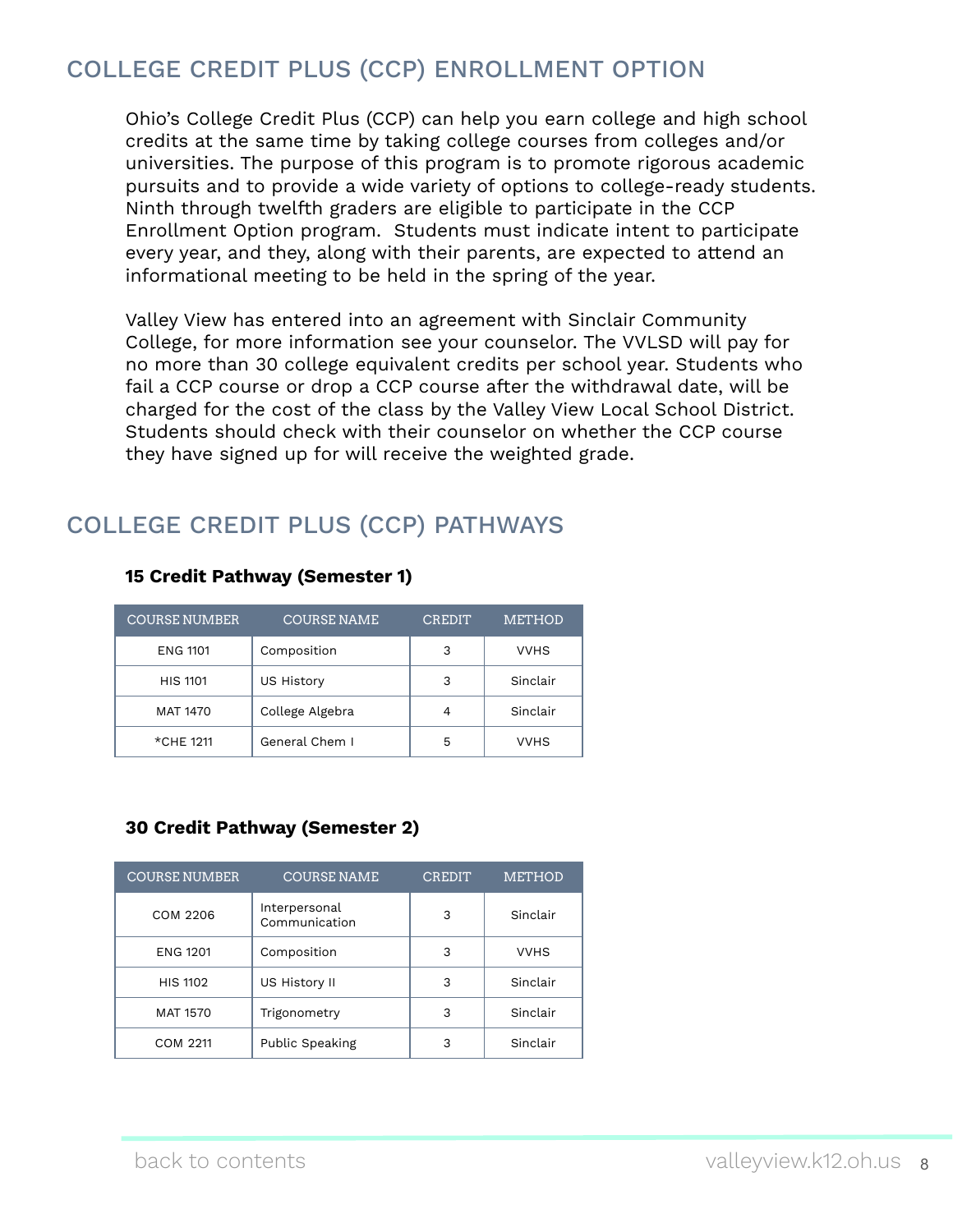## <span id="page-8-0"></span>CREDIT RECOVERY PERIOD

First period Study Hall will be used as a credit recovery period. If a student has already sat through the class, they are eligible to retake the course to earn the credit through a credit recovery option. These students will be scheduled for first period Credit Recovery. Students who are in good standing with credits can elect to take a first period Study Hall and, as long as they stay in good academic standing, they can elect to come in late if they have a parent signature as well as provide their own transportation. These students then would not be able to have another study hall once they report to school unless it is a scheduled period to complete a course. This procedure is followed by many CCP students.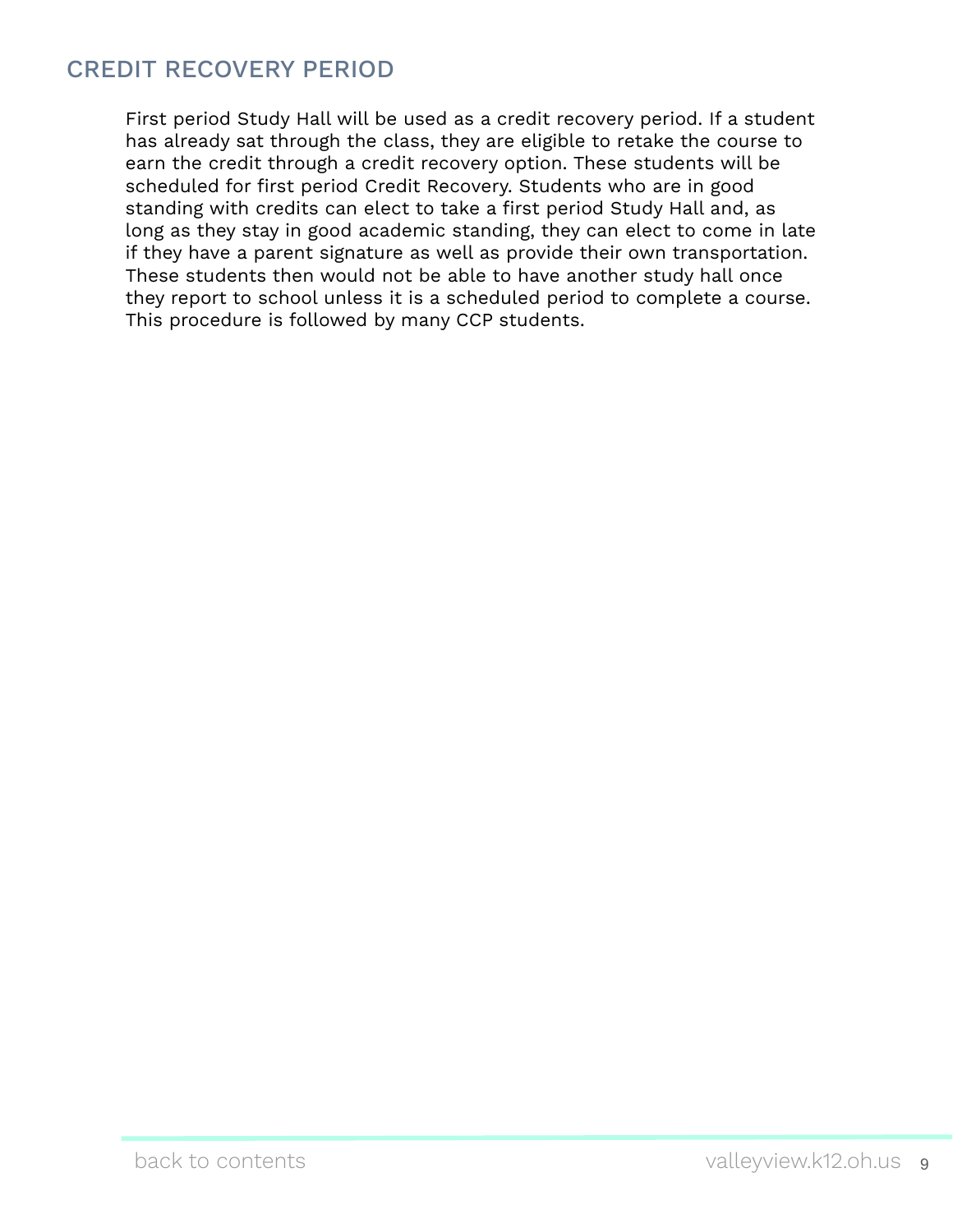## <span id="page-9-0"></span>GIFTED SERVICES

Gifted students have many opportunities to have their unique learning needs met at Valley View Local Schools through advanced/honors, Advanced Placement, and CCP. Below is a table of classes that provide gifted services to students based on identification areas.

| Gifted<br><b>Identification</b><br>Area | Advanced/<br><b>Honors Courses</b>                                      | <b>AP Courses</b>               | <b>CCP Courses</b>                                    | <b>Specialized Elective</b><br>Courses                                                                                                                                                                                                                                                                         |
|-----------------------------------------|-------------------------------------------------------------------------|---------------------------------|-------------------------------------------------------|----------------------------------------------------------------------------------------------------------------------------------------------------------------------------------------------------------------------------------------------------------------------------------------------------------------|
| <b>Reading/Writing</b>                  | English 9 Honors<br>English 10 Honors<br>English 11 Honors              |                                 | CCP English 12                                        |                                                                                                                                                                                                                                                                                                                |
| <b>Math</b>                             | Geometry Honors<br>Algebra II Honors<br>Pre-Calculus Honors<br>Calculus | AP Calculus AB                  |                                                       |                                                                                                                                                                                                                                                                                                                |
| <b>Science</b>                          | Physics<br>Cellular Molecular<br>Biology<br><b>Body Systems</b>         | AP Biology                      | <b>CCP Chemistry</b><br>Advanced                      |                                                                                                                                                                                                                                                                                                                |
| <b>Social Studies</b>                   | World History<br>Honors<br>American History<br>Honors                   | AP U.S History<br>AP Government | CCP-online-<br>Psychology<br>CCP-online-<br>Sociology |                                                                                                                                                                                                                                                                                                                |
| <b>Visual/Performing</b><br><b>Arts</b> |                                                                         |                                 |                                                       | Art Foundations<br>Digital Art Foundations<br>Photography Techniques<br>Art Techniques<br>Digital Marketing<br>Advanced Photography<br>Advanced Art<br>Art Forms and Functions<br>Studio Art<br>Graphic Design<br>Independent Art<br>Chamber Choir<br>Symphonic Band<br>Music Technology<br>Drama 1<br>Drama 2 |

All gifted students will be clustered or grouped together in classrooms to better meet their needs. If there is not an advanced/honors/AP/CCP course available in the subject area/grade level, the cluster grouped classroom will count as their gifted service.

A student who is identified as gifted in Superior Cognitive Abilities or Creative Thinking may be challenged through any of the courses listed in the previous table.

Any CCP course, if it matches a student's area of identification, is also considered a gifted service.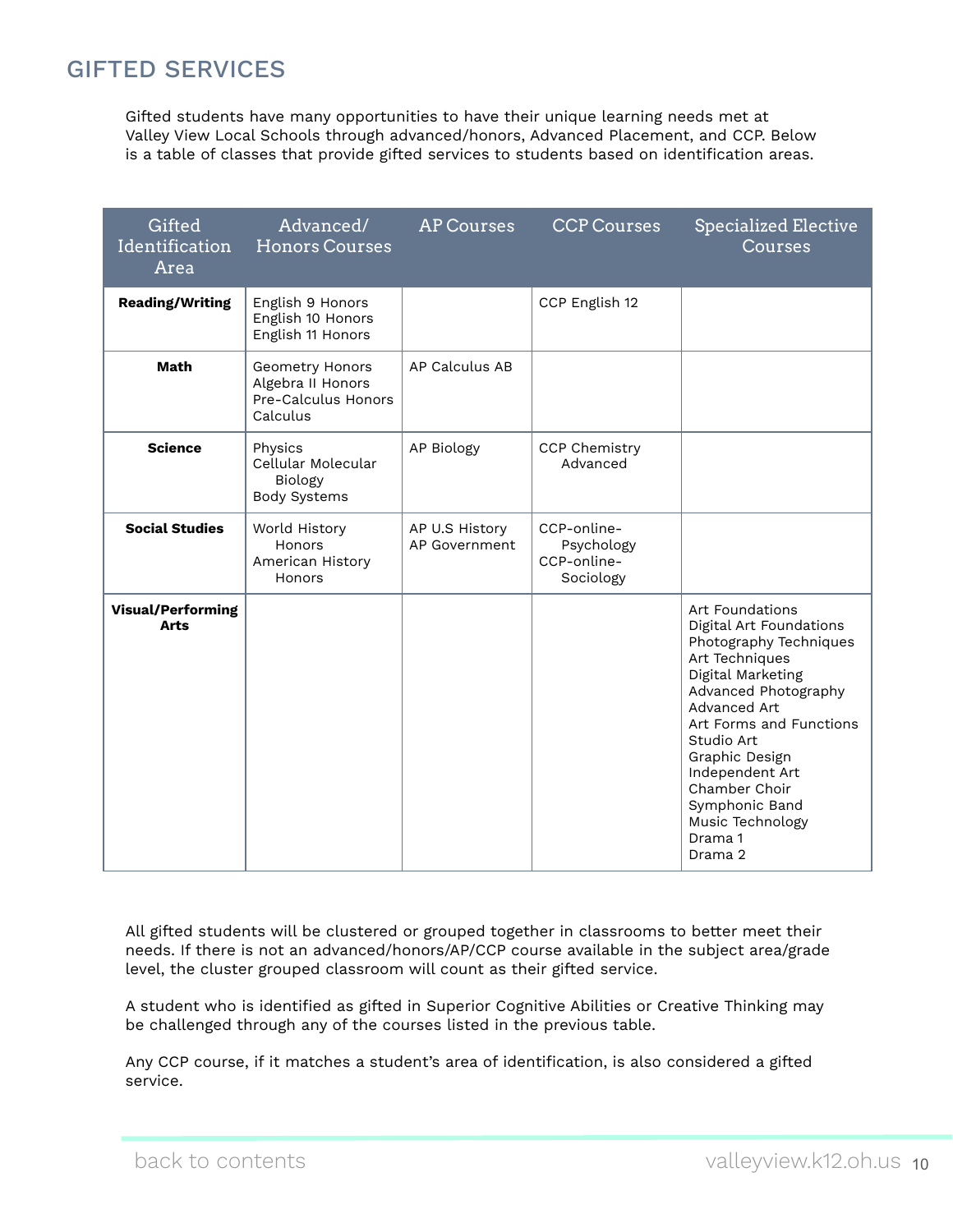

# COURSE DESCRIPTIONS | 2022-2023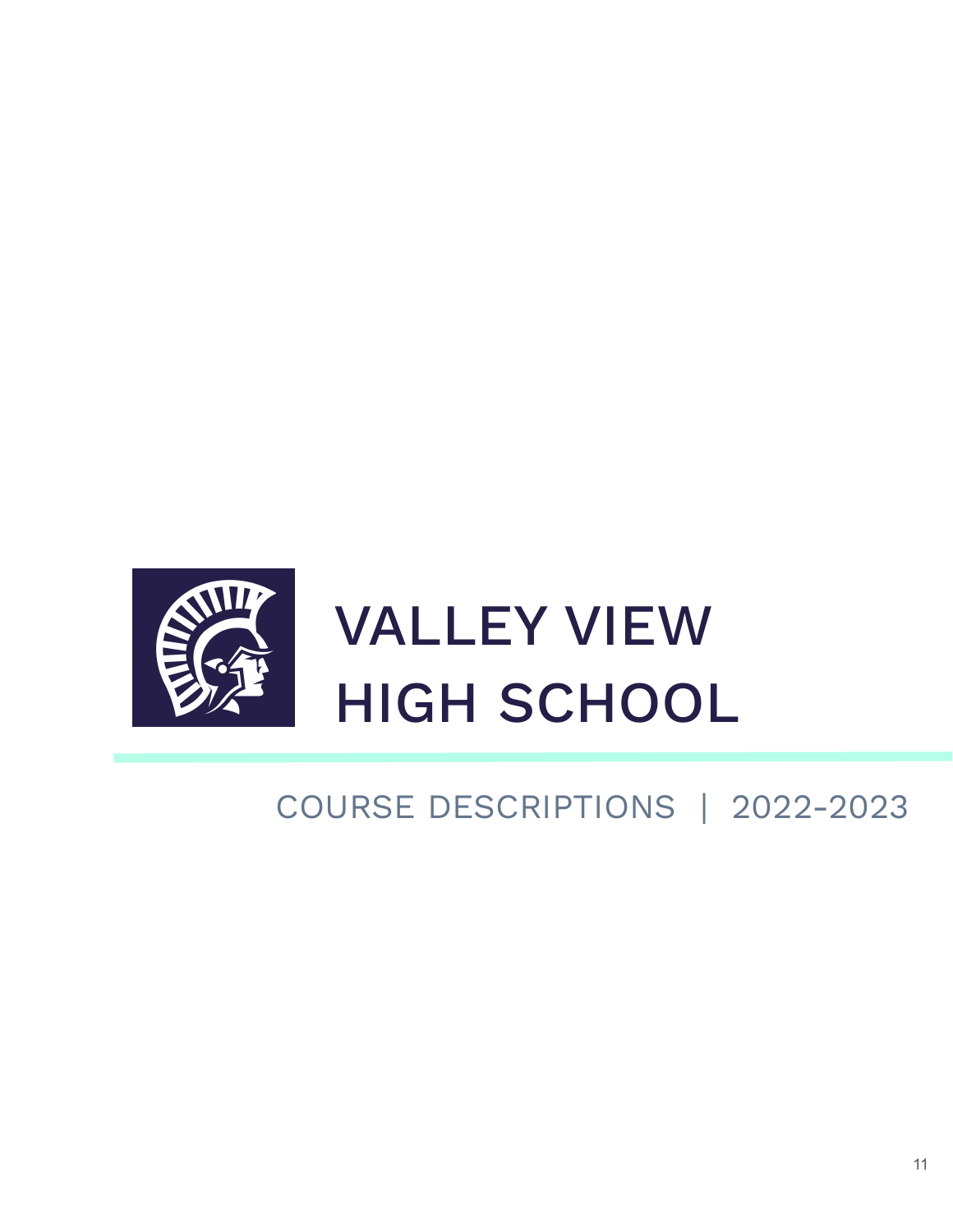## <span id="page-11-0"></span>AGRICULTURE EDUCATION



| <b>COURSE</b>                                     | CREDIT | <b>LEVEL</b> | PREREQUISITE             | FEE.    |
|---------------------------------------------------|--------|--------------|--------------------------|---------|
| Agriculture, Food and<br><b>Natural Resources</b> |        | $9 - 12$     | None                     | \$25.00 |
| <b>Mechanical Principles</b>                      |        | $10 - 12$    | <b>AFNR</b>              | \$25.00 |
| Business Management for<br>Ag. and Environment    |        | $11 - 12$    | AFNR/Co. reg.            | \$20.00 |
| Livestock Selection,<br>Nutrition and Mang.       |        | $11 - 12$    | <b>AFNR</b>              | \$25.00 |
| Agricultural and<br><b>Environment Capestone</b>  |        | $11 - 12$    | complete 3 Ag<br>courses | none    |

The Valley View Agricultural Education Department offers diverse classes to serve the many different students in our high school. Primary courses are the recommended path for students interested in agriculture, and elective courses are available in addition to the primary course track. By taking an agriculture course, each student is automatically enrolled as a member of the FFA. Additionally, each student will be required to complete a Supervised Agricultural Experience (SAE) project.

#### **Primary Course Descriptions**

**SAE Project** All students are required to develop, implement and conduct a supervised Agricultural Experience Project. This project is a yearlong activity, which extends into the summer months. The SAE may consist of job placement, entrepreneurship, research, or exploratory projects. The project is meant to help the student gain hands-on experience in an agricultural-related field of their choice and is completed outside of class. If interested, students have the opportunity to exhibit their SAE at the county and state fairs. Records will be kept and updated in an outline Agricultural Experience Tracker (AFT) record keeping system. Successful SAE's provide award opportunities for state and national recognition via Proficiency Awards and State and American Degrees.

**FFA Participation** FFA membership is mandatory for students enrolled in the Agricultural Education Program. Member participation in FFA activities helps to build a strong chapter and strong leaders. To take advantage of the opportunities offered, members are required to attend monthly FFA meetings (including the parent-member banquet), participate on a Program Activities committee, and at least one career development event (contest) per school year. Additional activities students may participate include; FFA fundraisers, FFA leadership opportunities such as conventions, conferences, and FFA camps, and school/community FFA sponsored events.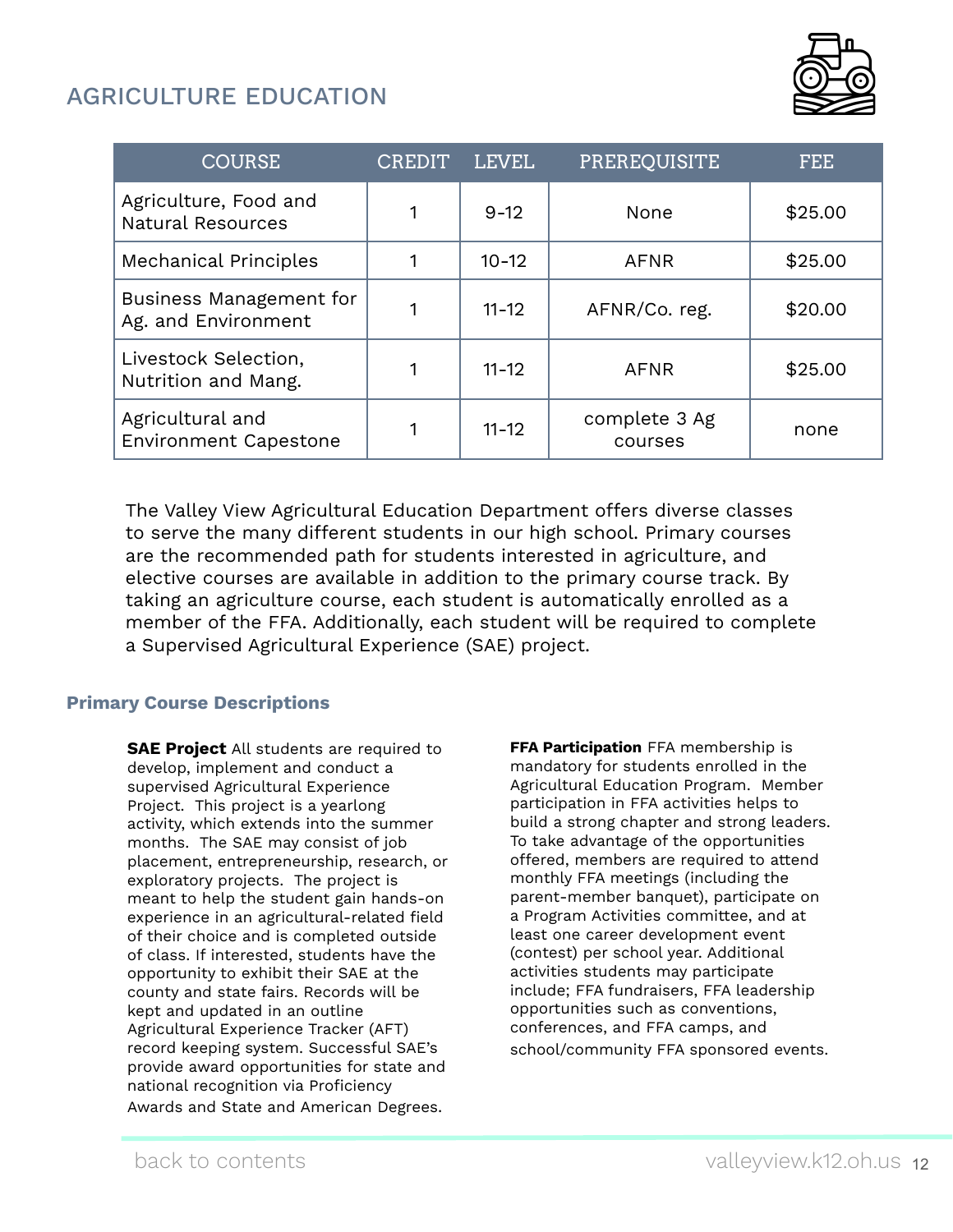

#### **Agriculture, Food and Natural Resources**

Grades 9-12 (every year) Length: year Credit: 1.0 Prerequisite: none Fee: yes

Agriculture, Food and Natural Resources (AFNR) is the first course in the Agricultural and Environmental Systems career field. It introduces students to the pathways that are available in the field of agriculture. Learners will obtain fundamental knowledge and skills in food science, natural resource management, animal science and management, plant and horticultural science, power technology, and biotechnology. Students will be introduced to the FFA organization and begin development of their leadership ability.

#### Students will engage in the mechanical principles utilized in animal and plant production systems. They will learn electrical theory, design, wiring, hydraulic and pneumatic theory, along with metallurgy in relation to hot and cold metals. Students will apply knowledge of sheet metal fabrication applicable to the agricultural industry along with identifying, diagnosing, and maintaining small air-cooled engines. Throughout the course, students will learn critical components of site and personal safety as well as communication and leadership skills.

Students will identify and apply principles and routine husbandry practices to production of animal populations. Topics will include principles of nutrition, feed utilization, animal welfare, selection management of facilities, and herd populations. Students will apply knowledge of production animal care to enhance animal growth, selection of breeding stock, and management practices. Throughout the course, students will develop management plans reflecting practices for care and legal compliance.

Students will examine elements of business, identify organizational structures and apply management skills while developing business plans, financial reports and strategic goals for new ventures or existing businesses. Learners will use marketing concepts to evaluate the marketing environment and develop a marketing plan with marketing channels, product approaches, promotion and pricing strategies. Throughout the course, students will apply concepts of ethics and professionalism while implications of business regulations will be identified.

#### **Mechanical Principles of Agriculture**

Grades 10-12 Length: year Credit: 1.0 Prerequisite: AFNR Fee: yes

#### **Livestock Selection, Nutrition and Management**

Grades 11-12 Length: year Credit: 1.0 Prerequisite: AFNR Fee: yes

#### **Business Management for Agricultural and Environmental Systems**

Grades 11-12 Length: year Credit: 1.0 Prerequisite: AFNR Fee: yes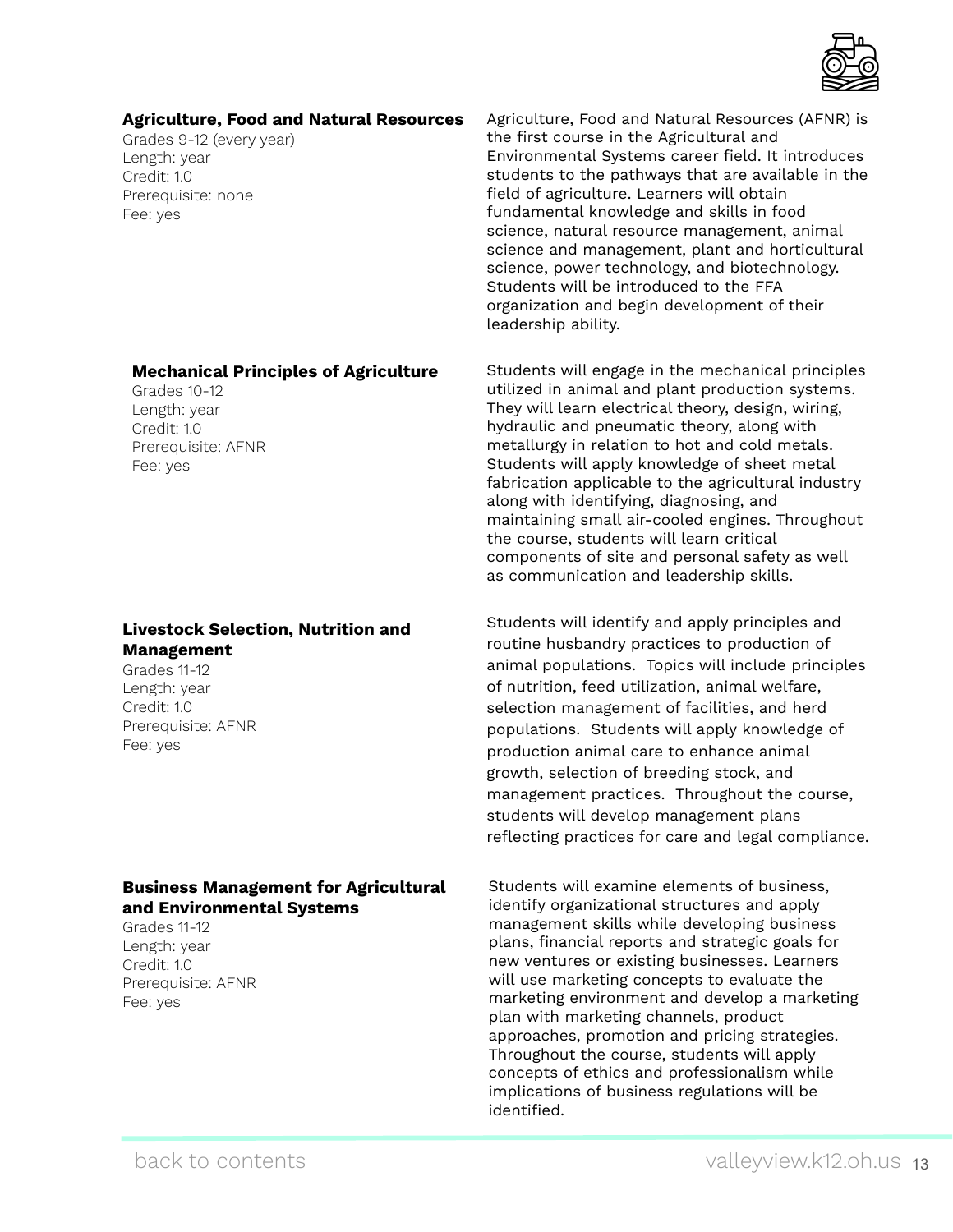

#### **Business Management for Agricultural and Environmental Systems**

Grades 11-12 Length: year Credit: 1.0 Prerequisite: AFNR Fee: yes

Students will examine elements of business, identify organizational structures and apply management skills while developing business plans, financial reports and strategic goals for new ventures or existing businesses. Learners will use marketing concepts to evaluate the marketing environment and develop a marketing plan with marketing channels, product approaches, promotion and pricing strategies. Throughout the course, students will apply concepts of ethics and professionalism while implications of business regulations will be identified.

## **Sinclair Foundations of Business**

MAN 1107 3 Credit Hours The American business system and basic principles of the free market system. Includes introduction of business concepts, entrepreneurship, management, marketing, economics, accounting and other important business principles.

#### **Agricultural and Environmental Systems Capstone**

Grades 11-12 Length: year Credit: 1.0 Prerequisite: Must have completed three agricultural education courses **or** be enrolled in the third course Fee: none

Students apply Agricultural and Environmental Systems program knowledge and skills in a more comprehensive and authentic way. Capstones are project/problem-based learning opportunities that occur both in and away from school. Under supervision of the school and through partnerships, students combine classroom learning with work experience to benefit themselves and others. These can take the form of mentorship employment, cooperative education, apprenticeships and internships.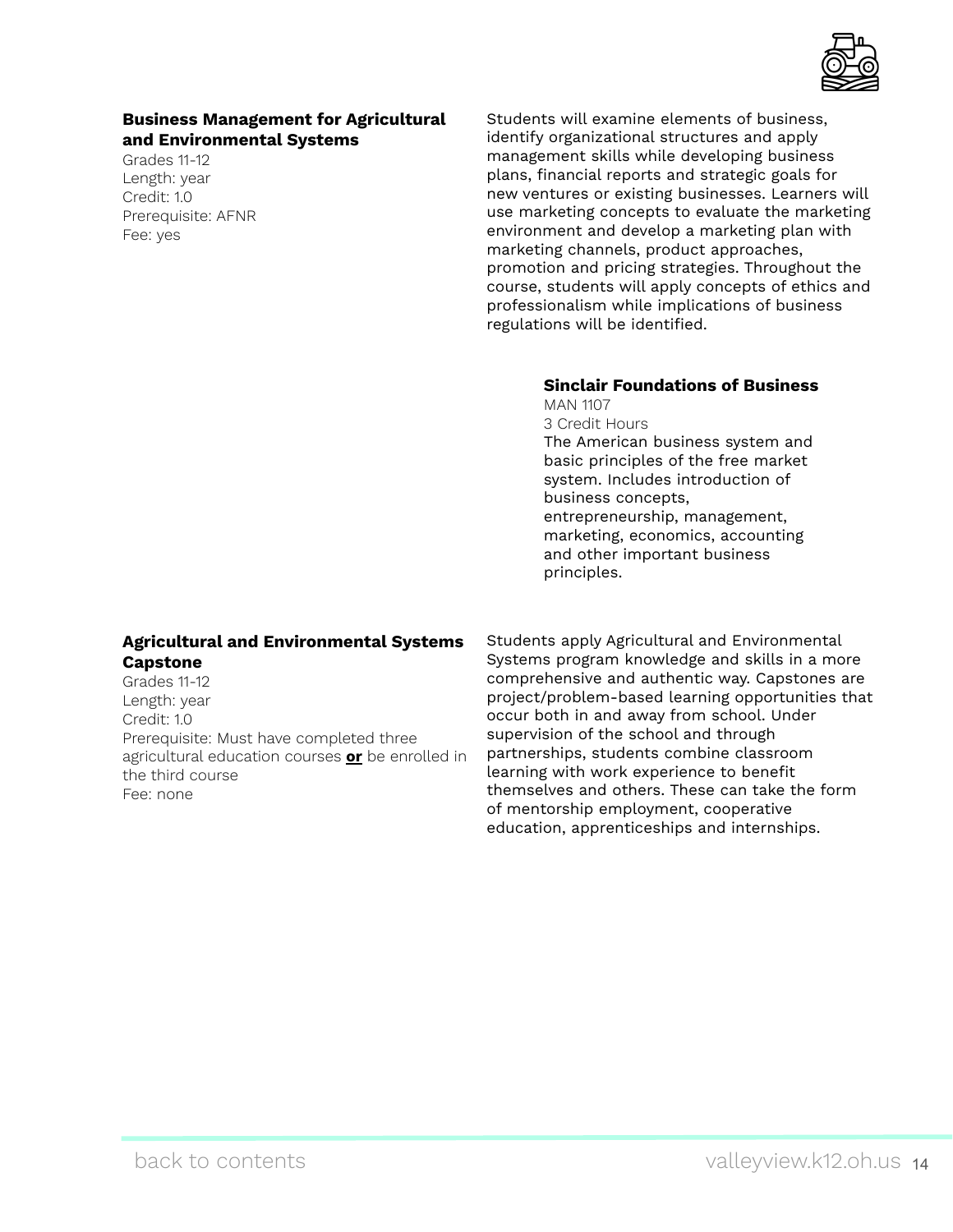# <span id="page-14-0"></span>ART DEPARTMENT

## 1 FINE ART CREDIT REQUIRED FOR GRADUATION

| <b>COURSE</b>           | <b>CREDIT</b> | <b>LEVEL</b> | <b>PREREQUISITE</b>                  | <b>FEE</b> |
|-------------------------|---------------|--------------|--------------------------------------|------------|
| <b>Art Foundations</b>  | .5            | $9 - 12$     | none                                 | \$18.00    |
| Digital Art Foundations | $.5\,$        | $9 - 12$     | none                                 | \$10.00    |
| Photography Techniques  | .5            | $9 - 12$     | none                                 | \$18.00    |
| Art Techniques          | .5            | $9 - 12$     | none                                 | \$18.00    |
| Digital Marketing       | .5            | $9 - 12$     | none                                 | none       |
| Advanced Photography    | .5            | $10 - 12$    | Photo Techniques                     | \$18.00    |
| Yearbook                | 1             | $10 - 12$    | <b>Advisor Selection</b>             | none       |
| Advanced Art            | .5            | $10 - 12$    | Art Foundations &<br>Art Techniques  | \$18.00    |
| Art Forms and Functions | .5            | $11 - 12$    | Art Foundations or<br>Art Techniques | \$35.00    |
| Studio Art              | .5            | $11 - 12$    | Advanced Art                         | \$18.00    |
| Graphic Design          | .5            | $11 - 12$    | Digital Art<br>Foundations           | \$25.00    |
| Independent Art         | .5            | $11 - 12$    | Application/Teacher<br>selection     | \$20.00    |

#### **Art Foundations**

Grades 9-12 Length: semester Credit: 0.5 Prerequisite: none Fee: yes

This introductory course concentrates on building a strong foundation for the beginning high school artist. Projects are designed to promote basic drawing skills with emphasis on the elements and principles of art. Students create 2-dimensional and 3-dimensional artworks, develop their art skills and control of art media. Concepts taught may include value, stipple and line shading, grid drawing, still life, proportion, perspective, drawing from observation, and simulated texture. Media used may include: pencil, colored pencil, charcoal, oil and chalk pastels, markers, ink, paper mache, fiber, acrylic paints, and watercolors.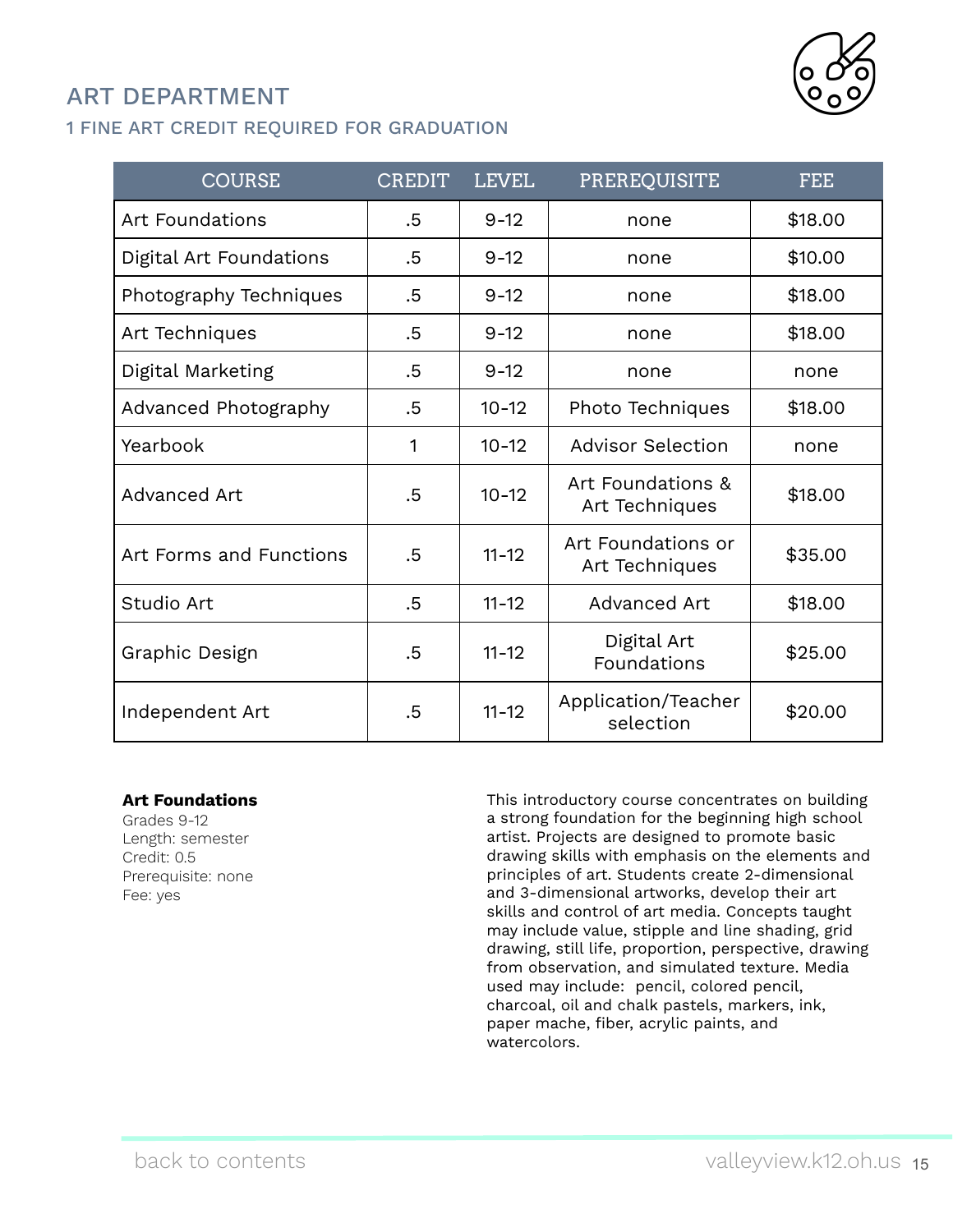#### **Art Techniques**

Grades 9-12 Length: semester Credit: 0.5 Prerequisite: none Fee: yes

#### **Digital Marketing**

Grades 9-12 Length: semester Credit: 0.5 Prerequisite: none Fee: none

#### **Art Forms and Functions**

Grades 11-12 Length: semester Credit: 0.5 Prerequisite: Art Techniques or Art Foundations Fee: yes

#### **Advanced Art**

Grades 10-12 Length: semester Credit: 0.5 Prerequisite: Art Techniques and Art Foundations Fee: yes



This course provides a broad overview of how to convey messages through journalism, commercial advertising, and marketing. Students will gain a fundamental understanding of the digital marketing core principles needed for the 21st-century consumer. Topics will include the accuracy and impact of words and visuals used in news, advertisements and commercials, brand awareness, web page design, and social media marketing. This course will also provide practical experience in implementing digital marketing work for a local need.

This course concentrates on a variety of art forms that have a functional use. Students will work on 2-Dimensional and 3-Dimensional projects building skills by using various techniques and processes. Media used may include glass, polymer clay, gourds and natural objects, along with traditional artist mediums. Projects may include stained glass mosaic, fused glass, and creating functional vessels from natural objects.

This advanced level course is for self-motivated, serious art students. The course is designed to encourage artistic growth and to develop problem solving and critical thinking skills using traditional and non-traditional approaches to observational studies in art. A variety of 2-D and 3-D projects demand high level solutions from each student. Subject matter includes but is not limited to, self-portrait, still-life, landscapes, figures, and animals. Media may include pencil, chalk pastel, paper mache, acrylic paints, watercolors, cut paper and polymer clay. Processes may include drawing, painting, batik, animation and sculpture. Advanced Art students critique all projects and create a digital portfolio of their work.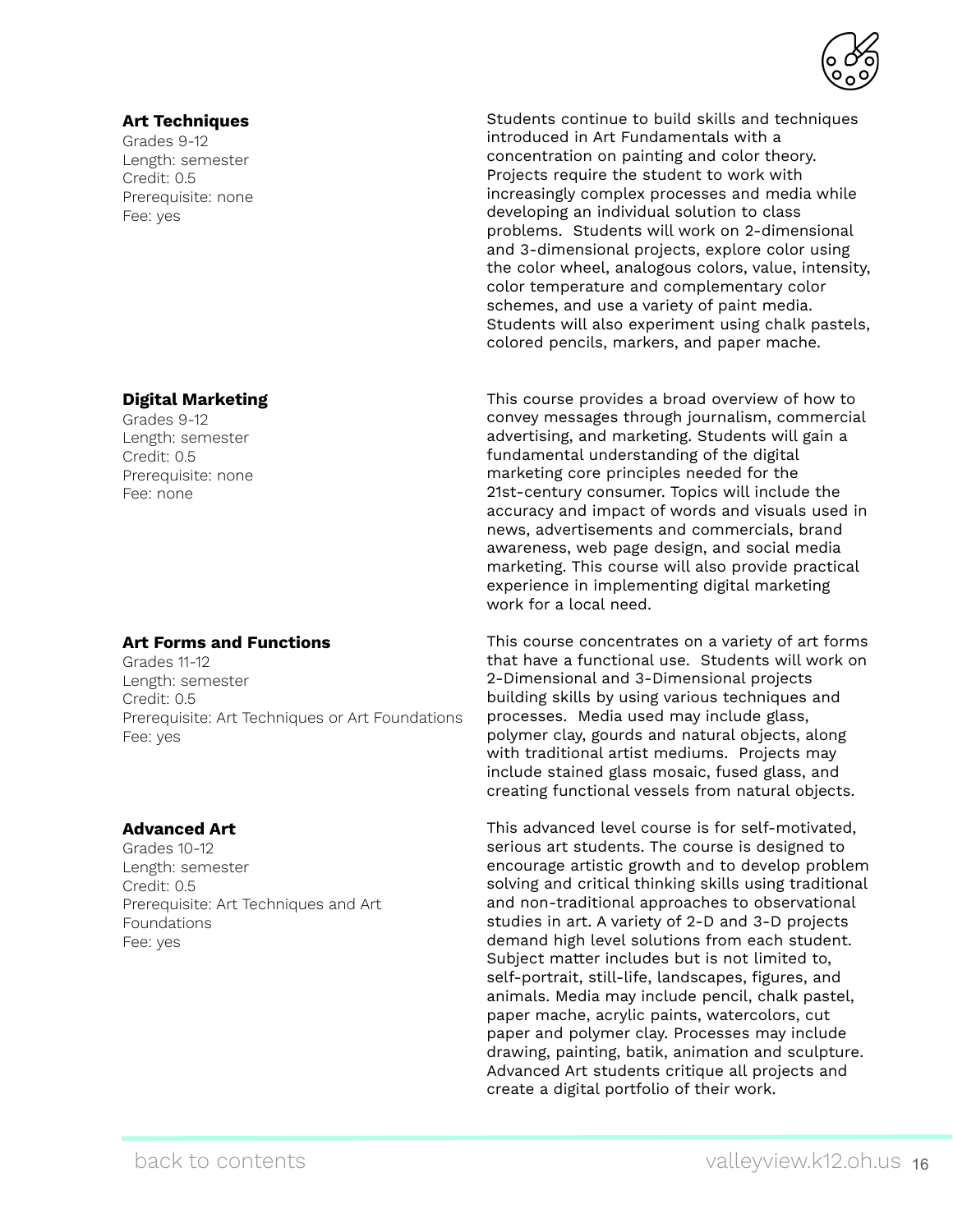

#### **Studio Art**

Grades 11-12 Length: semester Credit: 0.5 Prerequisite: Advanced Art or by special permission of the instructor Fee: yes

#### **Digital Art Foundations**

Grades 9-12 Length: semester Credit: 0.5 Prerequisite: none Fee: yes

#### **Photography Techniques**

Grades 9-12 Length: semester Credit: 0.5 Prerequisite: none Fee: yes

#### **Advanced Photography**

Grades 10-12 Length: semester Credit: 0.5 Prerequisite: Photography Techniques Fee: yes

This course is designed for serious art students considering post-secondary study in a visual art related field. The emphasis will be on exploring a variety of approaches to observational studies while discovering a personal style of expression. Students must complete a body of work consisting of 5-6 pieces. The course requires a serious focus and commitment to developing as a student artist as well as a willingness to spend time working outside of class. This course may be repeated requiring a new body of work from the student artist.

This course is designed to introduce the fundamentals of beginning digital imaging and use of the computer as an art medium. Students will learn the basic principles of digital photography and its specific applications to the visual arts. This class is designed around Adobe Photoshop Software. Students will become familiar with a variety of tools and techniques used in photography and graphic design. Major themes include: typography, photo juxtaposition and manipulation, digital collage, and digital painting. Students are encouraged to have their own flash drive.

This course is designed to introduce the fundamentals of beginning digital photography and use of the computer as an art medium, as well as a brief introduction to darkroom photography. Students will learn the basic principles of digital photography and its specific applications to the visual arts. This class is designed around Adobe Photoshop Software. Students will develop their aesthetic and artistic potential through digital capture, manipulation, output, composition, portfolio design and critiques. Students are encouraged to have their own digital camera and memory card.

This course is designed for mature photographers. Students will expand their skills learned in beginning photography with an emphasis on personal expression and development of creativity. Students will research the life and history of famous photographers, while exploring the world of digital experimentation, documentary photography and portfolio development. This course goes more into depth with the use of darkroom photography. Students are encouraged to have their own digital camera and memory card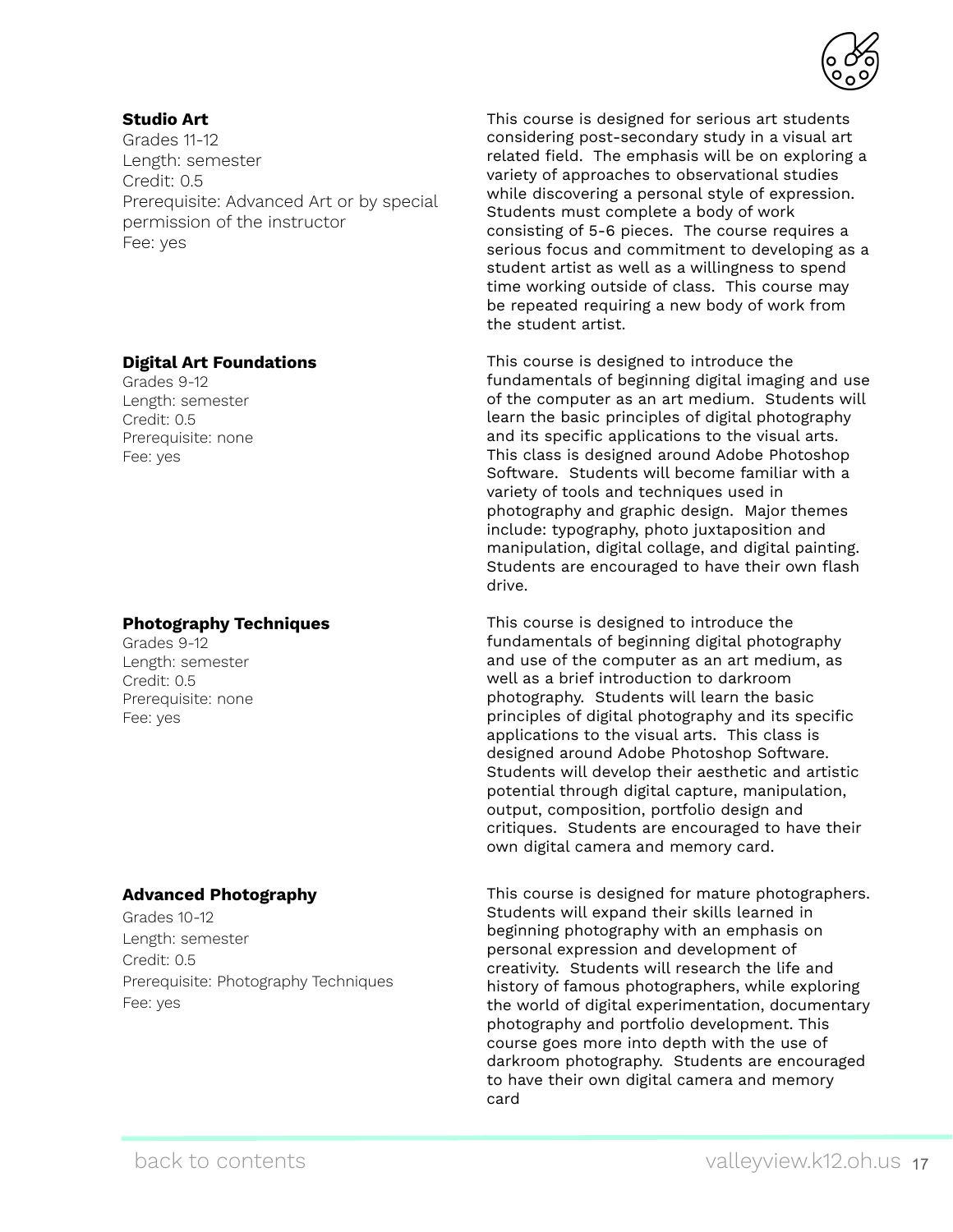#### **Graphic Design**

Grades 11-12 Length: semester Credit: 0.5 Prerequisite: Digital Art Foundations Fee: yes

This course concentrates on the high-end capabilities of photo-editing and creation. Students will use Photoshop CS3 software and Sculptris software to create original works of art. Students will learn to think critically, make aesthetic judgments, and become familiar with a variety of tools and techniques used to produce professional work in the fields of graphic design, advertising, and illustration. Major themes include: 3D modeling, color theory, typography, image collage, magazine/brochure layouts and product design. Students are encouraged to have their own digital camera and memory card.

This is a workshop course for the production and publication of the school yearbook. Students will be required to work independently to meet production deadlines for original layouts.Some out-of-class time may be required for this course. It is recommended that students be familiar with Microsoft Publisher. Students will be selected for participation.

Independent Study has been developed for the serious art student who can work well independently and has maintained above average grades in all previous art classes including. Independent Study students will be encouraged to explore various areas of art specifically focused on their own interest. Independent Study students will create a semester syllabus according to their personal interests and individual level of development. All work will be done on a contractual basis. Due to the independent nature of this class, this semester course can only be taken with the written consent of the art teacher.

#### **Yearbook**

Grades 10-12 Length: year Credit: 1.0 Prerequisite: advisor will select students for this class Fee: none

#### **Art Independent Study**

Grades 11-12 Length: semester Credit 0.5 Prerequisite: 3 or more art courses & approved application Fee: yes Sketchbook required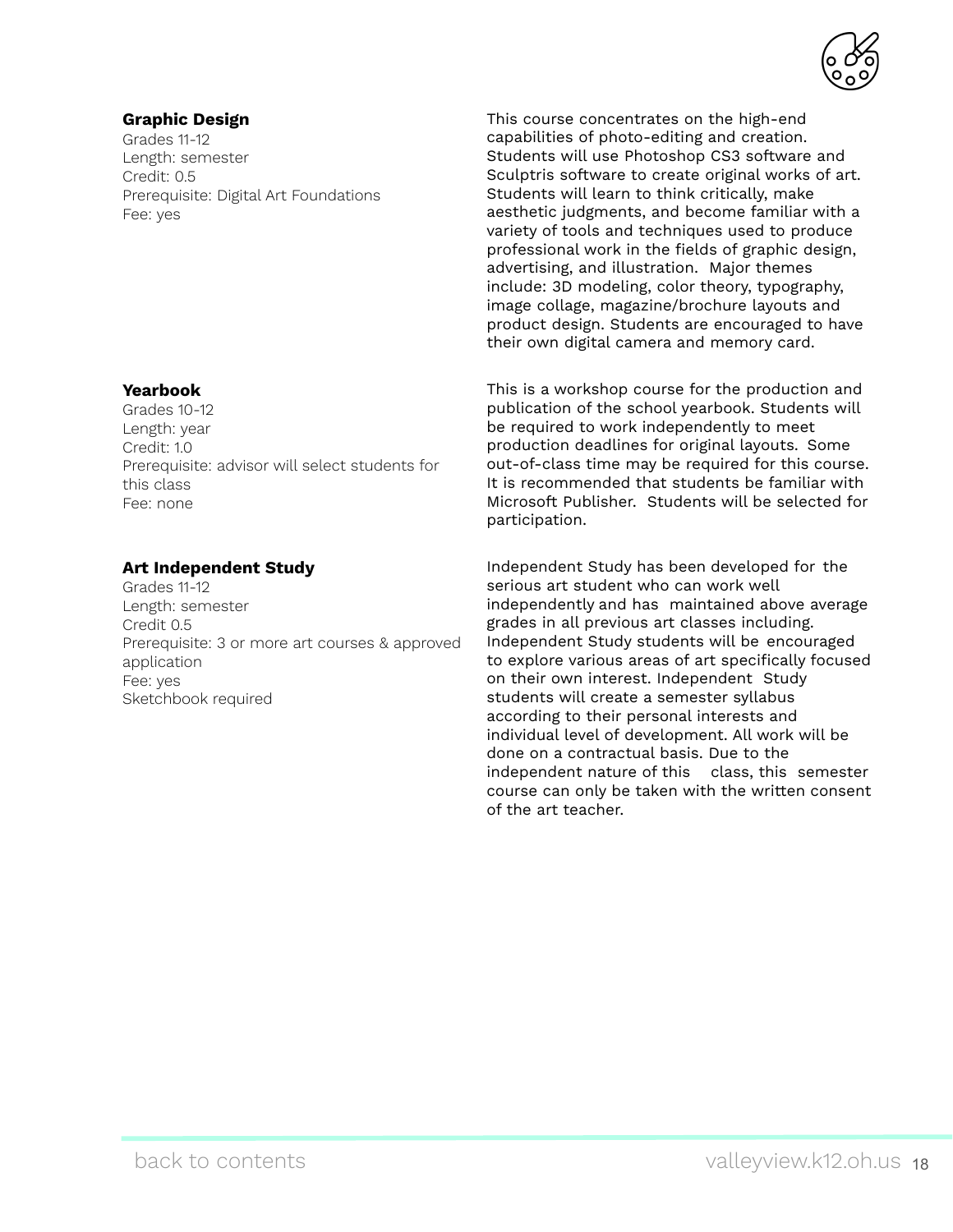## <span id="page-18-0"></span>CAREER-BASED INTERVENTION (CBI)



#### **Career-Based Intervention**

Grades 11-12 Length: year Requirement: Teacher/Counselor recommendation Fee: \$10.00

#### **Career-Based Intervention (CBI Work)**

Grades 11-12 Length: year Requirement: Teacher/Counselor recommendation Fee: \$10.00

CBI is designed to serve students who may benefit from a program that is organized differently than the traditional classroom. Students who are having academic difficulties in the regular classroom are urged to consider CBI as it stresses class work plus out-of-school employment in an attempt to allow the students to experience the accomplishment and success. CBI students are expected to have a work permit and a job on the first day of school.

#### **Course Content**

Course content will be provided by the APEX online education system.

- 1. Students will be required to attend school for part of the school day and to report to a job after their class work is completed
- 2. Subjects to be covered include: a. CBI Related e. Science b. Language Arts f. Mathematics c. Health g. Other d. Social Studies
- 3. Students will be required to have a job that employs them at least 15 hours per week.

#### **Eligibility**

- Sixteen years of age
- Lack of achievement in the regular classroom
- Employable
- Approval by parent and counselor

#### **Obligations of the Student**

- 1. Must furnish their own transportation
- 2. Must sign an agreement on dress, appearance, and responsibility
- 3. Must be punctual and maintain good attendance, both at school and job
- 4. **Must be employed** or certify that they are actively seeking employment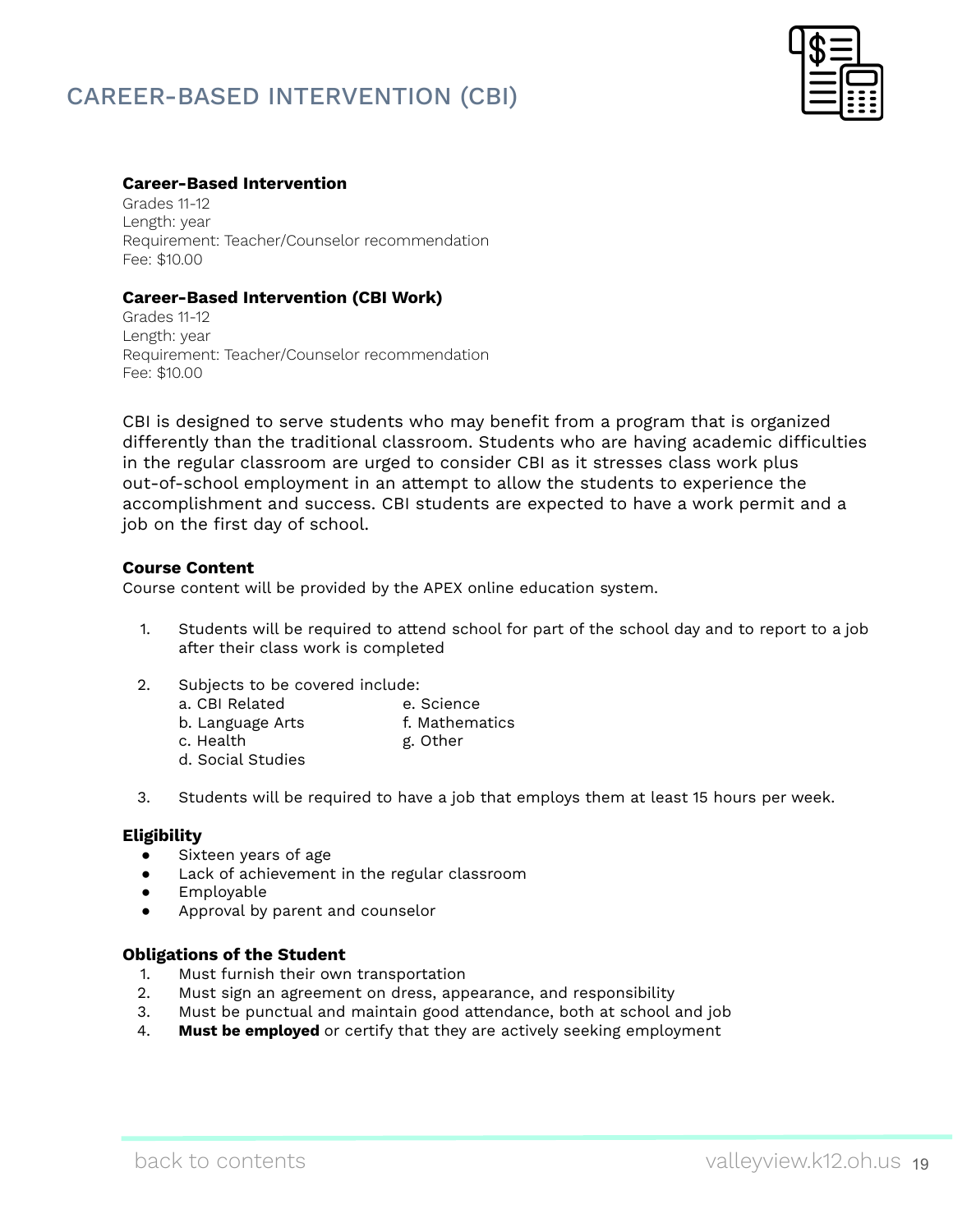## <span id="page-19-0"></span>COMPUTER SCIENCE



| <b>COURSE</b>                | <b>CREDIT</b> | <b>LEVEL</b> | PREREQUISITE | FEE. |
|------------------------------|---------------|--------------|--------------|------|
| Intro to Computer<br>Science | .5            | $9 - 12$     | none         | none |

#### **Intro to Computer Science/ Computer Science Essentials**

Grades 9-12 Length: semester Credit: .5 Prerequisite: Application Fee: none

With emphasis on computational thinking and collaboration, this course provides an excellent entry point for students to begin their computer science high school experience. Computer Science Essentials will expose students to a diverse set of computational thinking concepts, fundamentals, and tools, allowing them to gain understanding and build confidence. In Computer Science Essentials, students will use visual, block-based programming and seamless transition to text based programming with languages such as Python® to create apps and develop websites, and learn how to make computers work together to put their design into practice. They'll apply computational thinking practices, build their vocabulary, and collaborate just as computing professionals do to create products that address topics and problems important to them.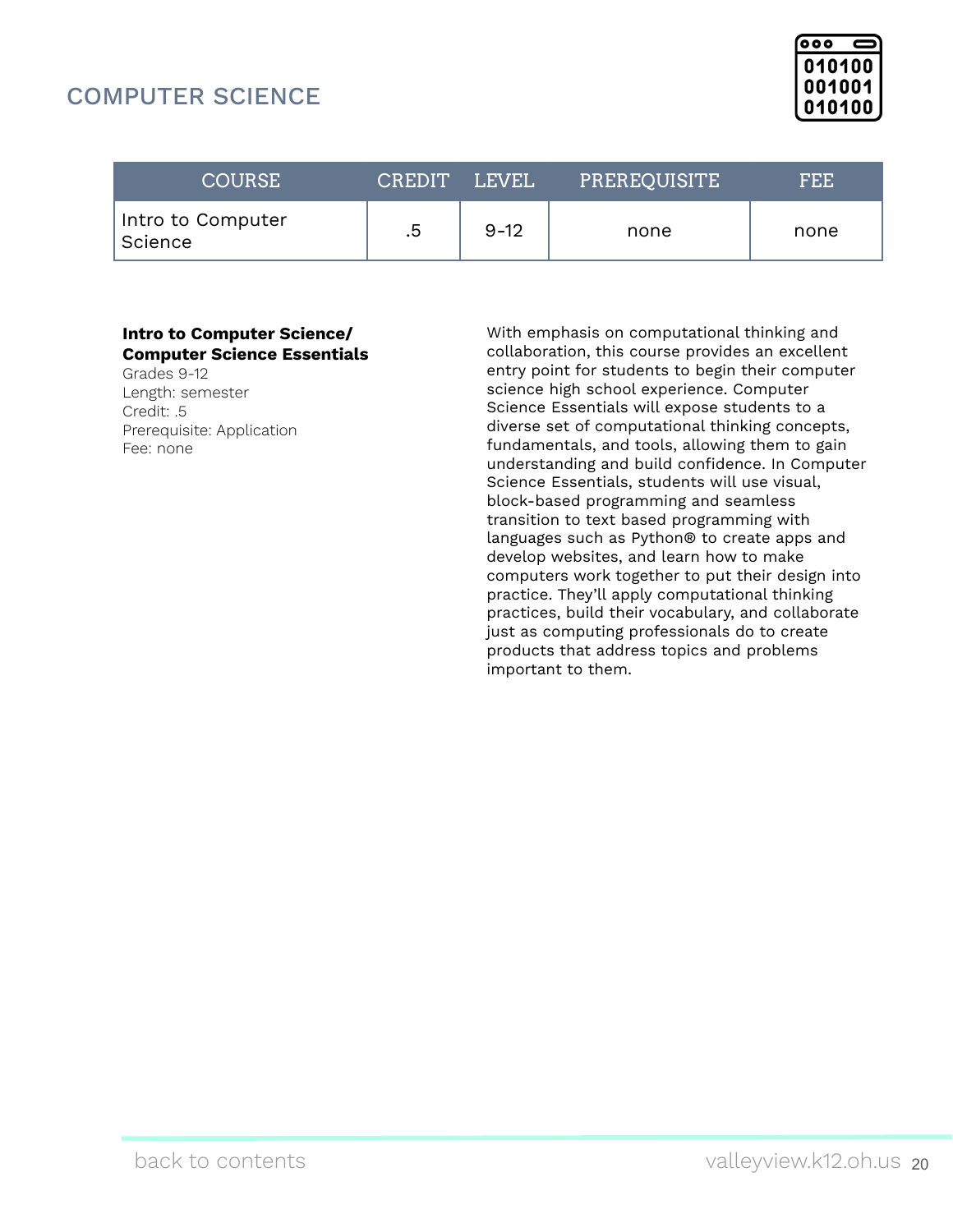## <span id="page-20-0"></span>ENGLISH

## 4 CREDITS REQUIRED FOR GRADUATION



| <b>COURSE</b>           | <b>CREDIT</b> | <b>LEVEL</b> | PREREQUISITE              | <b>FEE</b> |
|-------------------------|---------------|--------------|---------------------------|------------|
| English 9               | 1             | 9            | none                      | none       |
| English 9 College Prep  | 1             | 9            | none                      | none       |
| English 9 Honors*       | 1             | 9            | Teacher<br>Recommendation | none       |
| English 10              | 1             | 10           | none                      | none       |
| English 10 College Prep | 1             | 10           | none                      | none       |
| English 10 Honors*      | 1             | 10           | Teacher<br>Recommendation | none       |
| English 11 College Prep | 1             | 11           | none                      | none       |
| English 11 Honors*      | 1             | 11           | Teacher<br>Recommendation | none       |
| English 12 College Prep | 1             | 12           | none                      | none       |
| CCP English 12**        | 1             | 12           | Accuplacer Score          | none       |

\*4.5 grading scale

\*\*5.0 grading scale

#### **English 9 CP**

Grade: 9 Length: year Credit: 1.0 Prerequisite: none Fee: none

This course provides the same genre based literature for English 9 with more selections and a greater degree of difficulty of material for the college bound student. Composition skills will include more focus on literary analysis and argument. Literary elements, vocabulary and writing assignments will be derived from a variety of literature sources and/or student response to literature.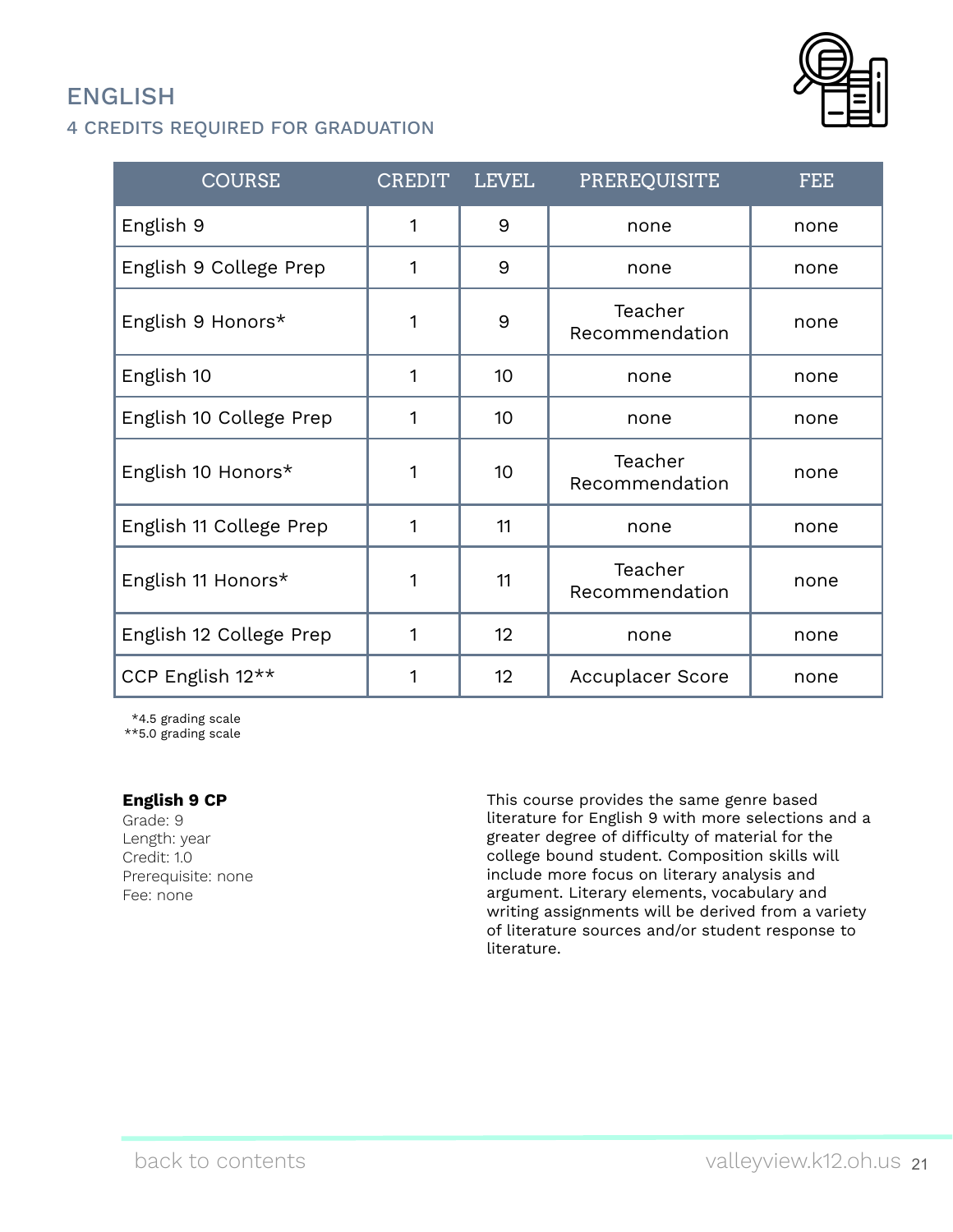

#### **English 9 Honors**

Grade: 9 Length: year Credit: 1.0 Prerequisite: teacher recommendation Fee: none

#### **English 10 College Prep**

Grades 10-12 Length: year Credit: 1.0 Prerequisite: none Fee: none

#### **English 10 Honors**

Grades 10-12 Length: year Credit 1.0 Prerequisite: none Fee: none

The English 9 Honors course is a course for students who have demonstrated advanced understanding of English and who want a more intense preparation for college. This English course is based on Ohio's Academic Standards for English Language Arts in Grade 9 and the Common Core State Standards for English Language Arts and is a study of language, literature, composition, and oral communication with a focus on exploring a wide-variety of genres and their elements. Students use literary interpretation, analysis, comparisons, and evaluation to read and respond to representative works of historical or cultural significance appropriate for Grade 9 in classic and contemporary literature balanced with nonfiction. Students write short stories, responses to literature, expository and argumentative compositions, research reports, and business letters. Students deliver grade-appropriate oral presentations and access, analyze, and evaluate online information. Students who are accepted into the Honors course must complete a summer reading assignment.

Tenth grade College Prep English is designed for the college bound student. It is a challenging program aimed at improving all aspects of language skills development. The writing focus will increase understanding of the multi-paragraph essay along with developing sound writing skills as demonstrated with practice in the various stages of the writing process. The literature program centers on a sampling of genres including mythology, poetry, drama and novels, all from world and contemporary literature. Grammar and vocabulary study provide reinforcement to aid in the writing process.

Students must successfully complete the summer reading assignments, and receive a recommendation for placement in the Honors course. This course presents students with an accelerated program. The student must already possess a mastery of writing as reflected in strong sentence structure, critical thinking skills and cohesive paragraph development. The writing program will focus on the development of a variety of writing styles. The literature portion focuses on a sample of genres including mythology, poetry, and drama taken from classical and contemporary literature. Students should expect to complete independent readings, oral presentations and a variety of written essays. Vocabulary and grammar instruction will enhance the overall language instruction.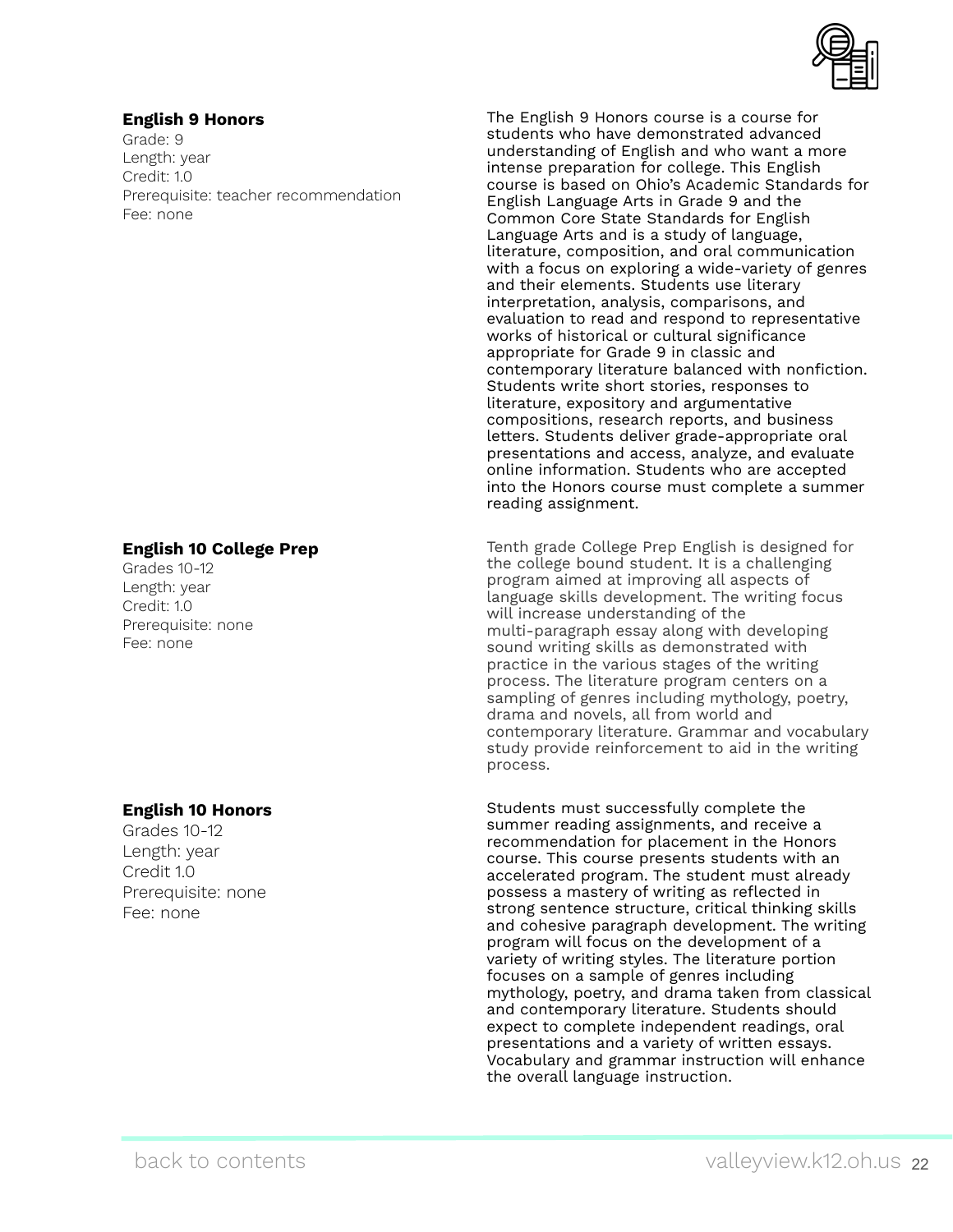

#### **English 11 CP**

Grades 11-12 Length: year Credit: 1.0 Prerequisite: none Fee: none

The College bound students will pursue a chronological survey of American literature by analyzing the genres of major American authors. Independent reading, writing, and vocabulary will help the student master language skills necessary for success in his or her chosen career. Special attention will be given to the skills needed to write formal research papers. Successful completion of a research paper is required.

#### **English 11 Honors**

Grade 11 Length: year Credit: 1.0 Prerequisite: teacher recommendation Fee: none

#### **English 12 CP**

Grade 12 Length: year Credit: 1.0 Prerequisite: Accuplacer test and enrollment to Sinclair Fee: none

Honors English 11 is a course for students who have demonstrated advanced understanding and performance in English classes throughout high school. It is also for the student who wants a more intensive preparation for college and an introduction to college level expectations and work. This English course is based on Ohio's Academic Standards for English Language Arts in Grade 11 and the Common Core Standards for English Language Arts. Students who are recommended and accepted into Honors English 11 must complete a summer reading assignment prior to the class. The course will focus on reading (both literature and non-fiction), writing, listening, speaking, and thinking. There will also be an emphasis on research skills, vocabulary building, ACT preparation, and college readiness. The foundation of literary study will be American literature, but the process will be a thematic study rather than a chronological approach. There will be cross-curricular connections made with other academic disciplines such as history, philosophy, and science. Students will have a rigorous reading schedule and consistent typed essay assignments submitted on Google Docs (including a research paper). The course will stress critical thinking as identified by Bloom's Taxonomy and the development of the individual student.

This class will explore literary styles through a chronological study of English literature from the Dark Ages to the present day. Reading, writing and vocabulary will be designed to help the student develop analytical thinking and practical writing skills. A research paper/project utilizing the skills from English 11 and 12 is required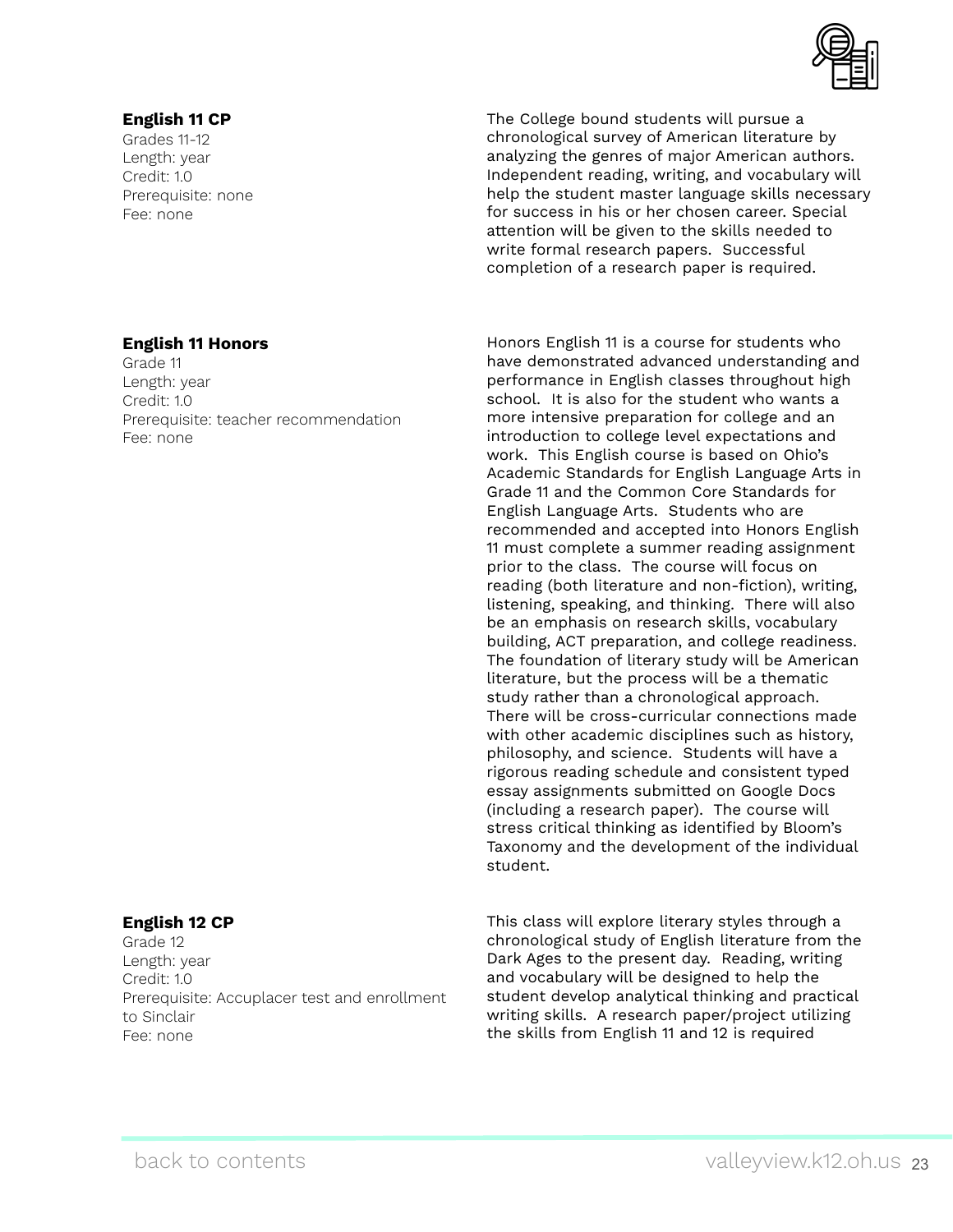

### **College Credit Plus English 12**

Grade 12 Length: 2 semesters Credit: 2 (VV); College Credit: 6 Prerequisite: college ready score Fee: none

Dual Enrollment/College English is a year-long course for seniors that offer the opportunity to earn the required high school credit while earning six semester hours of college English through Sinclair. The first semester will focus on English Composition with work in reflective, analytical and argumentative writing strategies and the second semester concentrates on research based writing with a final research paper required. Students will need to score college ready on the approved entrance exam.

## **Special Note on Summer Reading**

The English Department will require all students in Honors English to complete a summer reading Assignment.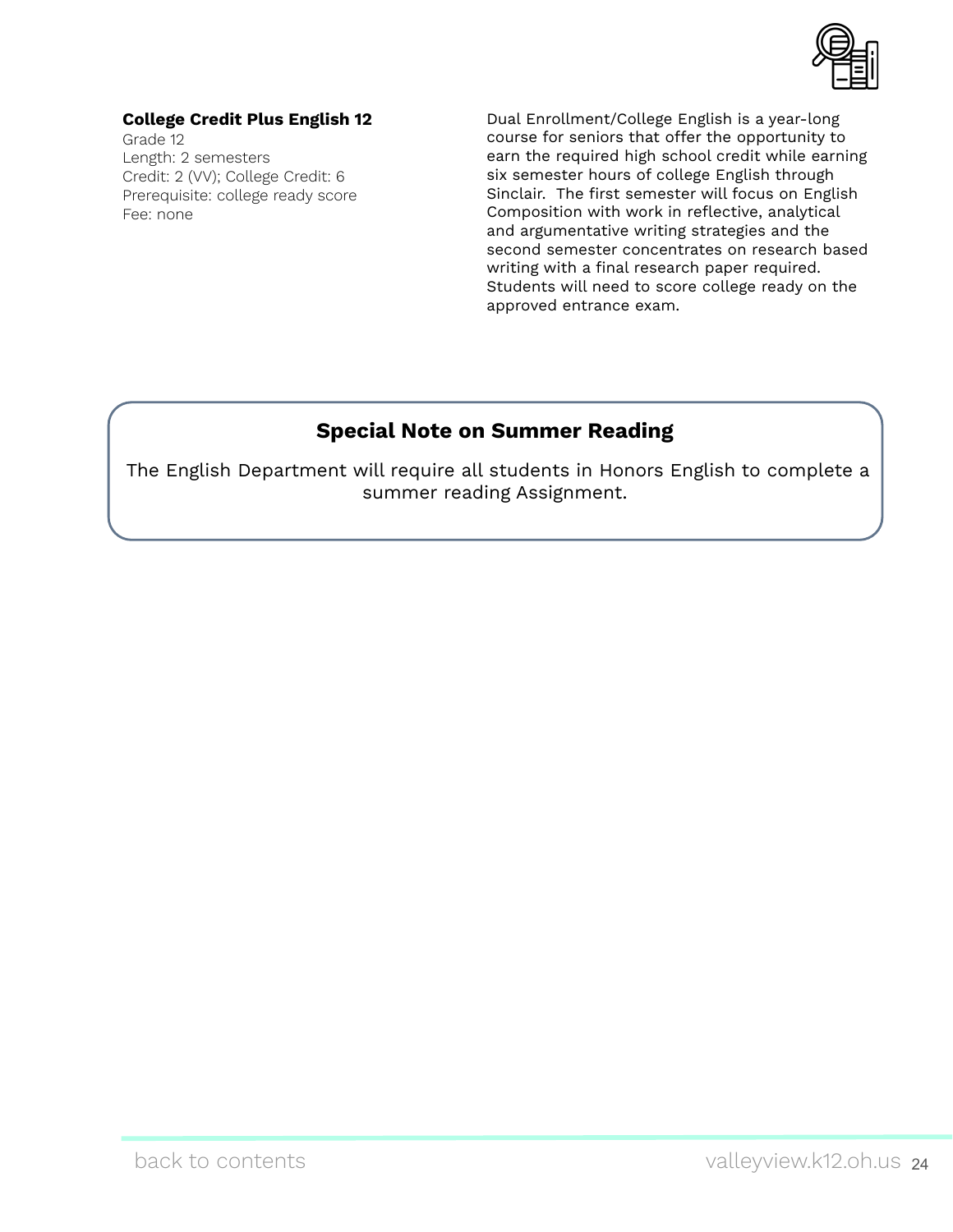## <span id="page-24-0"></span>ENGLISH ELECTIVES



| <b>COURSE</b>     | <b>CREDIT</b> | <b>LEVEL</b> | <b>PREREQUISITE</b> | FEE. |
|-------------------|---------------|--------------|---------------------|------|
| Speech            | .5            | $9 - 12$     | none                | none |
| Sports Literature | .5            | $9 - 12$     | none                | none |
| Drama 1           | .5            | $9 - 12$     | none                | none |
| Drama II          | .5            | $10 - 12$    | Drama I             | none |
| Mass Media        | .5            | $10 - 12$    | none                | none |
| Video production  | .5            | $11 - 12$    | Mass Media          | none |

#### **Speech**

Grades 9-12; Length: semester Credit: 0.5; Prerequisite: none; Fee: none

#### **Mass Media**

Grades 10-12 Length: semester Credit: 0.5 Prerequisite: none; Fee: none

#### **Video Production**

Grades 11-12 Length: semester Credit: 0.5 Prerequisite: Mass Media; Fee: none

#### **Sports Literature**

Grades 9-12; Length: semester Credit: 0.5; Prerequisite: none; Fee: none

#### **Drama I**

Grades 9-12; Length: semester Credit: 0.5; Prerequisite: none; Fee: none

#### **Drama II**

Grades 10-12; Length: semester Credit: 0.5; prerequisite: Drama I; Fee: none Students will study what is involved in planning and making oral presentations. Students will be required to write and deliver speeches.

Students will study the effects of television, film, radio, advertising, and print media on those who use or view them. The production process and mechanics of each medium will be taught, and students will develop projects in each. Group work and independent study skills will be utilized

This course will focus on the advanced levels of video editing such as camera angles, transitions, special effects, etc. Students will focus on aspects of video production through the creation of mini projects that reflect the editing techniques taught.

In this course, students will study the effect of sports in society through literature and film. Students will investigate how sports influence our society through fiction, film, and non-fiction.

This is a survey course of the basic techniques of acting. Improvisation pantomime, stage directions and stage combat will be some of the techniques studied. A willingness to actively participate is needed

This course is an advanced level of drama designed to give students a more in-depth study of theatre. Storytelling, make-up, set design, and directing are a few of the units covered.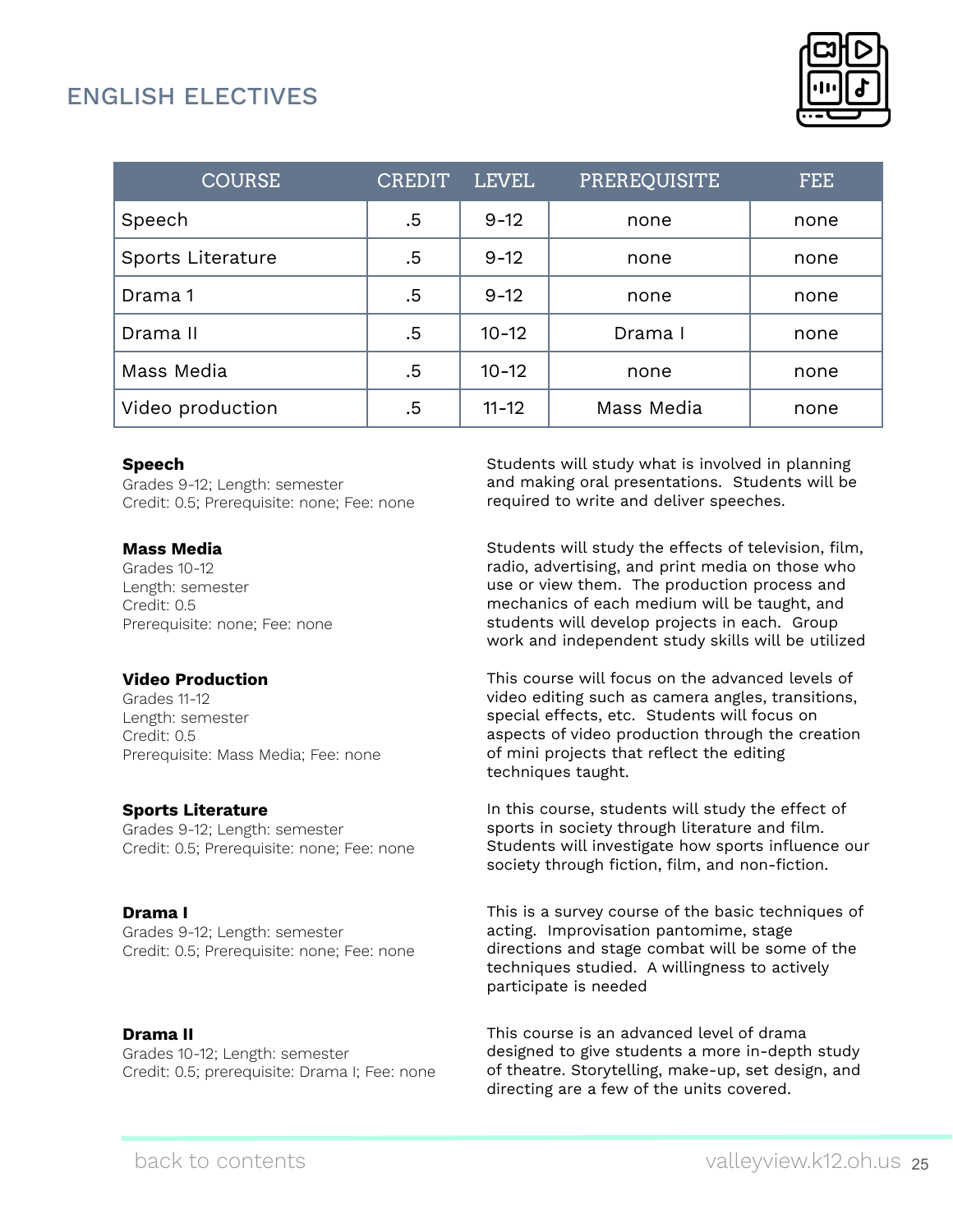## <span id="page-25-0"></span>FAMILY AND CONSUMER SCIENCE



| <b>COURSE</b>                   | <b>CREDIT</b> | <b>LEVEL</b> | PREREQUISITE                                         | FEE.    |
|---------------------------------|---------------|--------------|------------------------------------------------------|---------|
| Food and Nutrition              | .5            | $9 - 12$     | none                                                 | \$25.00 |
| <b>Transitions and Careers</b>  | .5            | $9 - 12$     | none                                                 | none    |
| Foods Around the World          | .5            | $9 - 12$     | none                                                 | \$50.00 |
| <b>Personal Wellness</b>        | .5            | $10 - 12$    | none                                                 | \$10.00 |
| Human Growth and<br>Development | .5            | $10 - 12$    | none                                                 | \$10.00 |
| <b>Financial Literacy</b>       | .5            | $11 - 12$    | none                                                 | none    |
| College and Career<br>Readiness | .5            | $11 - 12$    | none                                                 | none    |
| Mentorship   & II               | 3             | $11 - 12$    | Application and<br>Transitions and<br>Careers course | \$20.00 |

#### **Foods and Nutrition**

Grades 9-12 Length: semester Credit 0.5 Prerequisite: none Fee: yes

Think fresh, chop safe and eat well. This course is about planning , preparing, and eating as a health and social experience. Nurture your mind and body by learning about foods that will give you brain power and energy, all while enjoying with friends and family. An emphasis will be placed on planning and preparing meals with an understanding of nutrients and the benefits, portion control and dietary needs. Begin to develop a sense of effective exercise and healthy lifestyle through laboratory experiences, hands-on projects, and problem based activities.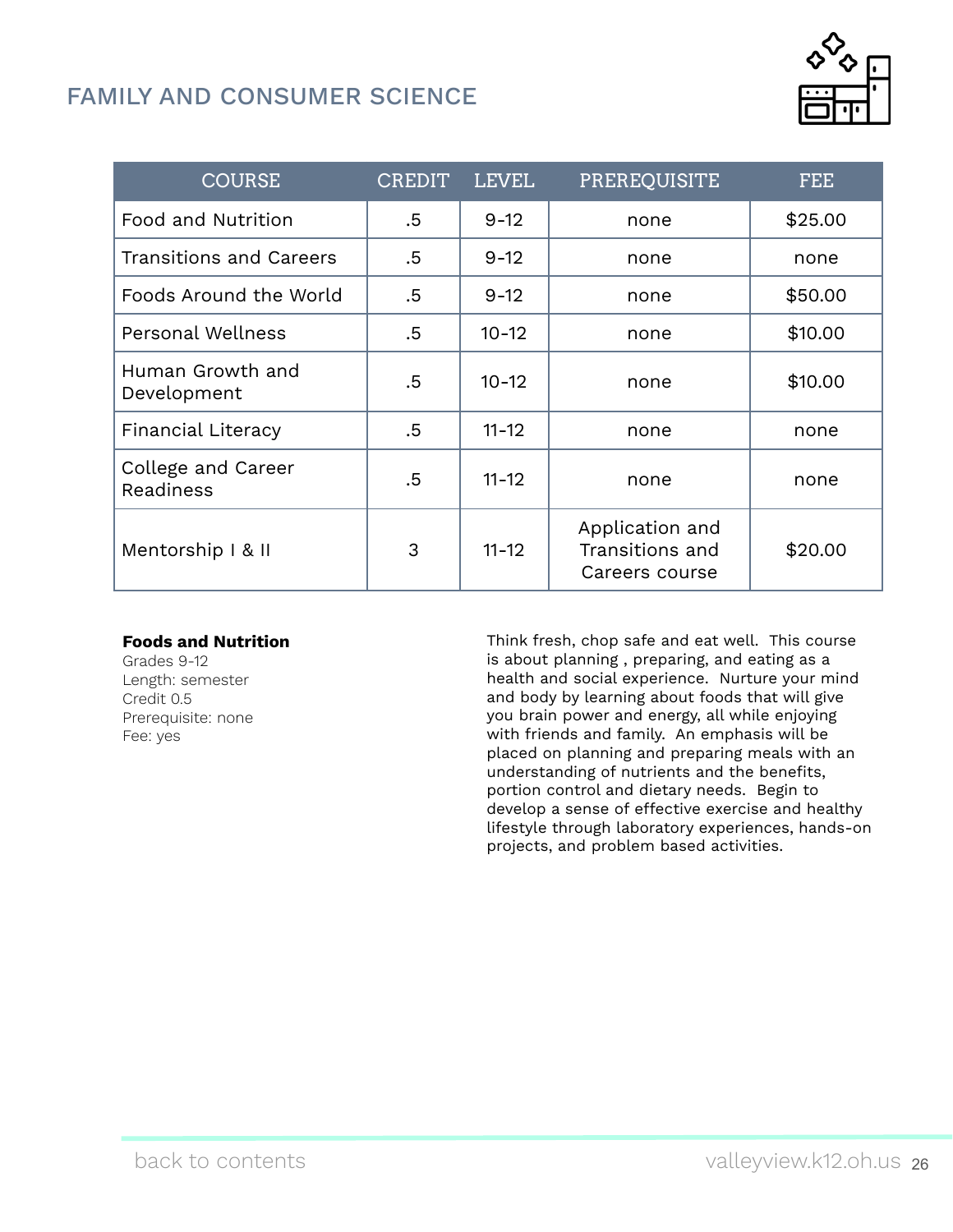

#### **Transitions and Careers**

Grades 9-12 Length: semester Credit: 0.5 Prerequisite: none Fee: none

#### **Foods Around the World**

Grades 9-12 Length: semester Credit: 0.5 Prerequisite: none Fee: yes

#### **Personal Wellness**

Grades 10-12 Length: semester Credit: 0.5 Prerequisite: none Fee: yes

#### **Human Growth and Development**

Grades 10-12 Length: semester Credit: 0.5 Prerequisite: none Fee: yes

This course provides students with the opportunity to research and explore careers. It will also prepare students entering the workforce to develop acceptable work ethics, habits, and attitudes for use in a job setting. Students learn about work, the workplace, and how to search, apply, and interview for a job. Students will also learn expectations of employers, worker rights and protections, human relations skills, job advancement, and appearance on the job. Students will learn how wages and earnings are calculated and paid. Additionally, they will learn communication skills, safety concerns, and leadership. Students will have the opportunity to earn the OhioMeansJobs Readiness seal in this course that will help them with graduation requirements. This course will explore both jobs that require a college degree as well as those that do not. This course is strongly recommended prior to Mentorship.

Prepare your taste buds for something new. This course is about experiencing food from around the world. Students will be exploring different cuisines while also learning about traditions, customs, and etiquette from many different cultures. Students will examine the issues and conditions that affect the availability and quality and quality food in the global market. Kitchen tools, recipe terms and cooking techniques will be discussed and applied**.**

In this course, students will analyze personal physical, emotional, social and intellectual growth for healthy lifestyles. An emphasis will be placed on lifespan wellness by managing social and intrapersonal practical problems. Additional topics will include: Human growth and development, financial management, personal hygiene and preparing for emergency and medical situations.

In this course, students will analyze human growth and development throughout the lifespan. An emphasis will be placed on physical, cognitive, social and emotional growth and development. Additional topics will include human characteristics and traits, genetic defects, parenting styles and responsibilities and cultural differences within a family unit and community.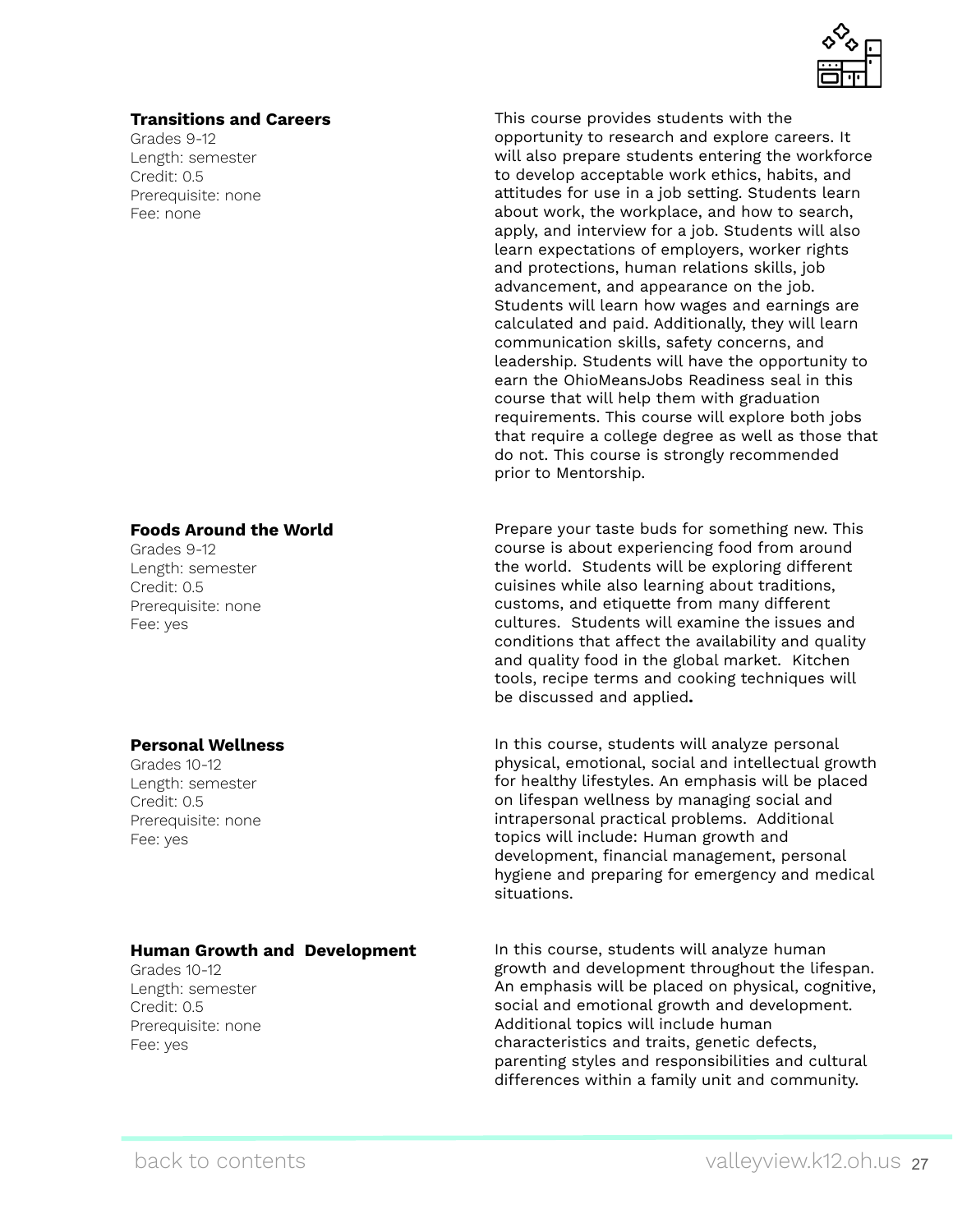#### **Financial Literacy**

Grades 11-12 Length: semester Credit: 0.5 Prerequisite: none Fee: none

#### **College and Career Readiness**

Grades 11-12 Length: semester Credit: 0.5 Prerequisite: none Fee: none

#### **Mentorship Experiences I & II**

Grades 11-12 Length: semester Credit: Prerequisite: Application Fee: yes



This course is designed to develop a basic understanding of the importance of personal financial matters and how to make sound financial decisions. Students will be introduced to topics that will improve their economic citizenship. Topics include financial responsibility, planning/budgeting and money management, consumer choices and purchasing decisions, investing, credit, and insurance (i.e., life, vehicle, health). Students will be equipped to manage their personal business and financial affairs more efficiently. **This class will be a graduation requirement starting with the class of 2026.**

In this course, students will develop effective learning strategies and skills to provide a strong foundation for successful lifelong learning. Throughout this course, students will research careers and occupations, review postsecondary admissions qualifications, develop interviewing skills and participate in job shadowing. Additional topics will include principles and techniques of professionalism, networking conflict-resolution, negotiation, leadership and entrepreneurship.

Mentorship is a Junior/Senior only class designed to get students involved in the business world, participating in a career or careers that interest them. The Mentorship I class involves job shadowing, tours, mentoring, observations and education as well as classroom learning. Mentorship II will involve career field experiences. The schedules may differ for each student, based on the career field the student wants to experience, and will include classroom instruction as well as off-site experiences for all students. Students will also have the opportunity to earn the OhioMeansJobs Readiness Seal, verifying competency in 15 professional skills. Individual transportation is necessary.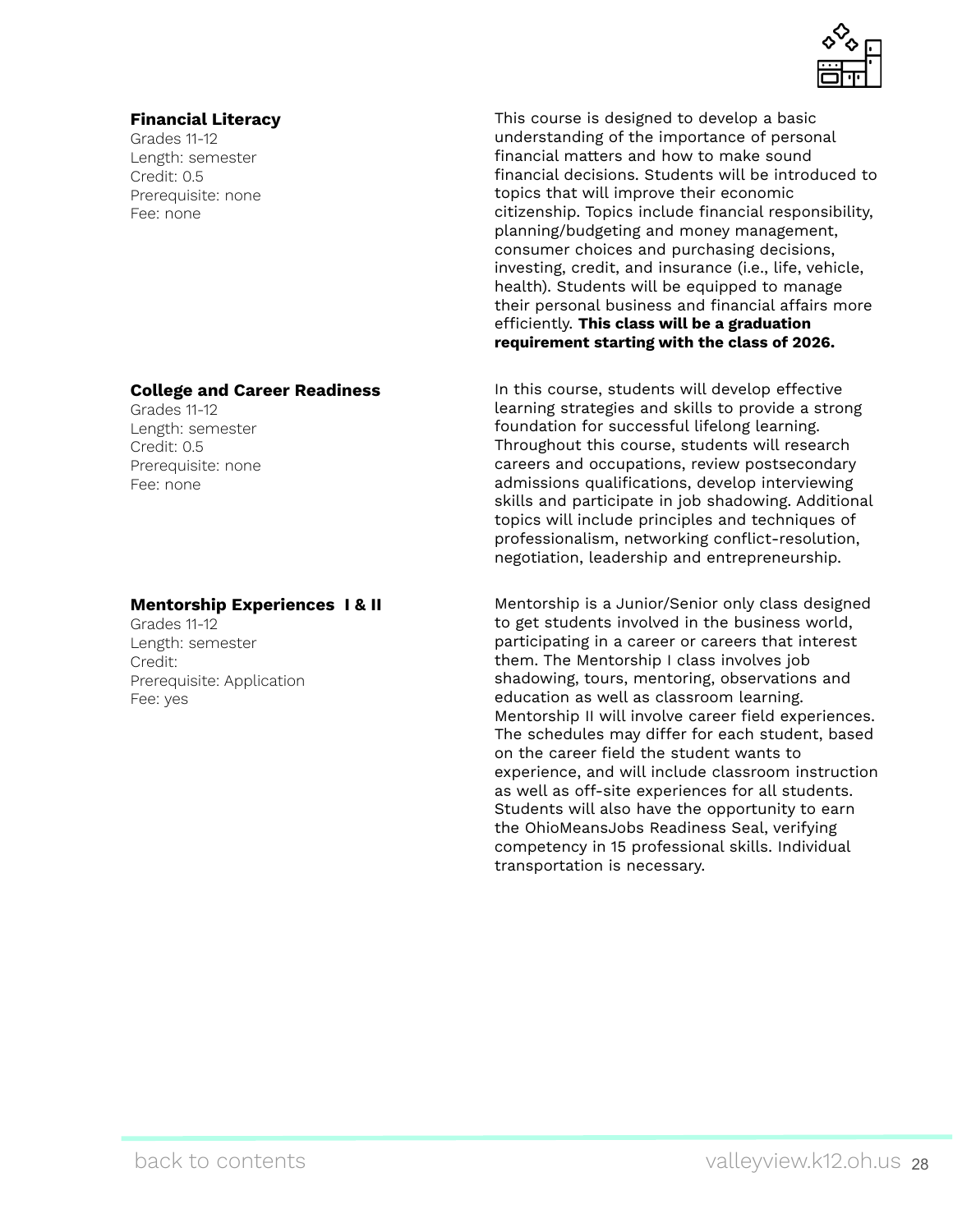## <span id="page-28-0"></span>HEALTH & PHYSICAL EDUCATION



.5 CREDITS HEALTH REQUIRED FOR GRADUATION

.5 CREDITS PHYSICAL EDUCATION REQUIRED FOR GRADUATION

| <b>COURSE</b>      | CREDIT LEVEL |          | PREREQUISITE | FEE. |
|--------------------|--------------|----------|--------------|------|
| Physical Education | .25          | $9 - 10$ | none         | none |
| Health             | .5           | $9 - 12$ | none         | none |

Note: 2 courses of Physical Education and 1 course of Health are required for graduation.

#### **Physical Education**

Grades 9-10 Length: semester Credit: 0.25 Prerequisite: none Fee: none

#### **Health**

Grades 8-12 Length: semester Credit: 0.5 Prerequisite: none Fee: none

#### **Advanced Physical Education**

Grades 10-12 Length: semester Credit: 0.25 Prerequisite: PE/waiver Fee: none

This class will focus on knowledge and skills associated with team sports, physical conditioning and individual or team recreational lifetime sports activities. Self-testing activities will be conducted. All students will be evaluated on a standardized physical fitness assessment.

Health will include an overview of the human body. It will also cover such topics as mental health, stress management, physical fitness, nutrition basics, disease prevention and control, alcohol and tobacco use, first aid and CPR, environmental health, and health care.

This course will have an emphasis on strength and conditioning as well as a variety of lifetime individual activities (golf, tennis, etc.) and select team sports (volleyball, floor hockey, etc.). Each student will be involved in an individual, progressive program. All programs are designed for both male and female students. Students may take this course more than once, but this course does not replace the required Physical Education class.

\*Physical Education can be waived by students. Students should request the PE waiver packet from their counselor if they are interested in this waiver.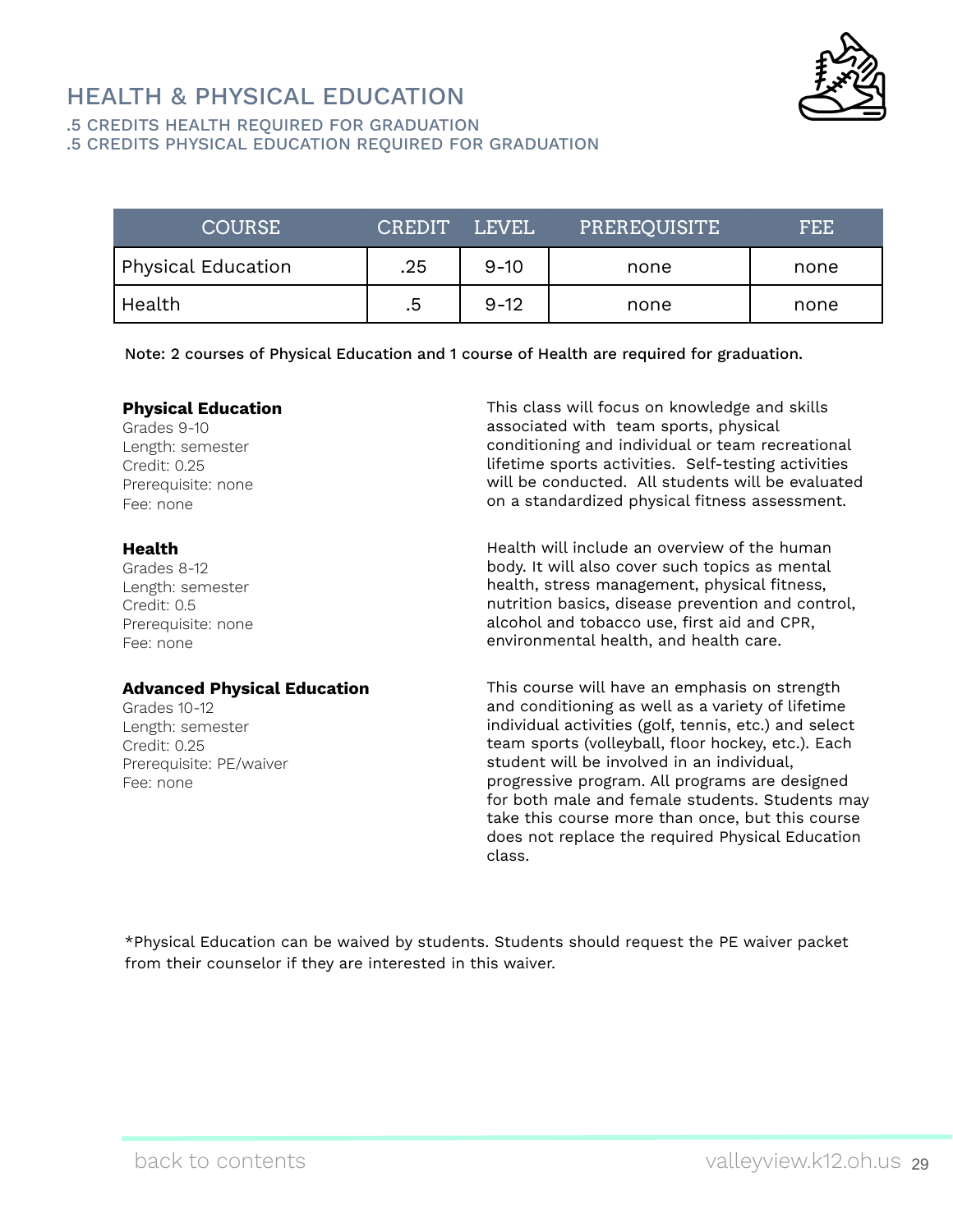## <span id="page-29-0"></span>INDUSTRIAL TECHNOLOGY



| <b>COURSE</b>         | <b>CREDIT</b> | <b>LEVEL</b> | PREREQUISITE                                    | FEE.    |
|-----------------------|---------------|--------------|-------------------------------------------------|---------|
| Industrial technology | .5            | $9 - 12$     | none                                            | \$40.00 |
| Home maintenance      | .5            | $9 - 12$     | none                                            | \$30.00 |
| Drafting              | .5            | $9 - 12$     | none                                            | \$10.00 |
| Wood Technology I     | .5            | $9 - 12$     | Industrial<br>Technology                        | \$45.00 |
| Wood Technology II    | .5            | $10 - 12$    | Industrial<br>technology/ Woods<br>Technology I | \$45.00 |
| Welding               | .5            | $10 - 12$    | none                                            | \$45.00 |

**Extra fees could be required**

#### **Industrial Technology**

Grades 9-12 Length: semester Credit; 0.5 Prerequisite: none Fee: yes

#### **Home Maintenance**

Grades 9-12 Length: semester Credit: .5 Prerequisite: none Fee: yes

#### **Drafting**

Grades 9-12 Length: semester Credit: .5 Prerequisite: none Fee: yes

This course will be a basic introduction to the following areas of Industrial Technology: industrial mathematics, measuring, blueprint reading, house framing, scale modeling, shop safety, basic hand tools and power equipment operation, wood technology, basic electrical wiring and a STEM project (CO2 Powered Dragster). Students will produce individual projects and a group project.

This course will provide students with a basic understanding of various home maintenance issues through a modular, hands-on approach. Students will learn various home maintenance tasks including safety, plumbing systems, electrical systems, HVAC, painting, siding, windows, doors, yard care, roofing, framing, shop safety, and troubleshooting problems. Students will produce projects and complete activities related to the home.

Students will be introduced to a variety of basic facets of drafting through the use of AutoCAD drafting software. Areas of study will include sketching, orthographic projection, pictorial drawings and architectural drawings. Students will also be introduced to 3D modeling and printing of CAD drawings.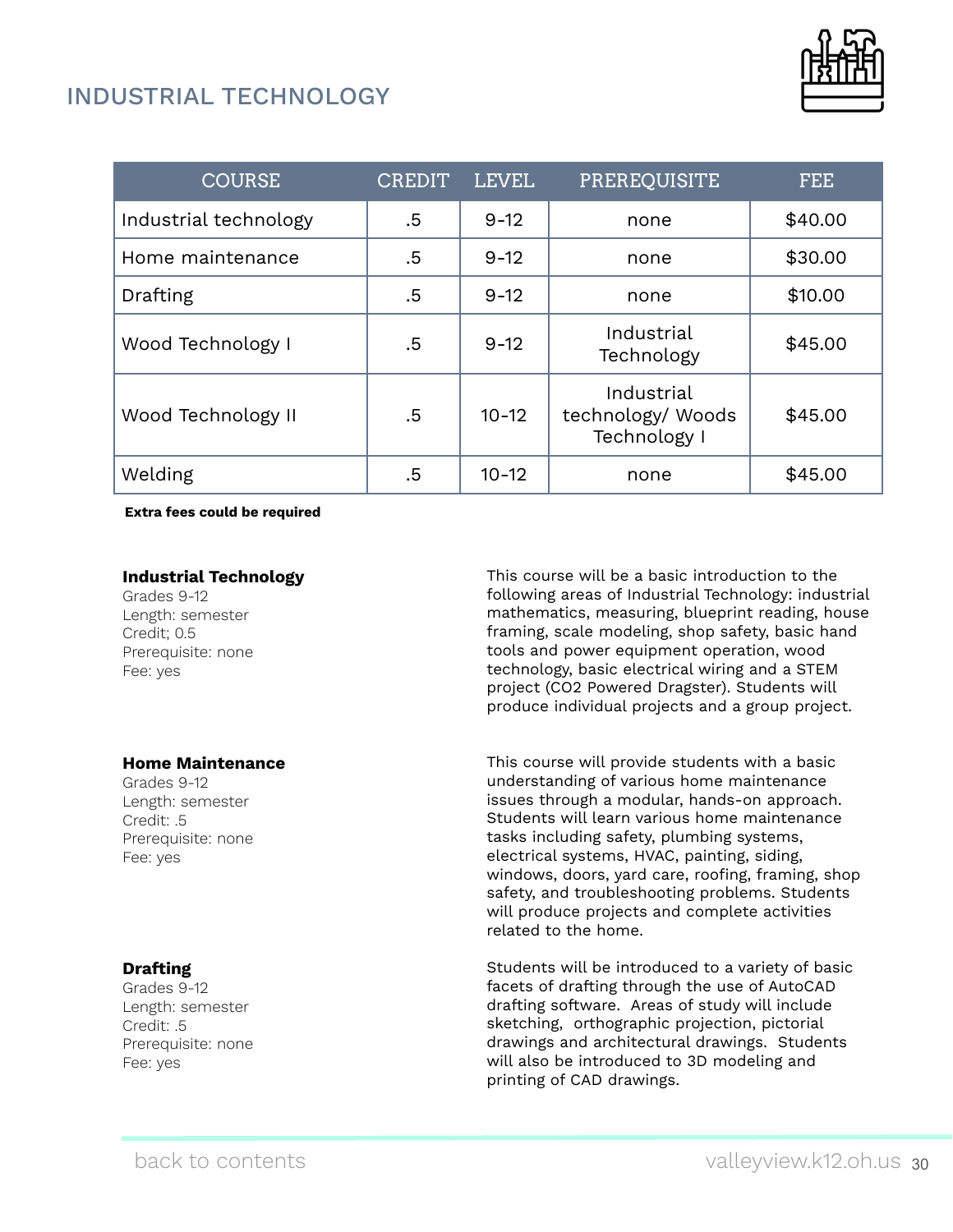

#### **Wood Technology 1**

Grades 9-12 Length: semester Credit: .5 Prerequisite: Industrial Technology Fee: yes

#### **Wood Technology 2**

Grades 10-12 Length: semester Credit: .5 Prerequisite: Industrial Tech and Wood Tech 1 Fee: yes

#### **WELDING**

Grades 10-12 Length: semester Credit: .5 Prerequisite: none Fee: yes

This course is a study of woodworking machinery, methods, and materials used in the woodworking industry. The student will complete several required projects. The student and instructor will then agree upon advanced elective projects to be completed after the standard assigned projects are completed. Students are required to pay for materials used in their projects if the cost exceeds the fee.

This course is a more advanced study of woodworking machinery, methods, and materials used in the woodworking industry. The student will complete several required projects. The student and instructor will then agree upon advanced elective projects to be completed after the standard assigned projects are completed. Students are required to pay for materials used in their projects if the cost exceeds the fee.

This course is the study of welding, metals technology, processes, and equipment. Special attention will be given to safety and using proper techniques. Topics and skills to be covered include arc (stick) welding; oxy-acetylene welding and cutting; MIG and TIG welding; plasma cutting and grinding. Students will practice learned skills daily and produce projects. The welding industry and careers in welding will also be explored.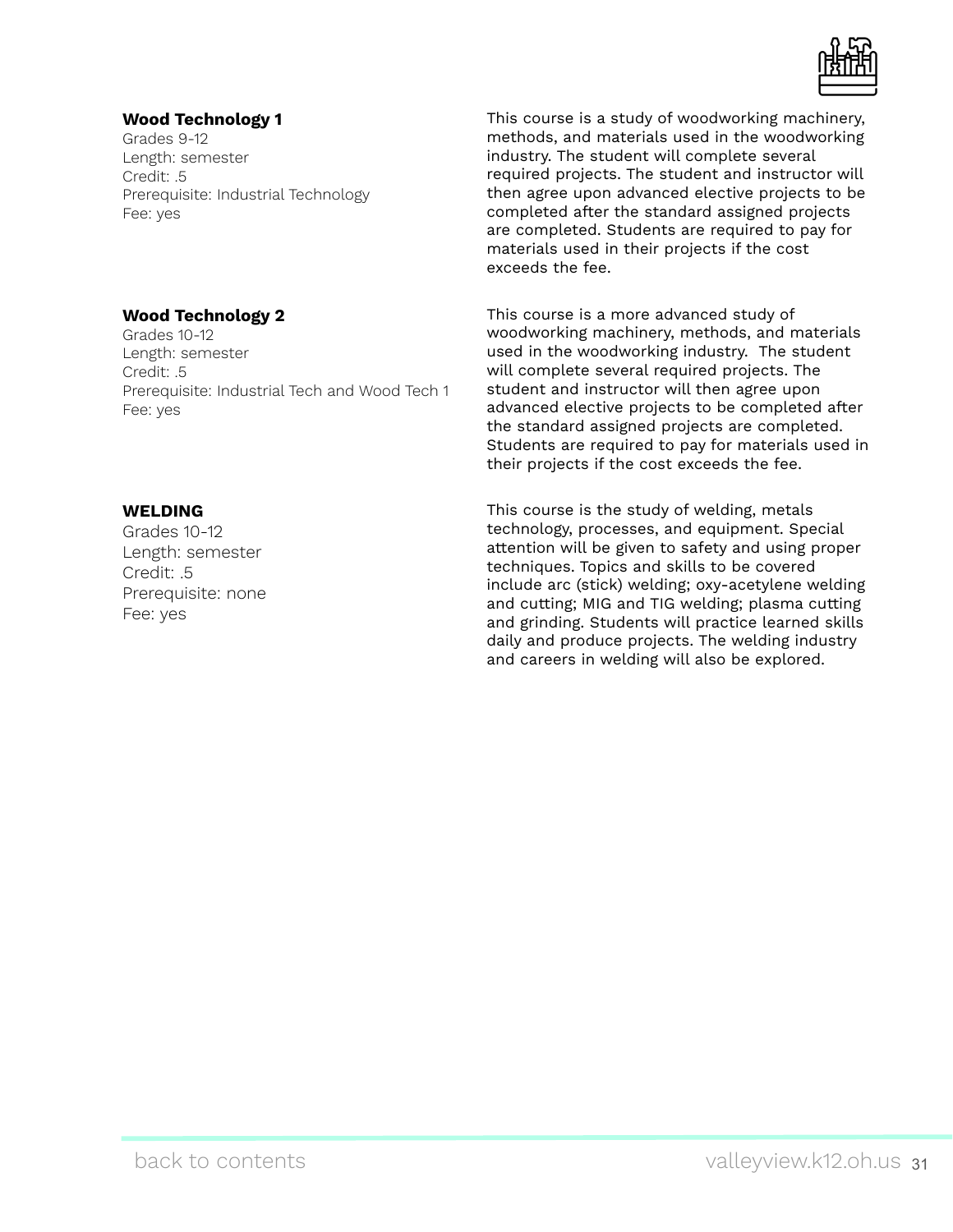## <span id="page-31-0"></span>MATHEMATICS





| <b>COURSE</b>        | <b>CREDIT</b> | <b>LEVEL</b> | PREREQUISITE                        | <b>FEE</b>   |
|----------------------|---------------|--------------|-------------------------------------|--------------|
| Math 9               | 1             | 9            | none                                | none         |
| Math Support         | 1             | $9 - 10$     | Teacher/Counselor<br>recommendation | none         |
| Algebra I            | 1             | $9 - 10$     | none                                | none         |
| Geometry             | 1             | $9 - 11$     | Algebra I                           | none         |
| Geometry Honors*     | 1             | $9 - 11$     | Algebra I (8th grade)               | none         |
| Algebra II           | 1             | $10 - 12$    | Geometry                            | none         |
| Algebra II Honors*   | 1             | $10 - 12$    | Geometry Honors                     | none         |
| <b>Statistics</b>    | .5            | $11 - 12$    | Algebra II                          | none         |
| Trigonometry         | .5            | $11 - 12$    | Algebra II                          | none         |
| Pre-Calculus         | 1             | $11 - 12$    | Algebra II                          | none         |
| Pre-Calculus Honors* | 1             | $11 - 12$    | Algebra II Honors                   | none         |
| Calculus*            | 1             | 12           | Pre-Calculus                        | none         |
| AP Calculus AB**     | 1             | 12           | Pre-Calculus<br>Honors              | fee for exam |

\*4.5 grading scale

\*\*5.0 grading scale

#### **Recommended calculators at Valley View High School are TI-84 Plus or TI-84 Plus CE (color) regardless of the math course you are scheduled to take.**

**Math Philosophy** Math is learned sequentially. For all students to be successful and to complete math requirements on a seven period schedule, it is important to take the appropriate course in the correct sequence.

#### **Math 9**

Grade 9 Length: year Credit: 1 Prerequisite: none Fee: none

This class focuses on content through concrete models and real-world situations and with less emphasis on symbol-manipulation and formal mathematical structure, with the goal of creating a firm base of Math knowledge to boost future academic success.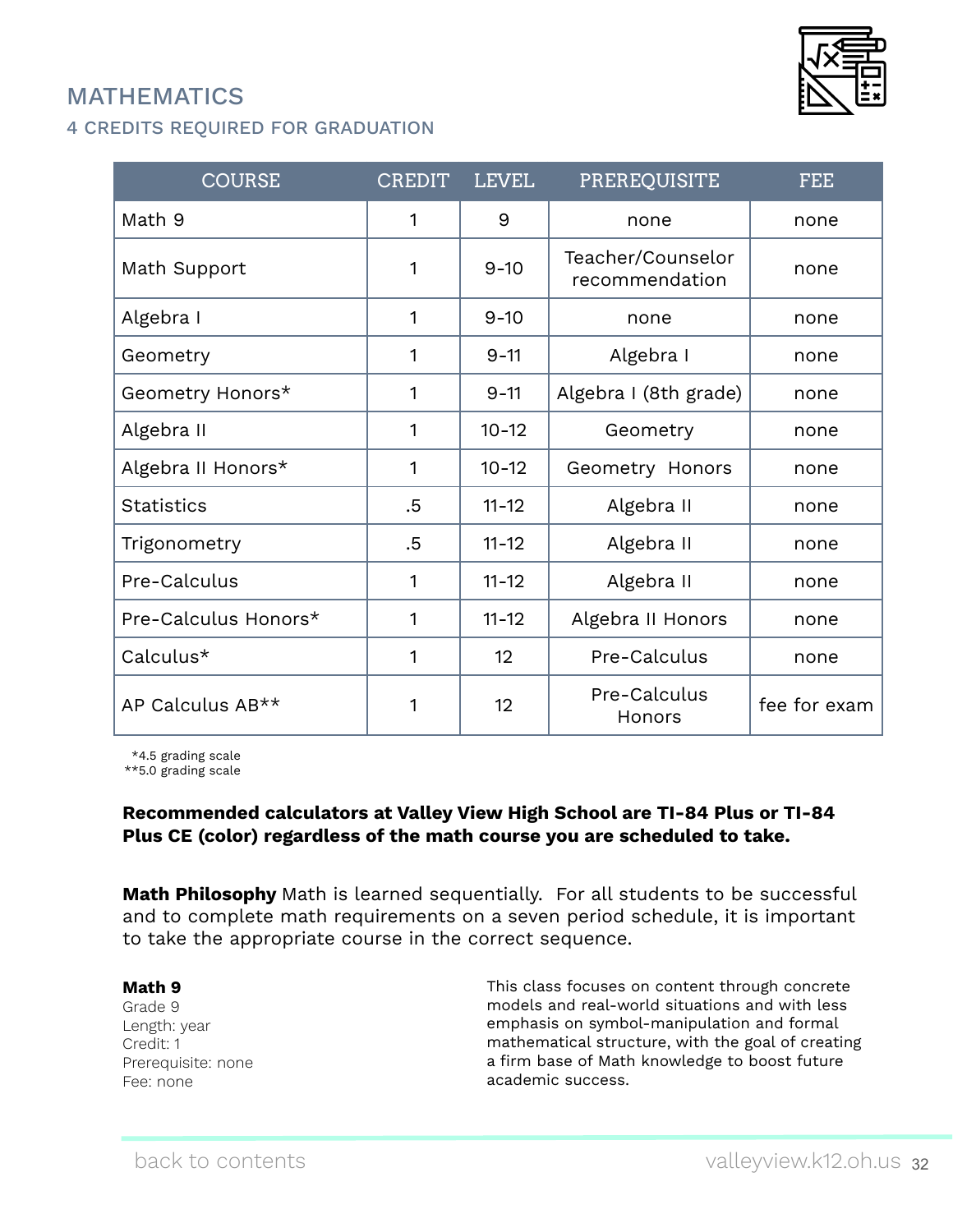#### **Math Support**

Grade 9-10 Length: year Credit: 1 Prerequisite: coincides with Alg. I Fee: none

### **Algebra I**

Grades 9-12 Length: year Credit: 1.0 Prerequisite: none Fee: none

#### **Geometry**

Grades 9-12 Length: year Credit: 1.0 Prerequisite: Algebra I or Concepts Algebra IB Fee: none

#### **Core Geometry**

Grades 10-12 Length: year Credit: 1.0 Prerequisite: Concepts Algebra IB or Alg. I Fee: none

This class is designed to provide support and to coincide with an Algebra 1 course. Math Support is not remedial and will provide immediate support and intervention for students. Students will not sign-up for this course but will be recommended by teachers only. Speak with your counselor if you are interested in this course.

This course develops the reasoning tools that students need to understand the abstract concepts of algebra. Students solve interesting problems that have many forms and formats. Lessons promote experimenting, conjecturing, discovering, and writing about mathematics. Geometry, data analysis and number theory are woven into the algebra content. The mathematics in these courses is applicable to real world situations and studies beyond high school. Students will learn to use variables, solve equations, explore properties, and be introduced to functions and graphs by working in the real number system.

This course develops the reasoning abilities that students need to understand the abstract concepts of geometry. Coordinates and transformations as well as measurement, area and volume are studied in depth. The notion of proof is developed slowly. Lessons promote experimenting, conjecturing, discovering, and writing about mathematics. Algebra, data analysis and number theory are integrated into the geometry content. The mathematics in this course is applicable to real world situations and studies beyond high school.

This course is very similar to the Geometry course offered; however, the course is designed to allow students more time on the concepts to gain a better understanding. This course develops the reasoning abilities that students need to understand the abstract concepts of geometry. Coordinates and transformations as well as measurement, area and volume are studied. The notion of proof is developed slowly. Lessons promote experimenting, conjecturing, discovering, and writing about mathematics. Algebra, data analysis and number theory are integrated into the geometry content. The mathematics in this course is applicable to real world situations and studies beyond high school. Students study the essentials of geometry with connections to practical applications.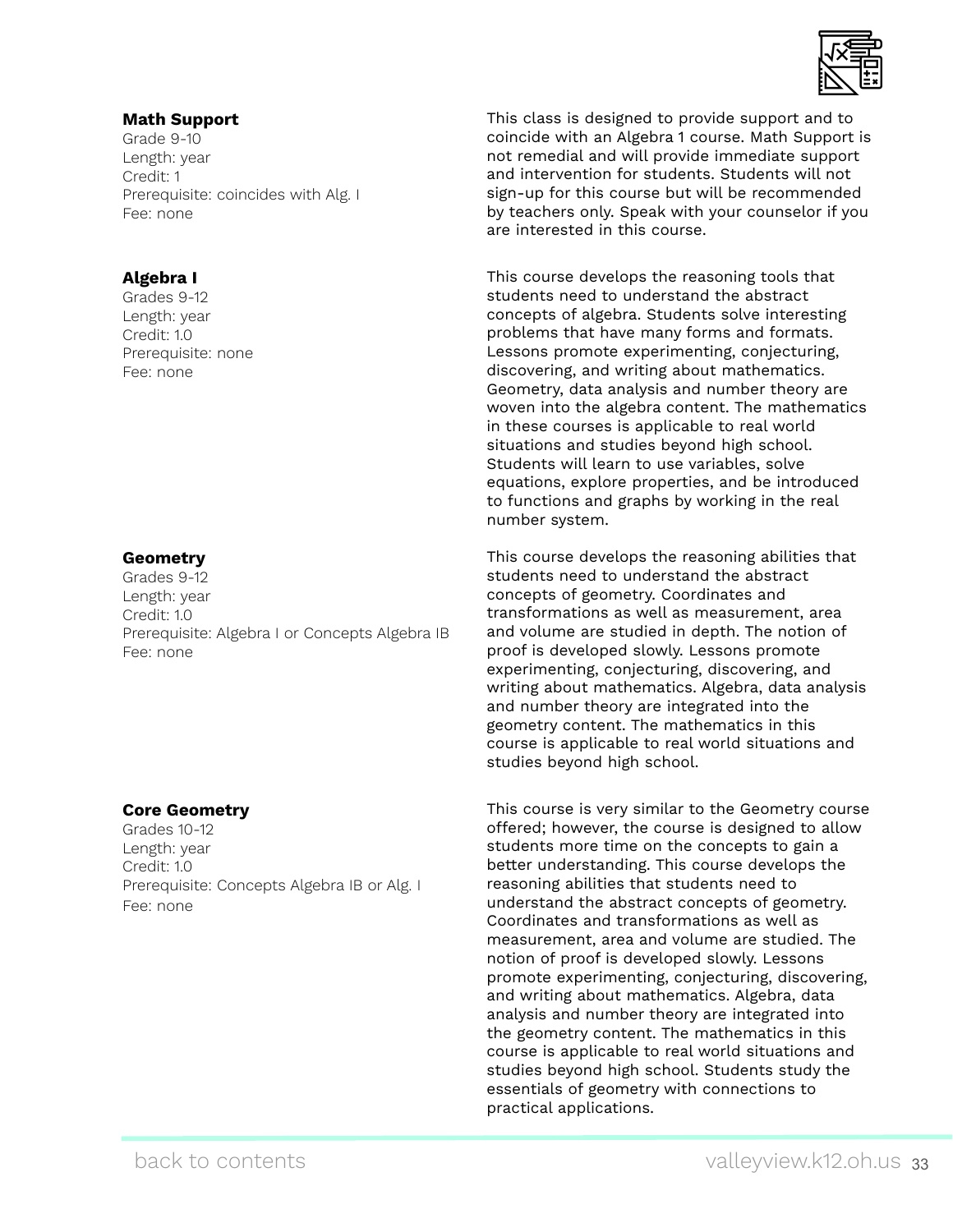

#### **Algebra II**

Grades 10-12 Length: year Credit: 1.0 Prerequisite: Geometry Fee: none

#### Algebra II studies a variety of topics, from lines to algorithms, quadratic to conic sections, systems to statistics, and matrices to trigonometry. Mathematics is based upon student's experiences with newspapers, television, magazines, work and school. It contains the mathematics that educated people around the world use in conversation and that four-year colleges expect students to have studied.

Students study the essentials of Algebra II with connections to practical applications.

#### **Core Algebra II**

Grades 11-12 Length: year Credit: 1.0 Prerequisite: Core Geometry or Geometry Fee: none

#### **Trigonometry**

Grades 11-12 Length: semester Credit: .5 Prerequisite: Algebra II Fee: none

#### **Statistics**

Grades 11-12 Length: semester Credit: .5 Prerequisite: Algebra II Fee: none

#### **Pre-Calculus**

Grades 11-12 Length; year Credit: 1.0 Prerequisites: Algebra II and teacher recommendation Fee: none

This course deals with basic trigonometry concepts, graphing trigonometric functions, applied trigonometry, and trigonometric identities. Tasks will involve hands-on activities and applications related to real-world concepts. Students will benefit in improving skills for college entrance exams, strengthening understanding of concepts for Pre-Calculus and engineering based courses. TI-84 plus is the recommended calculator.

This course deals with descriptive statistics, probability, random sampling, and surveys. Activities are investigative and project-based using "real" data. Students will develop and strengthen skills for those interested in social sciences and business. TI-84 plus is the recommended calculator.

This advanced course explores and analyzes functions and trigonometry, coordinate geometry and introduces basic calculus topics. The accurate and immediate graphing capabilities of technology are important components of instruction. It helps students develop intuitive understandings of the relationships between algebraic functions and their graphical representations. This is an important course for students serious about pursuing a mathematics-based career. A TI-84 Plus or TI-84 Plus CE (color) is a requirement for the course.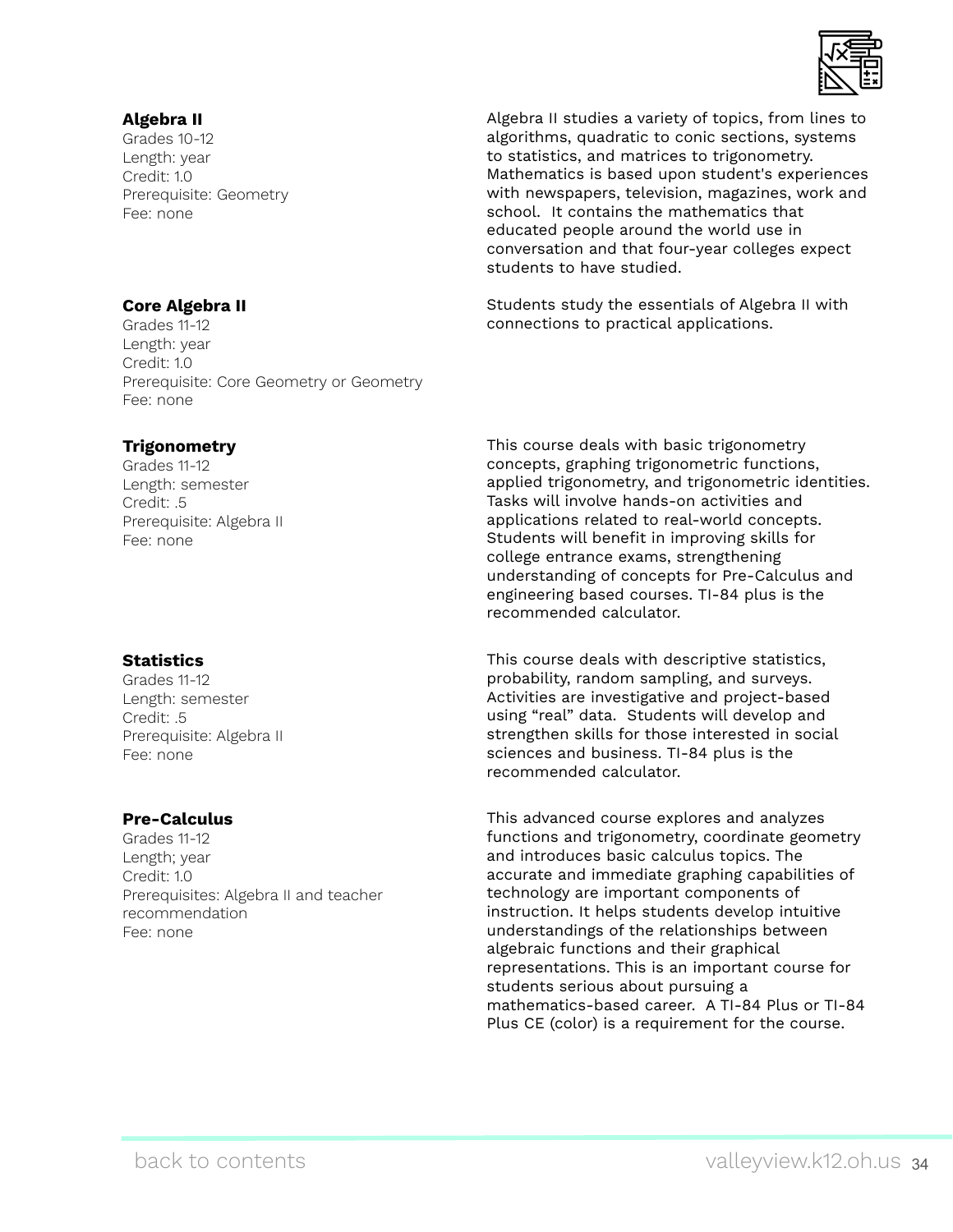

#### **Honors Pre-Calculus**

Grades 11-12 Length: year Credit: 1.0 Prerequisites: Geometry, Algebra II and teacher recommendation Fee: none

#### **Calculus**

Grade 12 Length; year Credit: 1.0 Prerequisites: Precalculus, teacher recommendations Fee: none

#### **AP Calculus AB**

Grade 12 Length: year Prerequisite: Honors Precalculus (A or B), teacher recommendation Fee: AP exam fee

This advanced course explores and analyzes functions, trigonometry, coordinate geometry and basic calculus. The accurate and immediate graphing capabilities of technology are important components of instruction. It helps students develop intuitive understandings of the relationships between algebraic functions and their graphical representations. This is an important course for students serious about pursuing a mathematics-based career. It is designed and paced for those students interested in continuing with AP Calculus AB. A TI-84 Plus or TI 84 Plus CE (color) is a requirement for the course.

Using the skills and tools learned in PreCalculus, students will analyze graphs and functions, and in doing so develop an intuitive understanding of limits and continuity. This will lead to the study, calculation, and application of the derivative. The third component of the course is the study of integrals, antidifferentiation and the Fundamental Theorem of Calculus. Technology will be used regularly to confirm written work, to implement experimentation, and to assist in interpreting results. A TI-84 Plus or TI 84 Plus CE (color) is a requirement for the course. **This course is on the 4.5 weighted scale.**

AP Calculus AB is roughly equivalent to a first semester college calculus course devoted to topics in differential and integral calculus. The AP course covers topics in these areas, including concepts and skills of limits, derivatives, definite integrals, and the Fundamental Theorem of Calculus. You'll learn how to approach calculus concepts and problems when they are represented graphically, numerically, analytically, and verbally, and how to make connections among these representations. You will learn how to use technology to help solve problems, experiment, interpret results, and support conclusions. Therefore, a Ti-83 Plus or Ti-84 Plus CE (Color) calculator is recommended. Students are required to take the AP Calculus AB exam at the conclusion of course. Prerequisite is satisfactory completion (A or B-) in Honors Pre-Calculus or teacher recommendation.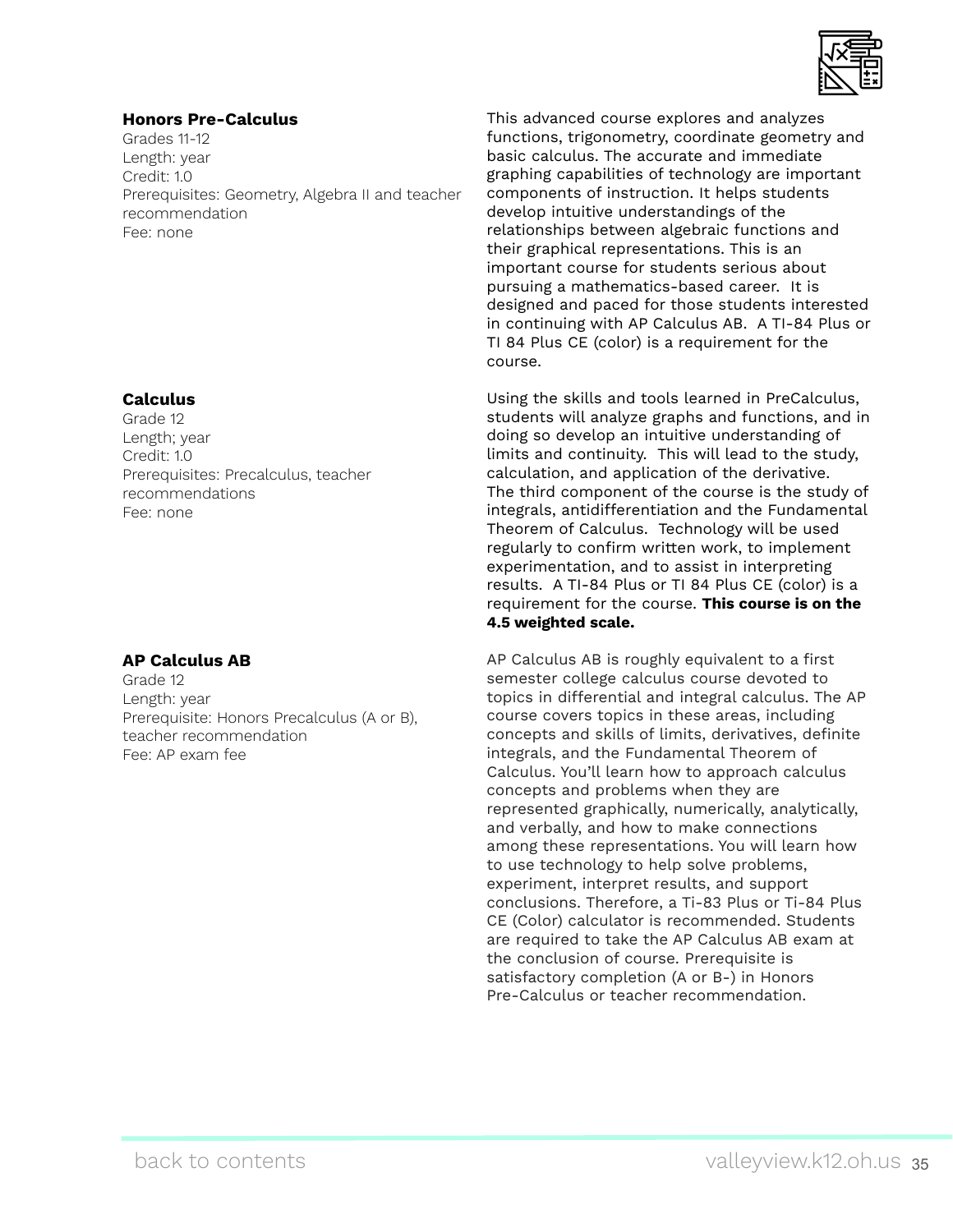<span id="page-35-0"></span>

| <b>COURSE</b>    | <b>CREDIT</b> | LEVEL    | PREREQUISITE                   | FEE. |
|------------------|---------------|----------|--------------------------------|------|
| Chamber Choir    |               | $9 - 12$ | none                           | none |
| Symphonic Band   |               | $9 - 12$ | 2 yrs. previous<br>instruction | none |
| Music Technology | .5            | $9 - 12$ | none                           | none |

**Note: Attendance at all concerts, performances, and rehearsals is mandatory unless the absence is excused by the school attendance policy or a music director. Unexcused absences from ANY concerts, performances, or practices will result in lower grades, possible course failure, and possible removal from the group.** 

#### **Chamber Choir**

Grades 9-12 Length: year Credit: 1.0 Prerequisite: none Fee: none

#### **Symphonic Band**

Grades 9-12 Length: year Credit: 1.0 Prerequisite: two years of previous instruction or teacher recommendation Fee: none

#### **Music Technology**

Grades 9-12 Length: semester Credit: 0.5 Prerequisite: none Fee: none

The VVHS Chamber Choir is a performance-based ensemble open to any student. Students will develop vocal fundamentals while working on literature that spans music history. Such literature includes both sacred and secular repertoire in many languages. As it is a performance –based ensemble, all participants are required to attend all after school rehearsals and performances, including both school and community concerts and competitions.

The Symphonic Band is open to all students with a minimum of two years ensemble experience prior to the class. This performance-based ensemble will explore both concert literature and solo and ensemble music. Students must be available for after school rehearsals, public performances, solo and ensemble adjudicated events, and OMEA district and state contests.

The 21<sup>st</sup> century has brought great advances in music production capabilities through the advent of computers. This course will introduce students to music production techniques using current computer music software and hardware. Music Technology class takes current computer offerings for music creation and brings them to students of all ability levels. Students will discover methods of writing music on computers, basic recording and sampling techniques, MIDI and electronic music methods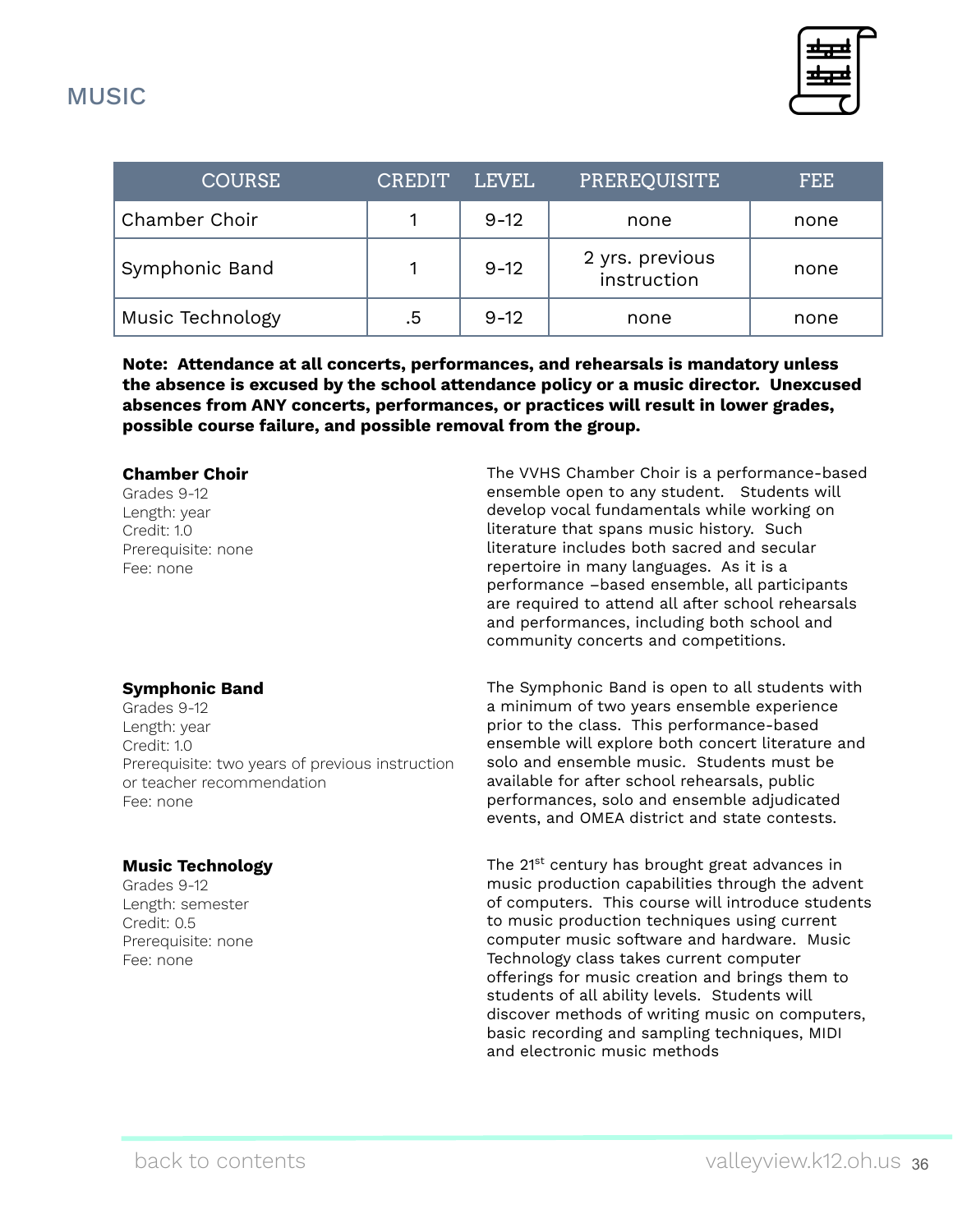# <span id="page-36-0"></span>**SCIENCES**

## 3 CREDITS REQUIRED FOR GRADUATION

| <b>COURSE</b>                   | <b>CREDIT</b> | <b>LEVEL</b> | PREREQUISITE                                            | <b>FEE</b>            |
|---------------------------------|---------------|--------------|---------------------------------------------------------|-----------------------|
| Principles of Science           | $\mathbf{1}$  | 9            | none                                                    | \$10.00               |
| <b>General Physical Science</b> | 1             | $9 - 10$     | none                                                    | none                  |
| <b>General Life Science</b>     | $\mathbf{1}$  | $10 - 12$    | none                                                    | none                  |
| <b>Biology</b>                  | 1             | $9 - 12$     | Principles of<br>science                                | \$20.00               |
| Chemistry                       | 1             | $10 - 12$    | Principles of<br>Science/Algebra I                      | \$10.00               |
| AP Environmental Science        | 1             | $10 - 12$    | Biology & Algebra 1                                     | \$30.00<br>+ exam fee |
| AP Biology** (Double<br>period) | 1             | $11 - 12$    | Biology/Chem<br>I/Teacher Rec.                          | \$40.00<br>+ exam fee |
| Chemistry II                    | $\mathbf{1}$  | $11 - 12$    | Chemistry I                                             | \$40.00               |
| Physics*                        | 1             | $11 - 12$    | Principles of<br>Science/ Algebra<br>II/in a Math class | \$10.00               |
| Ecology                         | .5            | $11 - 12$    | 9th/10th science                                        | \$10.00               |
| <b>Natural Resources</b>        | .5            | $11 - 12$    | 9th/10th science                                        | \$10.00               |
| Cellular Molecular<br>Biology*  | $.5\,$        | $11 - 12$    | <b>Biology</b>                                          | \$25.00               |
| Body Systems*                   | .5            | $11 - 12$    | Cellular Molecular<br><b>Biology</b>                    | \$25.00               |

\*4.5 grading scale

\*\*5.0 grading scale

#### **Principles of Science**

Grades 9-12 Length: year Credit: 1.0 Prerequisite: Algebra I or registering for Algebra I Fee: yes

This course is designed to present and work with the fundamental concepts of earth and space science, chemistry and physics. Scientific investigation and problem solving will also be emphasized. This is a rigorous course intended to prepare four-year college-bound students for biology, chemistry, physics and other upper level science courses.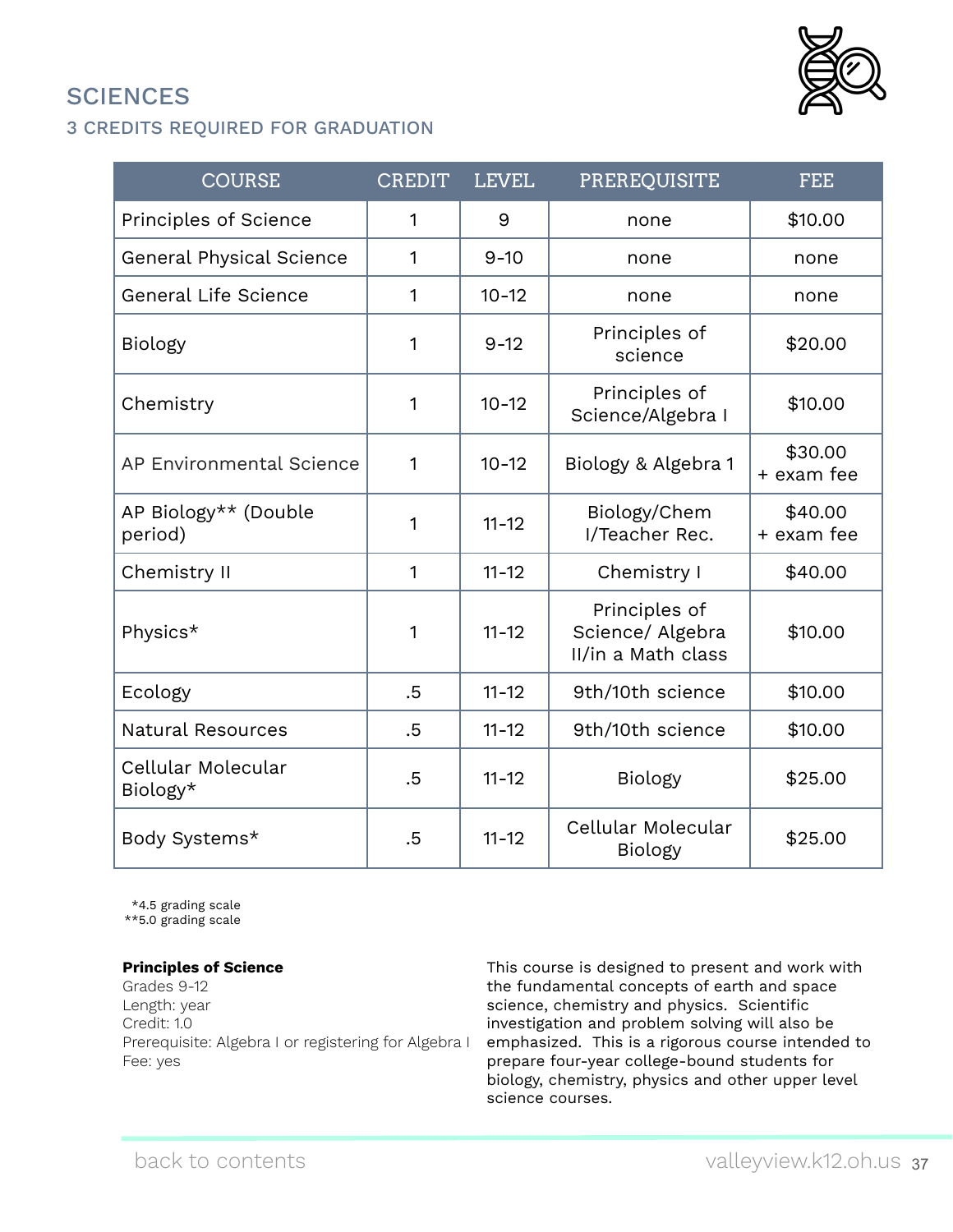#### **Biology**

Grades 10-12 Length: year Credit: 1.0 Prerequisite: Principles of Science Fee: yes

#### **Chemistry I**

Grades 10-12 Length: year Credit: 1.0 Prerequisite: Principles of Science Fee: yes

#### **AP Environmental Science**

Grades 10-12 Length: year Credit: 1.0 Prerequisite: Biology & Algebra 1 Fee: yes

#### **AP Biology**

Grades 11-12 Length: year Credit: 1.0 Prerequisite: Biology & Chem. I Fee: yes

AP Biology is an introductory college-level course and will require 2 periods a day. Students cultivate their understanding of biology through inquiry-based investigations as they explore the following topics: evolution, cellular processesenergy and communication, genetics, information transfer, ecology and interactions. Students enrolled in this class will be required to take the AP exam. Cost of the exam will be covered by the Valley View School District.



This course is designed to present and work with fundamental ideas about living organisms. It introduces the student to the principles, concepts, and nature of the biological world we live in and the interrelationships on a wide variety of levels, including molecules, cells, systems, organisms, and ecosystems. Major emphasis is placed on structures, functions, and practical biochemistry. Classroom activities include lectures, homework, and labs.

This course is intended to introduce students to principles, concepts and methods of chemistry. The subject matter deals with the composition of materials and their reactions, introduction to the periodic table and elements, introduction to stoichiometry, acid-based reactions, and much more. Students will perform several laboratory experiments to reinforce all studied topics. This course is recommended for the four-year degree college- bound student.

The AP Environmental Science course is designed to be the equivalent of a one-semester, introductory college course in environmental science, through which students engage with the scientific principles, concepts, and methodologies required to understand the interrelationships within the natural world. The course requires that students identify and analyze natural and humanmade environmental problems, evaluate the relative risks associated with these problems, and examine alternative solutions for resolving or preventing them. Environmental science is interdisciplinary, embracing topics from geology, biology, environmental studies, environmental science, chemistry, and geography.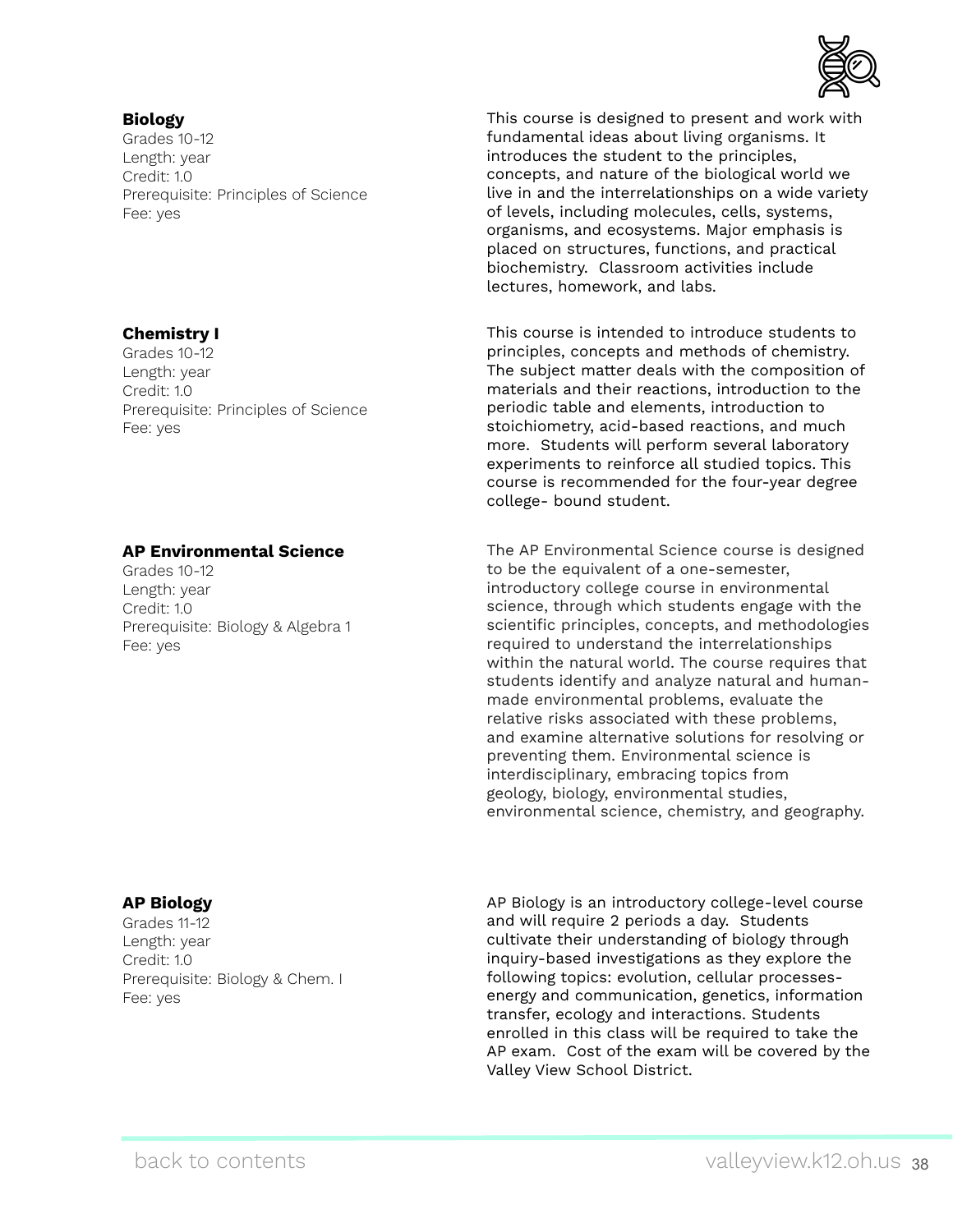#### **Chemistry II**

Grades 11-12 Length: 2 semesters Credit 1.0 Prerequisite: Chemistry I and Algebra II Fee: yes

#### **Physics**

Grades 11-12 Length: year Credit: 1.0 Prerequisite: Principles of Science and Algebra II Fee: yes

#### **General Physical Science/Science I**

Grades 9-12 Length: year Credit: 1.0 Prerequisite: none Fee: none

#### **General Life Science**

Grades 10-12 Length: year Credit: 1.0 Prerequisite: none Fee: none

This course continues further study of chemistry topics, along with solutions, equilibrium, thermodynamics, and oxidation-reduction. Organic chemistry is introduced. Students will be exposed to laboratory experiences similar to a first-year college course. This course is recommended for students who wish to enter health fields such as pre-medicine or any other biology or chemistry field.

This course is designed for students who have a strong background in Algebra II and Geometry. The course introduces students to the principles, concepts, and operational methods of physics. Reading, problem solving, lectures, labs, and homework is emphasized. This course is recommended for students who wish to enter engineering and health fields in four-year colleges. **This course will be a 4.5 weighted class at the high school.**

This course provides an overview of selected topics in chemistry and physics. Emphasis will be placed on concepts as well as scientific investigation and problem solving. Major areas of study include: atomic structure, matter, and its properties as well as various principles of physics such as electricity, energy, light, magnetism, motion, and sound. Lessons will be based on the New Learning Standards for Physical Science. Those students who plan to take Biology and Chemistry should take Principles of Science rather than Science I during  $9<sup>th</sup>$  Grade.

This course provides an overview of selected topics in biology and earth science. Emphasis will be placed not only on concepts, but also on scientific investigation and problem solving. Major areas of study include: cell structure, genetics, microbiology, plants, animals, environmental science, astronomy, and earth science. Lessons will be based on the new learning standards of Biology. Students who plan to apply to a health-related or biological science-related Tech Prep program at MVCTC should not take the General Physical Science and General Life Science sequence.

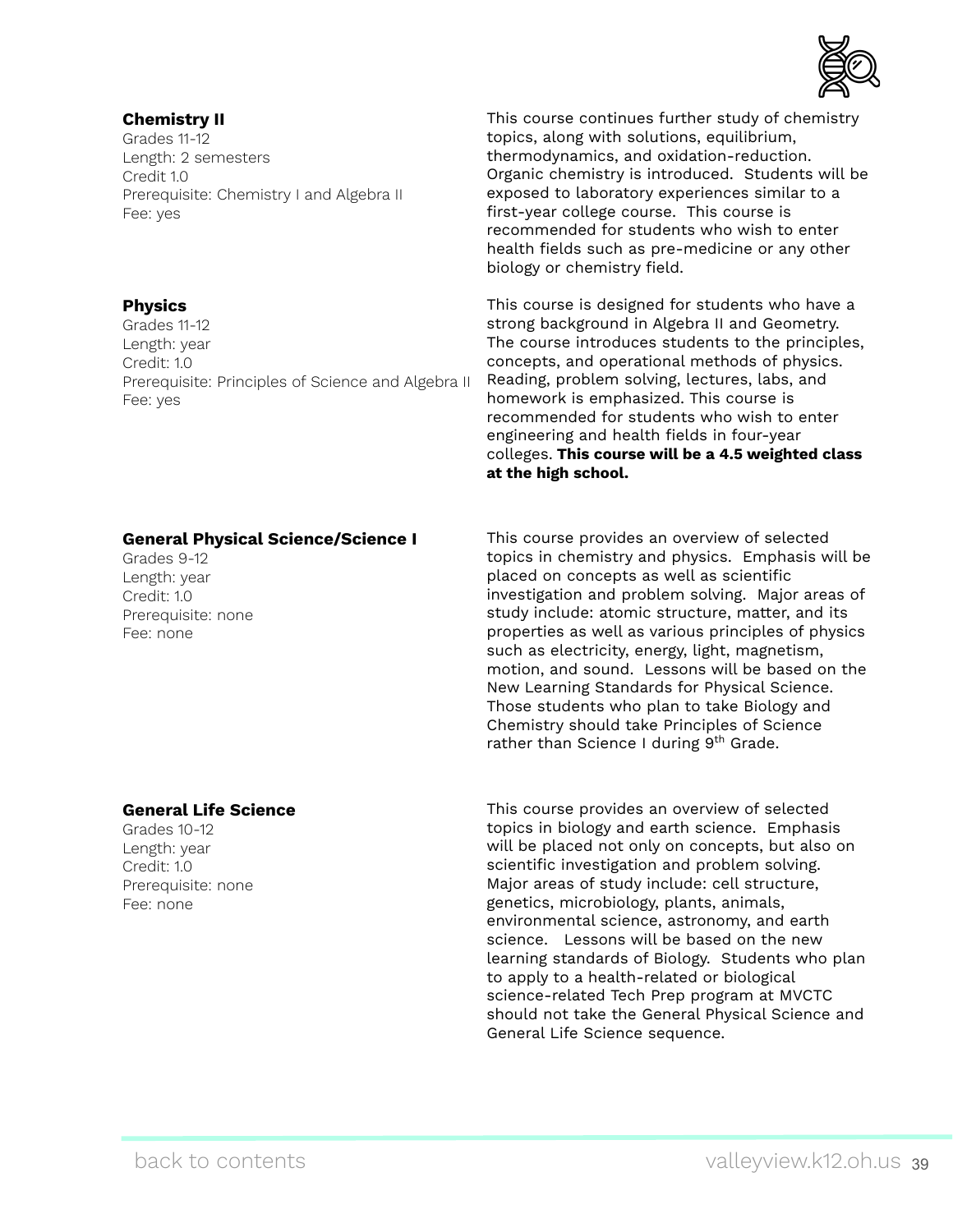#### **Ecology**

Grades 11-12 Length: semester Credit: .5 Prerequisite: 9<sup>th</sup>/10<sup>th</sup> grade science Fee: \$20.00



This course is designed to provide students a balanced approach to the diverse study of our environment. The goal of this class is to provide a hands-on science background needed to analyze the many issues concerning our environment, such as investigations into ecosystems, biodiversity of life, biome formation, and population effects on the environment. Field studies and lab activities reinforce the text information.

This course is designed to provide students a balanced approach to the diverse study of our environment. The goal of this class is to provide a hands-on science background needed to analyze the many issues concerning our environment, such as waste disposal methods, air and water pollution, sources of energy and agriculture development. Field studies and lab activities reinforce the text information.

#### **Cellular Molecular Biology**

Grades 11-12 Length : semester Credit: .5 Prerequisite: Biology Fee: \$25

**Natural Resources**

Prerequisite: 9<sup>th</sup>/10<sup>th</sup> science

Grades 11-12 Length: semester

Fee: \$20.00

Credit: .5

This is a semester course designed to investigate the inner workings of the human body. Emphasis will be placed on the metabolic processes that take place within a eukaryotic cell with emphasis placed on how these processes affect the human body. Various learning methods will be used such as; labs using Vernier laboratory equipment, subject specific dissections, selected readings, class discussions, investigative writing assignments, and homework. Students will be asked to apply great effort in gathering/retaining information, using comparative descriptions, the use of memory to identify structures, and explanation of function/processes associated with the human body. This class is recommended for students planning to enter the medical field or any discipline of Biology. It is also recommended that students complete this class before taking Anatomy and Physiology II: Body Systems. **This course will be on the 4.5 weighted scale.**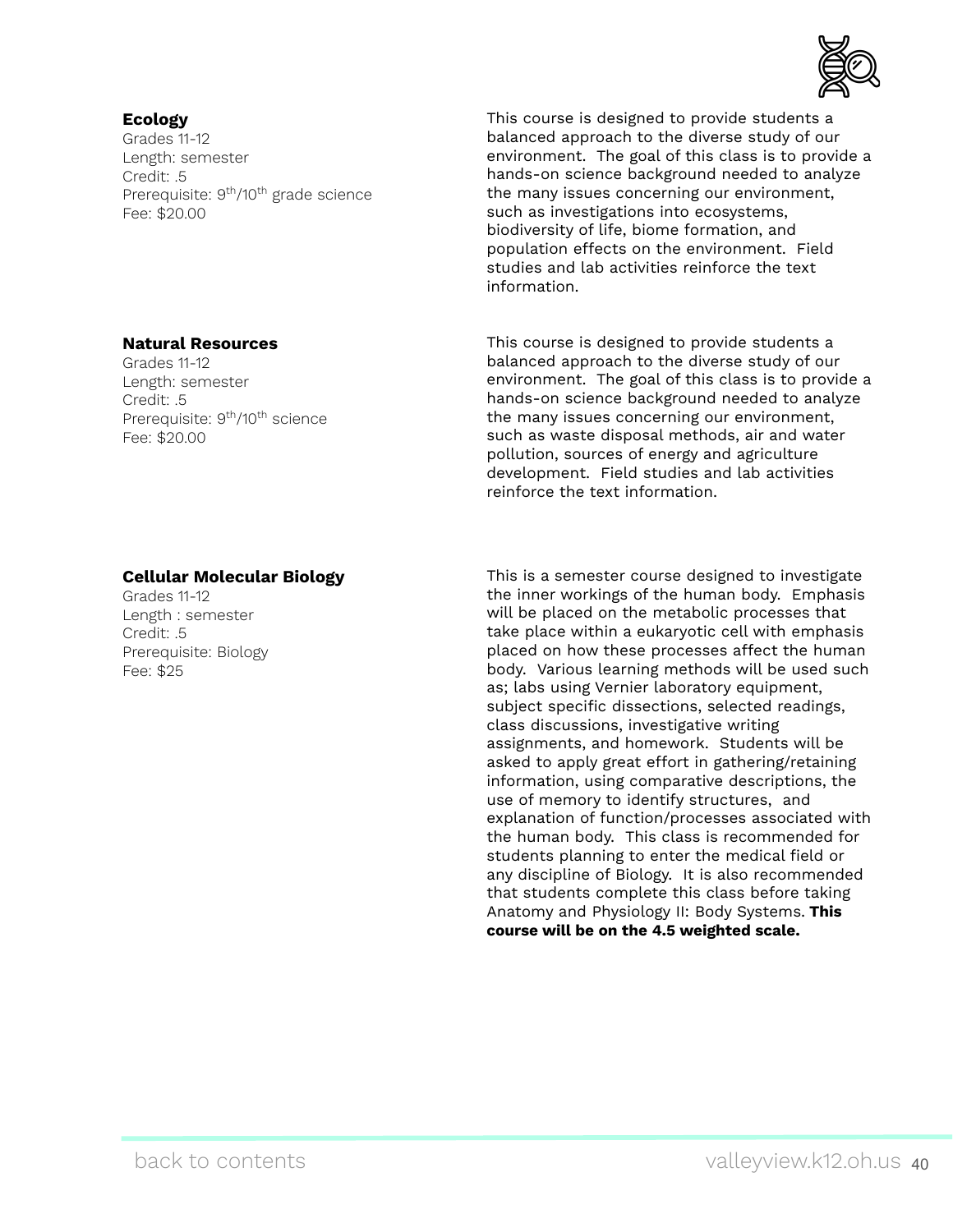

#### **Body Systems**

Grades 11-12 Length: semester Credit: .5 Prerequisite: Cellular Molecular Biology Fee: \$25

This is a semester course that is a continuation of Anatomy and Physiology I that is designed to investigate the structures and systems of the human body. Emphasis will be placed on how the structures of these systems are related to other systems of the human body, as well as how the organs and organ systems affect each other. Various learning methods will be used such as; labs using Vernier laboratory equipment, subject specific dissections, selected readings, class discussions, investigative writing assignments, and homework. Students will be asked to apply a diverse set of learning strategies to gather information, identify structures, and create explanations of function as well as processes associated with the human body. This class is recommended for students planning to enter the medical field or any discipline of Biology. **This course will be on the 4.5 weighted scale.**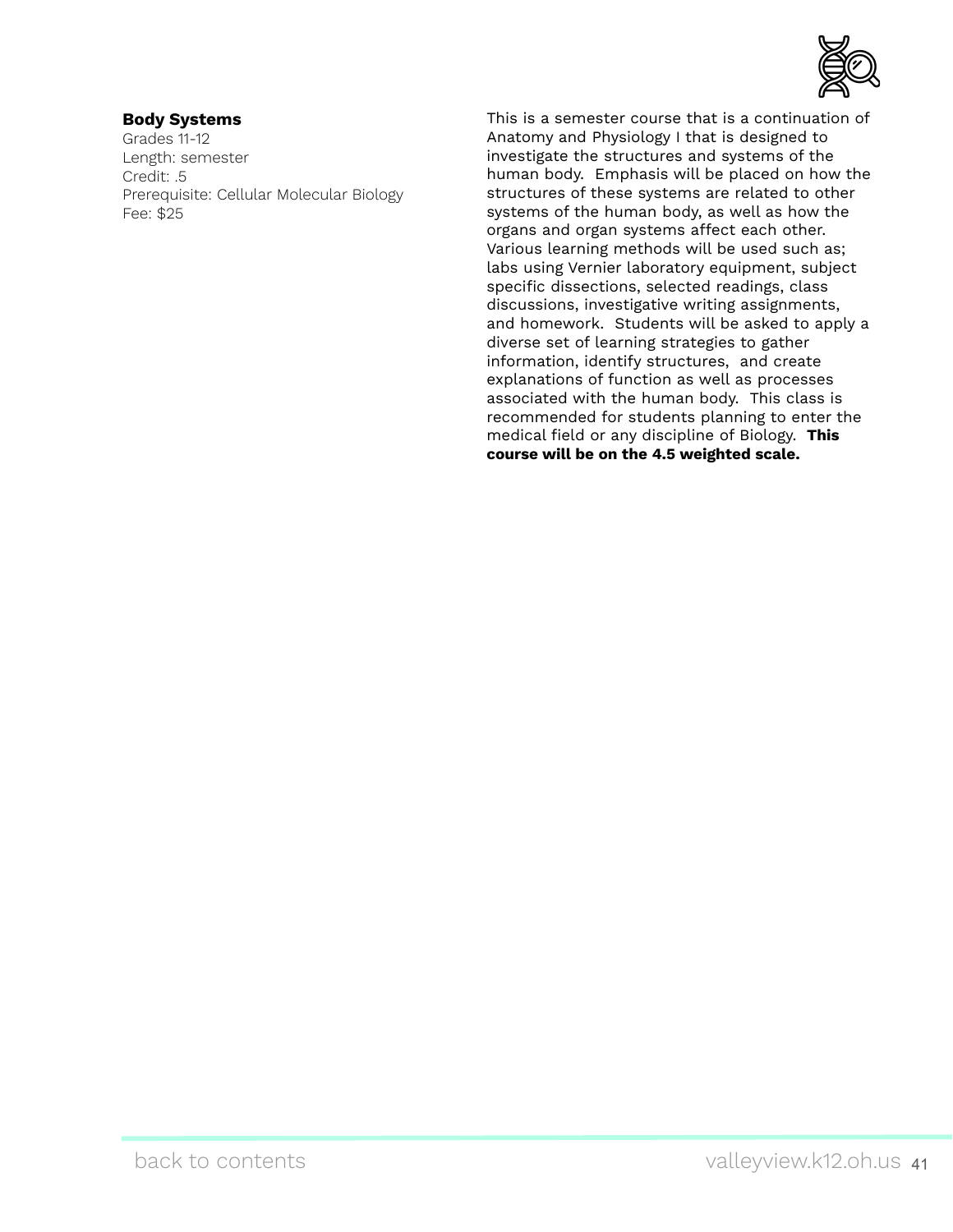## <span id="page-41-0"></span>SOCIAL STUDIES



| <b>COURSE</b>                                       | CREDIT       | <b>LEVEL</b> | PREREQUISITE                                                  | <b>FEE</b>  |
|-----------------------------------------------------|--------------|--------------|---------------------------------------------------------------|-------------|
| World History                                       | $\mathbf{1}$ | 9            | none                                                          | none        |
| World History Honors*                               | $\mathbf{1}$ | 9            | teacher recommendation                                        | none        |
| American History                                    | $\mathbf{1}$ | 10           | none                                                          | none        |
| American History Honors*                            | $\mathbf{1}$ | 10           | Teacher recommendation                                        | none        |
| AP U.S History**(requires<br>summer assignments)    | 1            | $10 - 12$    | Honors American History/<br>Honors English 10/Teacher<br>rec. | AP exam fee |
| American Government                                 | 1            | 11           | none                                                          | none        |
| AP Government**(requires<br>summer assignments)     | 1            | $11 - 12$    | Honors English 10,<br>11/Teacher rec.                         | AP exam fee |
| CCP-online- Psychology**                            | $\mathbf{1}$ | $11 - 12$    | Accuplacer                                                    | none        |
| CCP-online-Sociology**                              | $\mathbf{1}$ | $11 - 12$    | Accuplacer                                                    | none        |
| European History                                    | .5           | $10 - 12$    | none                                                          | none        |
| <b>International Relations</b><br>& Current Affairs | $.5\,$       | $10 - 12$    | none                                                          | none        |

\*4.5 grading scale

\*\*5.0 grading scale

**Note: Three (3) credits of Social Studies, including American History and Government, are required for graduation.** Honors sections may be available in World History and American History.

#### **World History**

Grade 9 Length: year Credit: 1.0 Prerequisite: none Fee: none

This course will give students a background in global civilization as well as an appreciation for the contributions of other cultures. History will be emphasized along with concepts from the discipline of sociology, geography, political science, economics and civilizations. Civilizations will cover Cities, Well-organized central governments, Complex religions, Job specialization, Social classes, Arts and architecture, Public works and Writing.

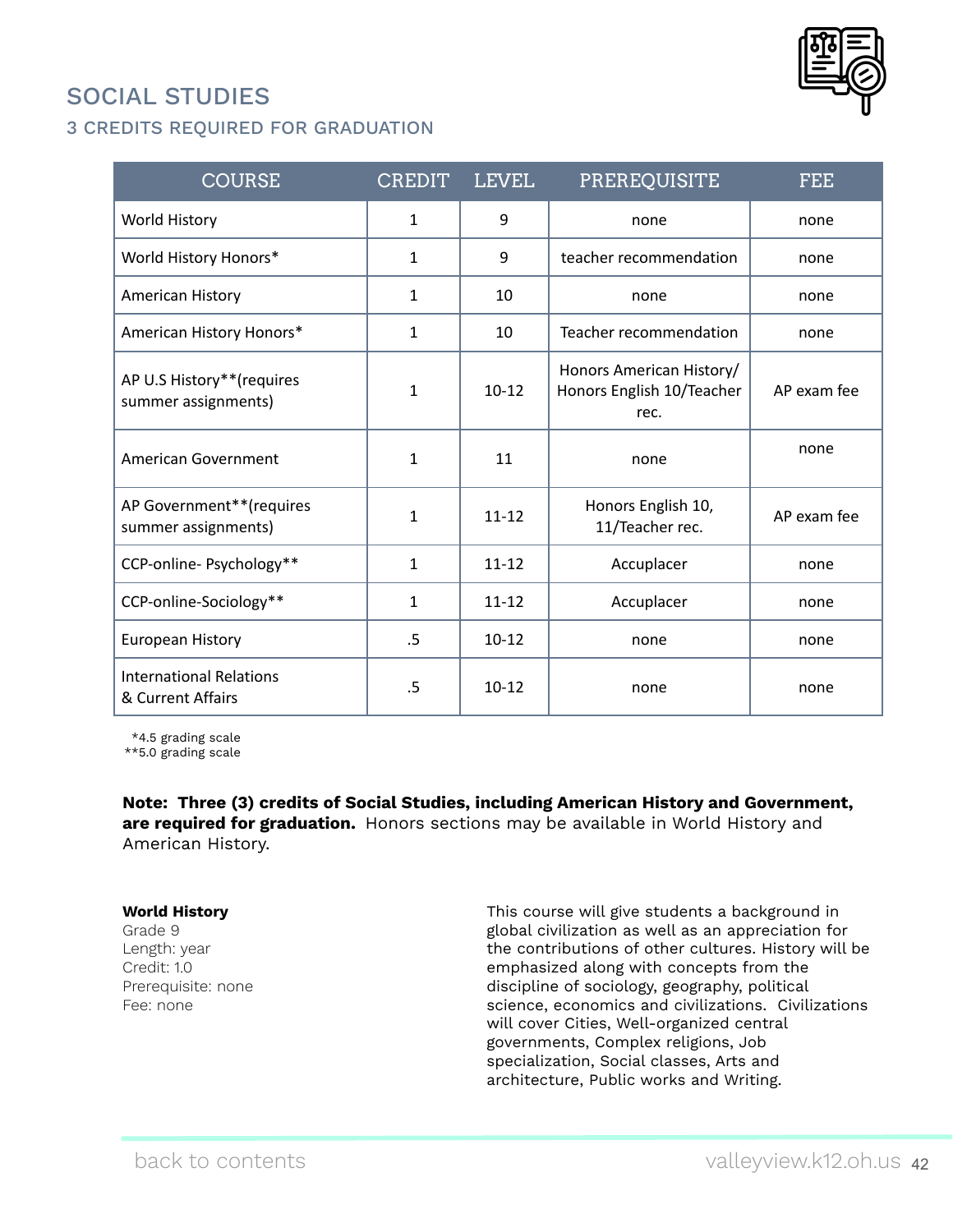#### **American History**

Grade 10 Length: year Credit: 1.0 Prerequisite: none Fee: none

#### **Honors American History**

Grade 10 Length: year Credit: 1.0 Prerequisite: teacher recommendation Fee: none

#### **AP U.S. History**

Grades 11-12 Length Year Credit 1.0 Prerequisite Honors American History and Honors English 10 or 11 Fee: AP exam fee

This required course will explore the history of the United States from the Post Civil War Period to the current day. The main thrust of the course is to analyze problems that face America and society at-large after Reconstruction. The course is designed to complete the sequence of Ohio Department of Education American History standards started in middle school and assessed on students end of course exam

This is an "honors" section of the U.S. History course that is currently offered by the High School that would also fulfill the U.S. History requirement for students. This course will follow the same standards and objectives as the other U.S. History currently offered to  $10<sup>th</sup>$  graders but will have a greater focus on analytical writing and thinking. Students are expected to share a greater load of acquiring information as the course concentrates more on the use of acquired knowledge. This course also completes the sequence of Ohio Department of Education American History standards started in middle school and assessed on students end of course exam.

AP United States History is a fast-paced course that takes students through over two hundred years of U.S. History. The course provides the students grounding in the subject matter of U. S. History, while learning to analyze and interpret the importance and relationship of many events in the nation's history. Students will be expected to draw upon a background of factual knowledge in order to exercise analytical skills intelligently. Students are expected to take the Advanced Placement exam in May. Successful performance on this exam may qualify a student for college credit in United State History at many American universities. Students taking this course must be enrolled in an Enriched English class and should possess well-developed reading and writing skills, along with a strong ability to do quality research. Students are also encouraged to have a strong interest in social studies. Summer assignments required

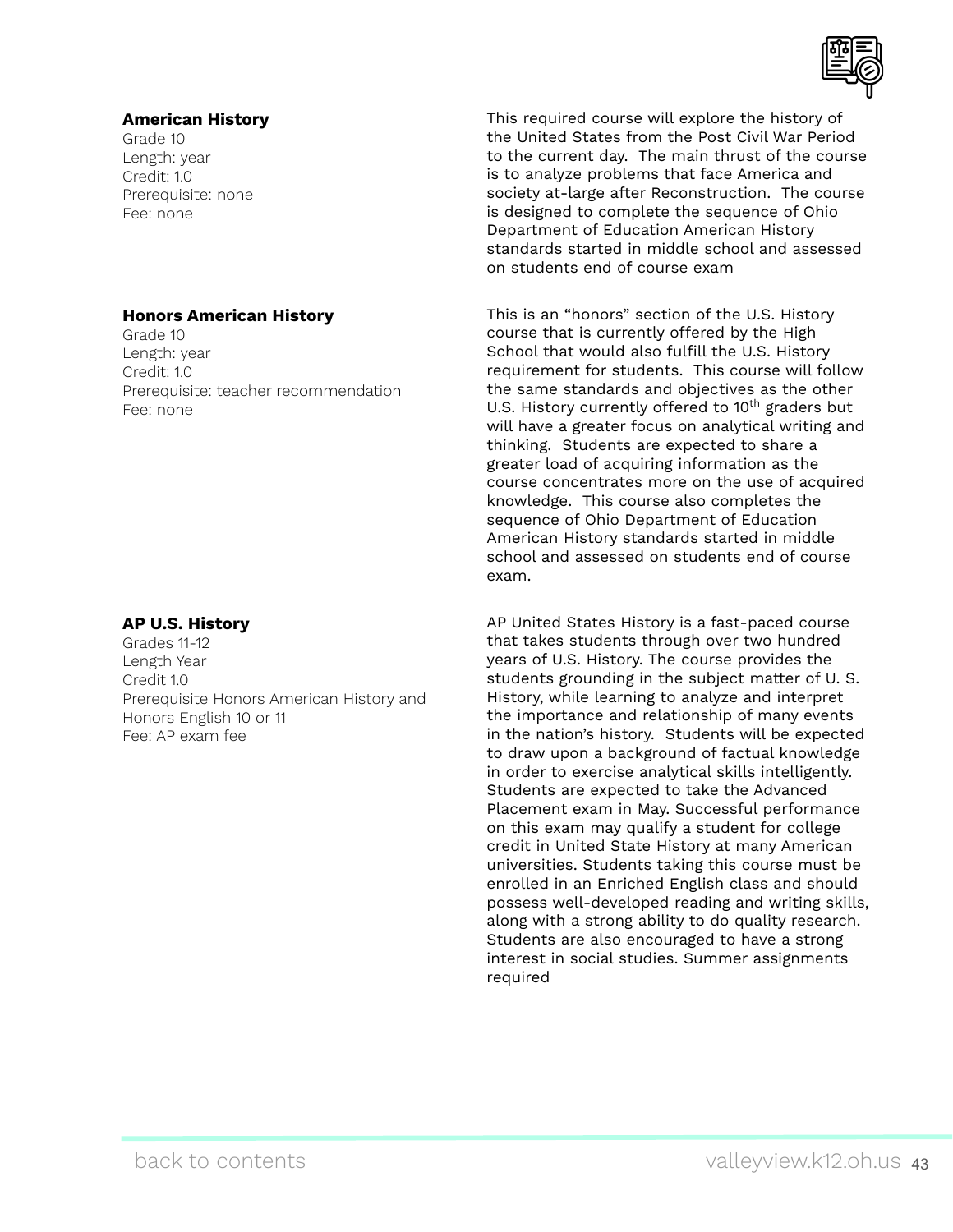#### **American Government**

Grade 11 Length: year Credit: 1.0 Prerequisite: none Fee: none

#### **AP Government and Politics**

Grades 11-12 Length: year Credit 1 Prerequisite: Honors World History/American History/English 10/11 Honors Fee: AP exam fee

#### **CCP Psychology (Online)**

Grades: 11-12 Length: semester Credit: 1 Prerequisite: Test college ready Fee: none

#### **CCP Introduction to Sociology (Online)**

Grades 11-12 Length: semester Credit: 1 Prerequisite: test college ready Fee: none

This required course will explore the history of the United States from the Post Civil War Period to the current day. The main thrust of the course is to analyze problems that face America and society at-large after Reconstruction. The course is designed to complete the sequence of Ohio Department of Education American History standards started in middle school and assessed on students end of course exam

AP U.S. Government and Politics provides a college-level, nonpartisan introduction to key political concepts, ideas, institutions, policies, interactions, roles, and behaviors that characterize the constitutional system and political culture of the United States. Students will study U.S. foundational documents, Supreme Court decisions, and other texts and visuals to gain an understanding of the relationships and interactions among political institutions, processes, and behaviors. They will also engage in disciplinary practices that require them to read and interpret data, make comparisons and applications, and develop evidence-based arguments. In addition, they will complete a political science research or applied civics project. Summer assignments required.

This is an ONLINE University-parallel course covering history and systems of psychology, behavioral research methods, psychology of behavior, sensation, perception, learning, memory, consciousness, cognition, personality, lifespan development, gender, social psychology, motivation, emotion, stress, mental disorders and therapies. Students will need to be accepted to CCP Sinclair and registered for PSY 1100. Students must score college ready on an approved college entrance exam.

This is an ONLINE University-parallel course. The course is a critical analysis of contemporary American society with review of major sociological theories, research methods, culture, socialization, groups, social structure, social institutions, deviance, social inequalities, social processes and social change. Students will need to be accepted to CCP Sinclair and register for SOC 1101. Students must score college ready on an approved college entrance exam.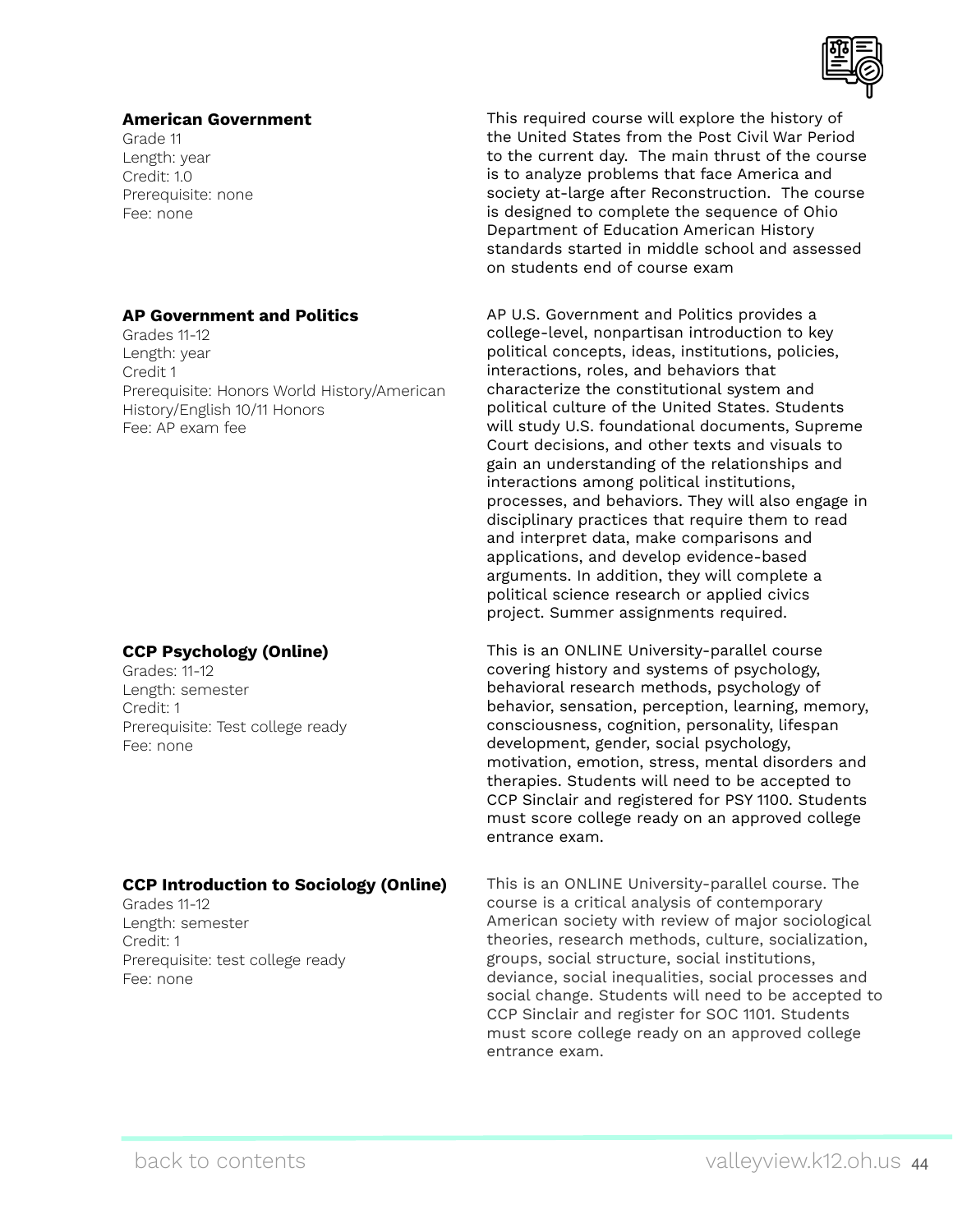

### **International Relations and Current Affairs**

Grades 10-12 Length: semester Credit: .5 Prerequisite: none Fee: none

#### **European History**

Grades 10-12 Length: semester Credit: .5 Prerequisite: none Fee: none

Comparative Government and Politics uses a comparative approach, and geopolitics, to examine the political structures, policies, and political, economic, and social challenges of student selected countries. Students will also study the current affairs involving these parts of the world and their relations to the United States. Some topics include: Mexican Drug Cartels, Pirates, New Technologies, International Foods, ands Russia's vision for World War II.

Are you interested in the Vikings? Have you ever wanted to learn more about Pirates in school? Or what kinds of weapons and methods were used in medieval times? These are just some of the topics discussed in European History. The class studies history from 1400 to 1800's. Students will discuss topics from the Middle Ages through the Renaissance. Additional topics covered will include Dracula, William Wallace and the Famous Pirates of Europe Independence, the Knights Templar and the Crusades.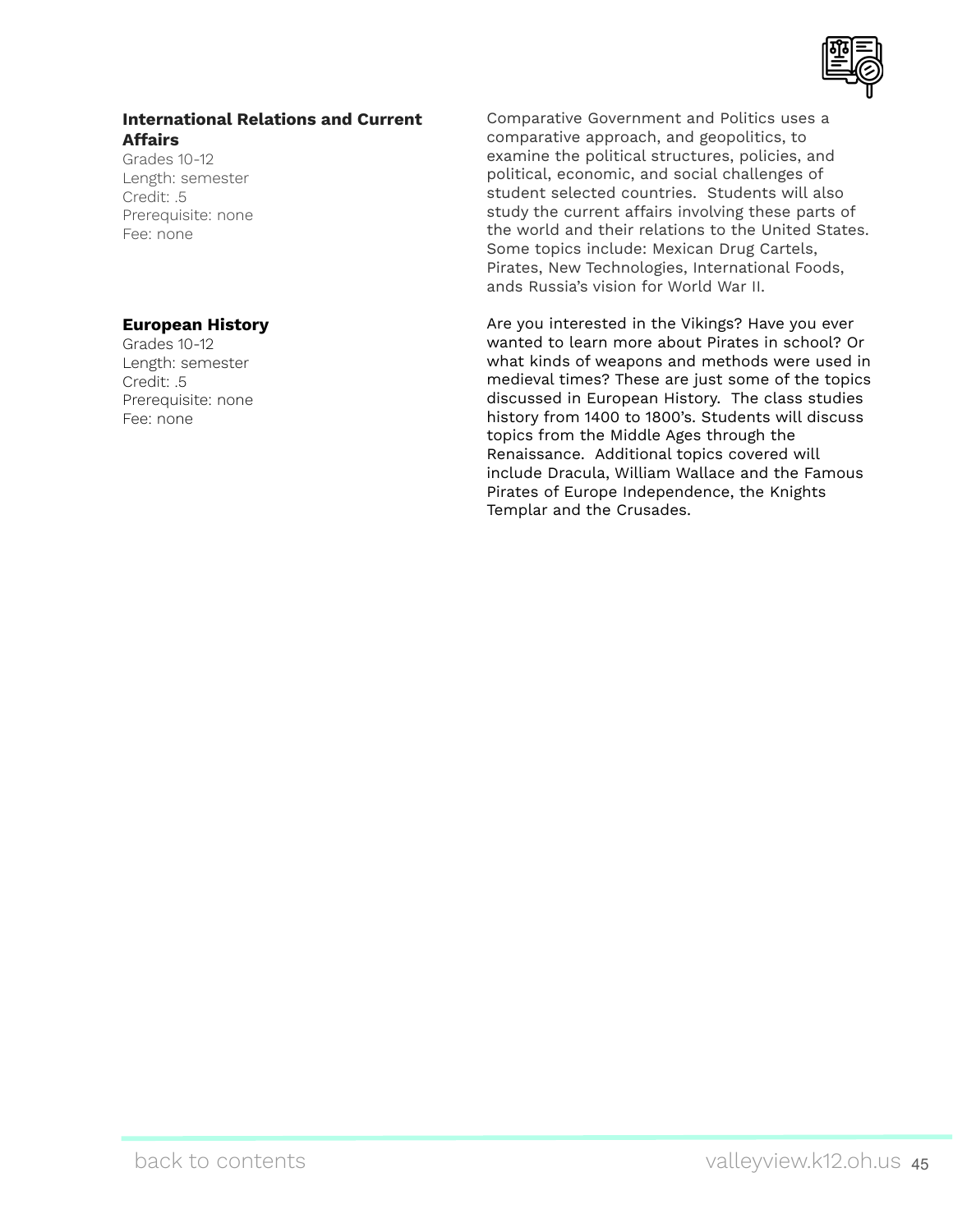

## <span id="page-45-0"></span>WORLD LANGUAGE

| <b>COURSE</b> | <b>CREDIT</b> | <b>LEVEL</b> | PREREQUISITE    | FEE  |
|---------------|---------------|--------------|-----------------|------|
| Spanish I     |               | $9 - 12$     | none            | none |
| Spanish II    |               | $9 - 12$     | Spanish I       | none |
| Spanish III   |               | $10 - 12$    | Spanish II      | none |
| Spanish IV    |               | $11 - 12$    | Spanish III/CCP | none |
| CCP Spanish** |               | $11 - 12$    | Spanish II      | none |

\*4.5 grading scale

\*\*5.0 grading scale

**Note: It is recommended that students planning to attend a four-year college take a minimum of two years of world language.**

#### **Spanish I**

Grades 9-12 Length: year Credit: 1.0 Prerequisite: none Fee: none

#### Spanish I introduces the student to the Hispanic culture, geography, and language. The course emphasizes contextual vocabulary and grammar study, which students practice by hearing, speaking, reading, and writing Spanish. Studying Spanish is excellent preparation for college and employment as it provides students with an enriched vocabulary background, sensitivity to diverse cultures, and a bilingual competence that is increasingly needed in our nation. It is recommended that students have at least a "C" average in this class to advance to the next level.

#### **Spanish II**

Grades 9-12 Length: year Credit: 1.0 Prerequisite: Spanish I Fee: none

After a thorough review of first year material, Spanish II adds a vocabulary and grammar base that students use to develop higher levels of communicative proficiency in written and spoken Spanish. It is recommended that students have at least a "B" average in this class to advance to the next level.